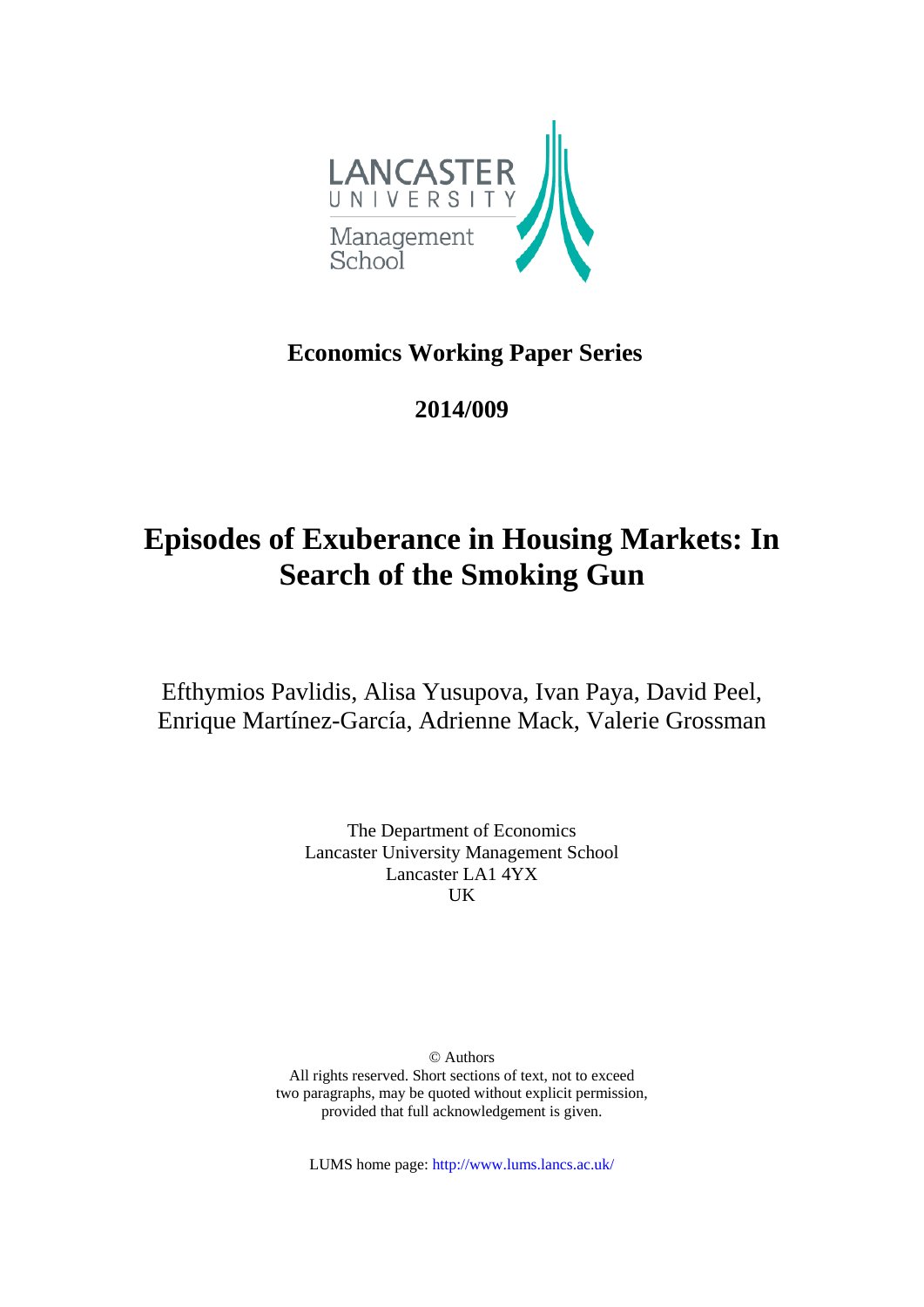# Episodes of Exuberance in Housing Markets: In Search of the Smoking Gun

Efthymios Pavlidis<sup>a</sup>, Alisa Yusupova<sup>a</sup>, Ivan Paya<sup>a</sup>, David Peel<sup>a</sup>

Enrique Martínez-García<sup>b</sup>, Adrienne Mack<sup>b</sup>, Valerie Grossman<sup>b</sup>

Current Draft: May 28, 2014 (First Draft: November 15, 2013)

#### Abstract

After a prolonged period characterized by rapid real appreciation in house prices, there is now broad recognition of the severe correction in housing markets that followed as one of the causes of the 2008- 09 global recession. We investigate the time series characteristics of three relevant price indicators of the housing market—real house prices, price-to-income, and price-to-rent ratios—for the U.S. and 21 other countries during the period  $1975Q1-2013Q2$  (see Mack and Martinez-García (2011)) for evidence of explosive behavior as a plausible explanation for the boom and bust. The empirical detection of explosive behavior in house prices provides a precise timeline as well as empirical content to the narrative connecting the evolution of housing markets to the global recession; our rich cross-country dataset offers a novel international perspective. For testing and detection, we adopt a pair of novel techniques based on a right-tail variation of the standard Augmented Dickey-Fuller  $(ADF)$  test—the supremum ADF  $(SADF)$ (Phillips et al. (2011)) and the generalized SADF (GSADF) (Phillips et al. (2012) and Phillips et al.  $(2013)$ —where the alternative hypothesis is of a mildly explosive process (even periodically collapsing with the  $GSADE$  test) behavior within sample. Statistically significant periods of exuberance are found in most countries, with our empirical estimates suggesting an unprecendented synchronization across countries preceeding the global recession. The boom in housing begins during the late 90s in the U.S. spreading to most countries by the early  $2000s$ , until it bursts for most during  $2007 - 08$  as the impact on economic activity was being felt. In this regard, our findings corroborate the narrative of the 2008-09 global recession. In this paper, we also discuss more generally the use of these procedures to monitor international housing markets and as a warning signal.

JEL Classification: C22, G12, R30, R31

KEY WORDS: House Prices; 2008-09 Global Recession; Timeline; Unit-root Tests; Mildly Explosive Time Series; Sup ADF test; Generalized sup ADF test; Periodically Collapsing Bubbles.

<sup>a</sup>Lancaster University Management School.

<sup>b</sup>Federal Reserve Bank of Dallas, and International House Price Database.

Efthymios G. Pavlidis (contacting author), Lancaster University Management School, Lancaster, LA1 4YX, UK. e.pavlidis@lancaster.ac.uk. Alisa Yusupova, Lancaster University Management School. a.yusupova@lancaster.ac.uk. Ivan Paya, Lancaster University Management School. i.paya@lancaster.ac.uk. David Peel, Lancaster University Management School. d.peel@lancaster.ac.uk. Enrique Martínez-García, Federal Reserve Bank of Dallas. 2200 N. Pearl Street, Dallas, TX 75201. 214-922-5262. enrique.martinez-garcia@dal.frb.org. Adrienne Mack, Federal Reserve Bank of Dallas. 214-922-5793. adrienne.mack@dal.frb.org. Valerie Grossman, Federal Reserve Bank of Dallas. 214-922-6367. valerie.grossman@dal.frb.org. The International House Price Database can be accessed online at http://www.dallasfed.org/institute/houseprice/index.cfm. An earlier version of the paper circulated under the title "Monitoring Housing Markets for Periods of Exuberance. An Application of the Phillips et al. (2012, 2013) GSADF Test on the Dallas Fed International House Price Database." We would like to thank MarÌa Teresa MartÌnez GarcÌa and Itamar Caspi for providing helpful assistance and suggestions. We acknowledge the support of the Federal Reserve Bank of Dallas. All remaining errors are ours alone. The views expressed in this paper are those of the authors and do not necessarily reflect the views of the Federal Reserve Bank of Dallas or the Federal Reserve System.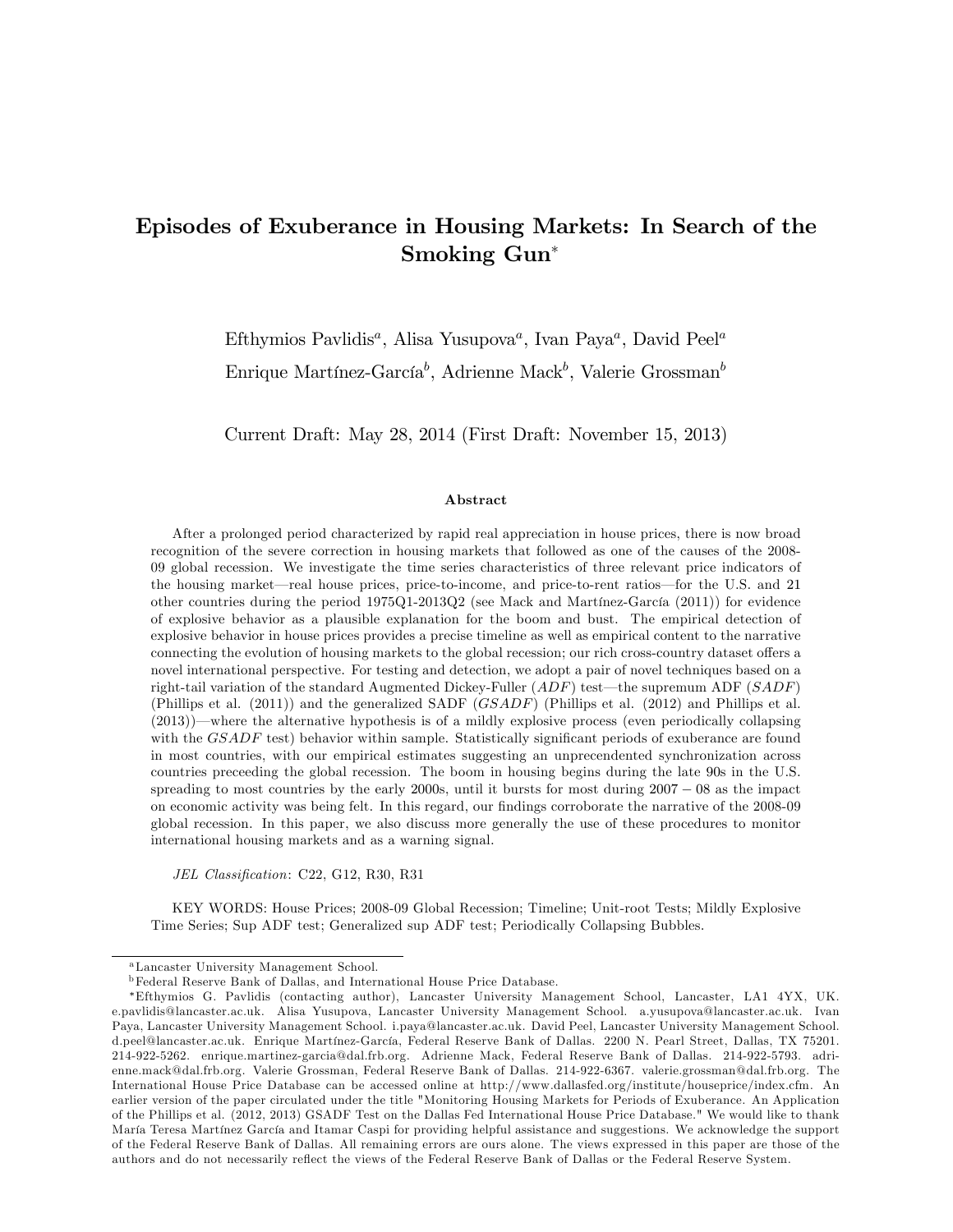### 1 Introduction

The latest boom and bust in international housing markets has generated an increased interest in the dynamics of house prices. The policy concerns on housing are related to the effectiveness of fiscal, monetary and regulatory policies to restore financial stability after the collapse of house prices. While the consequences of the housing correction are still being felt, shedding light on the emergence and evolution of the period of exuberance that preceded the 2008-09 global recession can improve our understanding of the housing market and is of great importance to policy-making. Explosive behavior in house prices can give rise to such boom periods which, in turn, can lead to a misallocation of resources, distort investment patterns, and have serious repercussions in real economic activity. The depth and complexity of the 2008-09 global recession is such, that exploring its root causes in the housing market, and even mapping its timeline, has been anything but straightforward. Our paper provides a unique look at the evolution of housing markets in the U.S. and internationally.

We examine empirically the performance of international housing markets—since the housing market correction is viewed as one of the factors leading to the 2008-09 global recession—to elicit and document the facts, and explore their interconnectedness. To achieve this, we use data from the International House Price Database of the Federal Reserve Bank of Dallas (Mack and Martínez-García (2011)) as it offers a comprehensive and comparable panel from the first quarter of 1975 to the second quarter of 2013 for the U.S. and 21 other countries. We focus on periods of housing exuberance in the testing and detection of explosive autoregressive behavior in real house prices and house price to income ratios found in this dataset.

The evidence of exuberance in housing markets—understood as mildly explosive behavior—that we detect and identify is compatible with several different explanations. Different propagating mechanisms can lead to explosive characteristics in the data, the most prominent of which are perhaps models with rational bubbles (see, e.g., Blanchard (1979) and Blanchard and Watson (1982)). In that sense, our motivation and work is related to the rational bubbles literature and the large body of empirical studies on rational bubbles that followed—but we refrain from using the term bubbles in connection with our findings because bubbledetection requires the specification and estimation of an economic model for the housing market which is something that we do not attempt here (see, e.g., Himmelberg et al.  $(2005)$ ).

Time series methods that can detect and date periods of explosive behavior are particularly relevant for our empirical analysis, but standard unit root and cointegration tests have difficulties detecting such behavior. Flood and Hodrick (1990), Gürkaynak (2008) and Homm and Breitung (2012) survey existing econometric methodologies and their Öndings. For testing and date-stamping the origination and termination of periods of exuberance, we implement a novel econometric procedure and mildly explosive regression asymptotics to data on real house prices as well as house price to economic fundamental ratios—namely the house price to income ratio.

In a recent series of papers, Phillips et al. (2011) propose a new recursive flexible-window testing procedure for identifying periods of mild explosiveness (supremum ADF, SADF) and Phillips et al. (2012) and Phillips et al. (2013) extend it for time series that display periodically collapsing behavior (Generalized SADF, GSADF). The detection strategy employed is based on a right-tail variation of the standard Augmented Dickey-Fuller (ADF) test where the alternative hypothesis is of a mildly explosive process.<sup>1</sup>

 $1<sup>1</sup>$  Mildly explosive behavior is modeled by an autoregressive process with a root that exceeds unity, but remains within the vicinity of one. This represents a small departure from martingale behavior, but is consistent with the submartingale property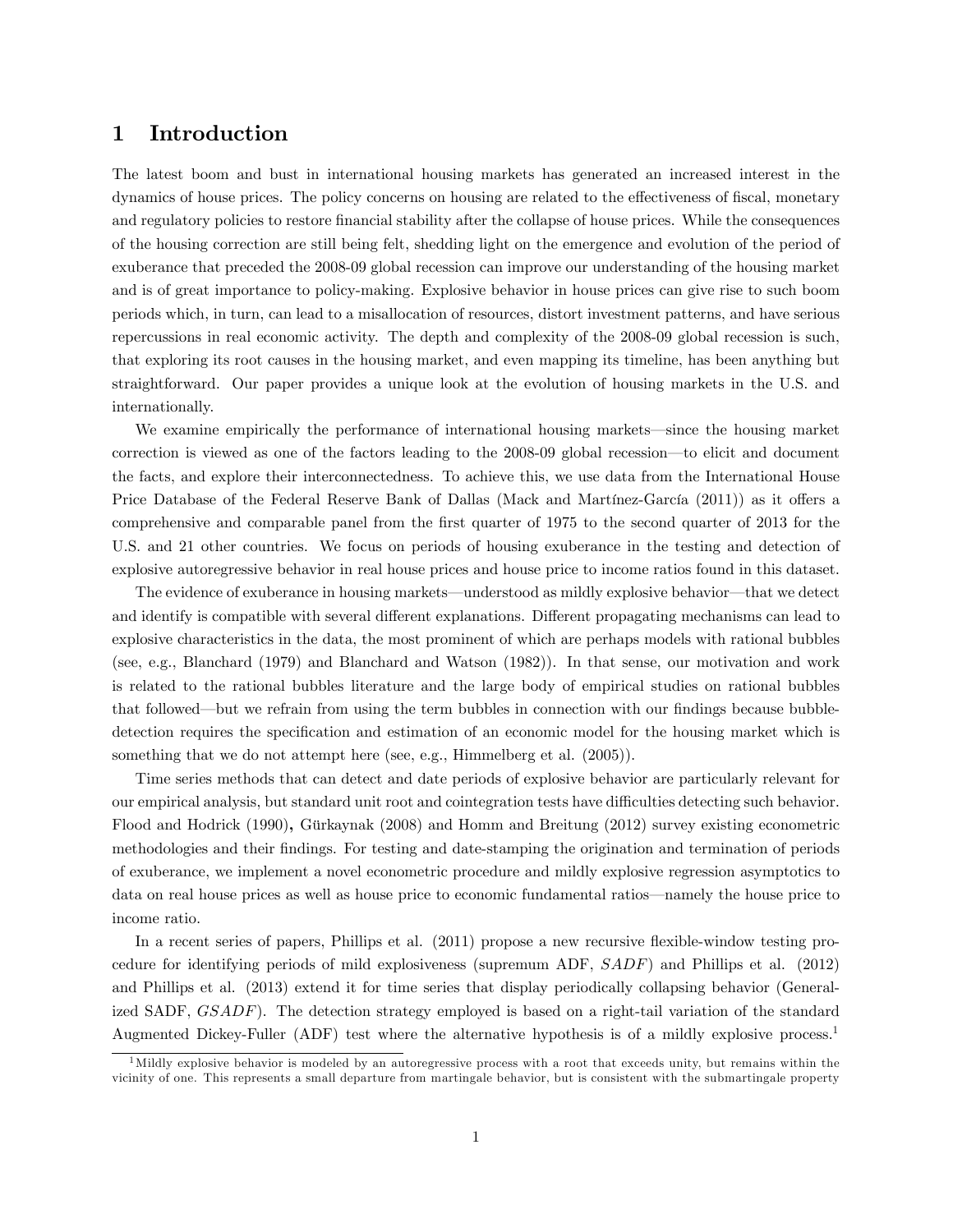Rejection of the null with the SADF and GSADF tests provides empirical evidence of explosive behavior within sample, but also enables us in a subsequent step to date-stamp its occurrence.<sup>2</sup> These tests better detect explosive behavior in time series data than standard methods such as unit root/cointegration tests (e.g., Diba and Grossman (1988)), but also variance bound tests (e.g., LeRoy and Porter (1981), Shiller (1981)), speciÖcation tests (e.g., West (1987)), and Chow and CUSUM-type tests (e.g., Homm and Breitung  $(2012)$ ).

A number of recent studies have implemented similar time series techniques in the context of housing markets. For example, Phillips and Yu  $(2011)$  use the  $SADE$  test to date stamp bubbles in the U.S. housing market, corporate bond spreads and oil prices, during the crisis. Yiu et al. (2013) document multiple episodes of exuberance in the Hong Kong housing market using the GSADF test. Our work complements theirs, but contributes to the existing literature by exposing the characteristics of the last boom and bust episode in international housing markets.

Our findings indicate that the period of exuberance that started in the U.S.—and Ireland—in the late 1990s, became rapidly widespread across countries in the early 2000s, and continued until sometime in 2008 preceding the 2008-09 global recession. This pattern of near-simultaneous explosive behavior across multiple countries, whose emergence cuts across significant differences in their domestic housing markets and the non-tradability of housing, has no precedent in our sample since the 1970s. The complex financial linkages and greater economic integration during this period may have facilitated the propagation, and perhaps amplified the potential consequences of the housing collapse that followed. While the precise mechanism still remains the source of much academic and professional debate, failing to recognize the emergence of exuberance episodes can have devastating implications. In that regard, it is worth noting that the empirical identification of explosive behavior in real time for surveillance and monitoring, and even the documentation of a timeline, can be greatly aided by these techniques.

The remainder of the paper proceeds as follows: Section 2 outlines the standard asset pricing equation on housing and describes how explosive behavior in house prices may arise. In section 3 we provide extensive discussion and further details on the SADF (Phillips et al. (2011)) and GSADF test procedures (Phillips et al. (2012) and Phillips et al. (2013)) that we implement with the data from the International House Price Database of the Federal Reserve Bank of Dallas. Then we present novel quantitative findings in section 4 based on the implementation of these tests and date-stamping procedures across multiple international housing markets. We also note the strong synchronization of periods of explosive behavior in the last boom and bust episode across all countries covered in the International House Price Database. Section 5 provides some additional discussion and concludes.

often used in the rational bubbles literature (see section 2 for further details). Phillips and Magdalinos (2007) and ?) provide a large sample asymptotic theory for this class of processes that enables econometric inference in this case, unlike for purely explosive processes.

<sup>&</sup>lt;sup>2</sup> Since the second quarter of 2013, the Federal Reserve Bank of Dallas' International House Price Database in partnership with the Department of Economics at Lancaster University Management School publishes indicators of exuberance in real house prices and house-prices-to-income ratios based on the SADF and GSADF methodologies.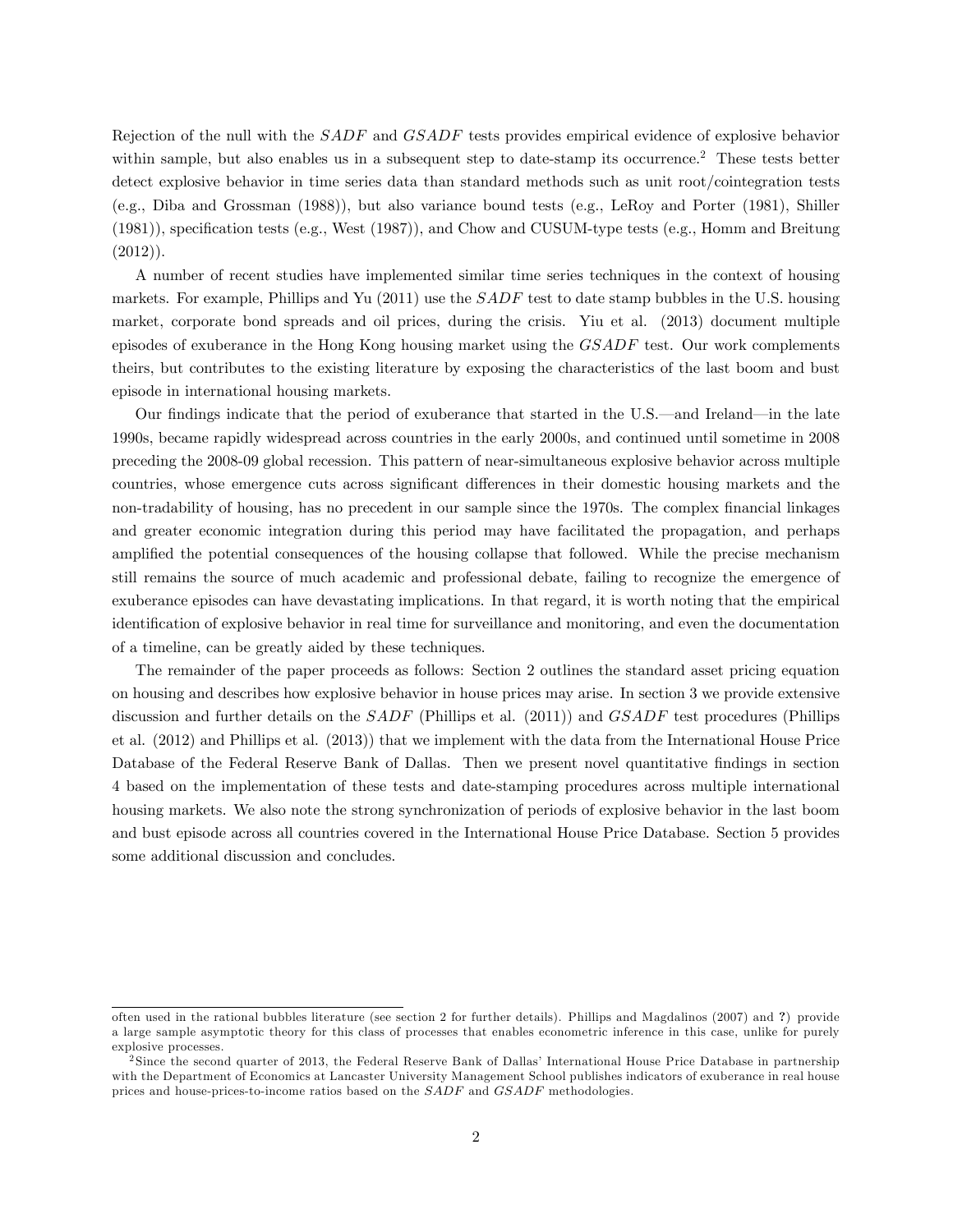# 2 House Price: Models and Specification

One conventional framework for the study of exuberance in asset prices is provided by the rational bubbles literature, as it is well-known that the presence of bubbles can result in explosive behavior. The main takeaway from this strand of the literature is that the existence of a bubble in an asset price—in house prices in our case—should manifest in the dynamic and stochastic properties of the observed price of housing, therefore allowing statistical inference to detect the bubble. More generally, episodes of mildly explosive behavior in house prices—whether derived from the formation and collapse of a rational bubble or due to other factors such as behavioral biases, pricing errors, etc.—should be similarly amenable to statistical testing with the observed data on house prices. Our empirical strategy aims to detect mildly explosive behavior in the data from its time series properties.

Based on asset pricing theory, the price of housing in equilibrium can be derived from the following no-arbitrage condition under the assumption of risk neutrality,

$$
\underbrace{r}_{\text{constant risk-free rate}} = \underbrace{\mathbb{E}_t(R_t)}_{\text{expected return on housing}}, \qquad (1)
$$

where  $r > 0$  is the discount rate, the expectations operator  $\mathbb{E}_t$  is based on all information available up to time t, and the return on housing at time  $t + 1$  is defined as,

$$
R_t \equiv \frac{P_{t+1} + F_{t+1}}{P_t} - 1.
$$
\n(2)

 $P_t$  denotes the house price at time t, and  $F_t$  is the stream of payoffs (pecuniary or otherwise) derived from housing at time t.

We equate the discount rate  $r > 0$ —that is, the expected (net) return on an alternative investment opportunity—with the constant risk-free rate  $r_t$  such that  $\mathbb{E}_t(r_t) = r$  for all t. We will consider later on discount rates that vary over time, as those variations can also contribute to propagate explosive behavior in house prices. We refer to  $F_t$  as the economic fundamentals of the housing market, and work out our analysis with the help of two related specifications:

A general specification of  $F_t$  includes the payoff stream  $X_t$  that is given by the economic rents of housing, including housing services, but recognizes the possibility of unobserved fundamentals  $U_t$  driving the price of housing, i.e.,

$$
F_t = X_t + U_t. \tag{3}
$$

where  $\{U_t\}_{t=1}^{\infty}$  represents a stream of fundamental factors driving the price of housing that are otherwise unobservable.

An alternative specification of  $F_t$  relates the payoff stream of housing rents to macroeconomic fundamentals through the demand equation for rental housing. Under additional constraints on preferences, we can derive a linear expenditure system where the demand for rental housing linearly relates housing rents  $X_t$  to macroeconomic fundamentals such as disposable income  $Y_t$ , i.e.,

$$
F_t = \theta + \delta Y_t + U_t. \tag{4}
$$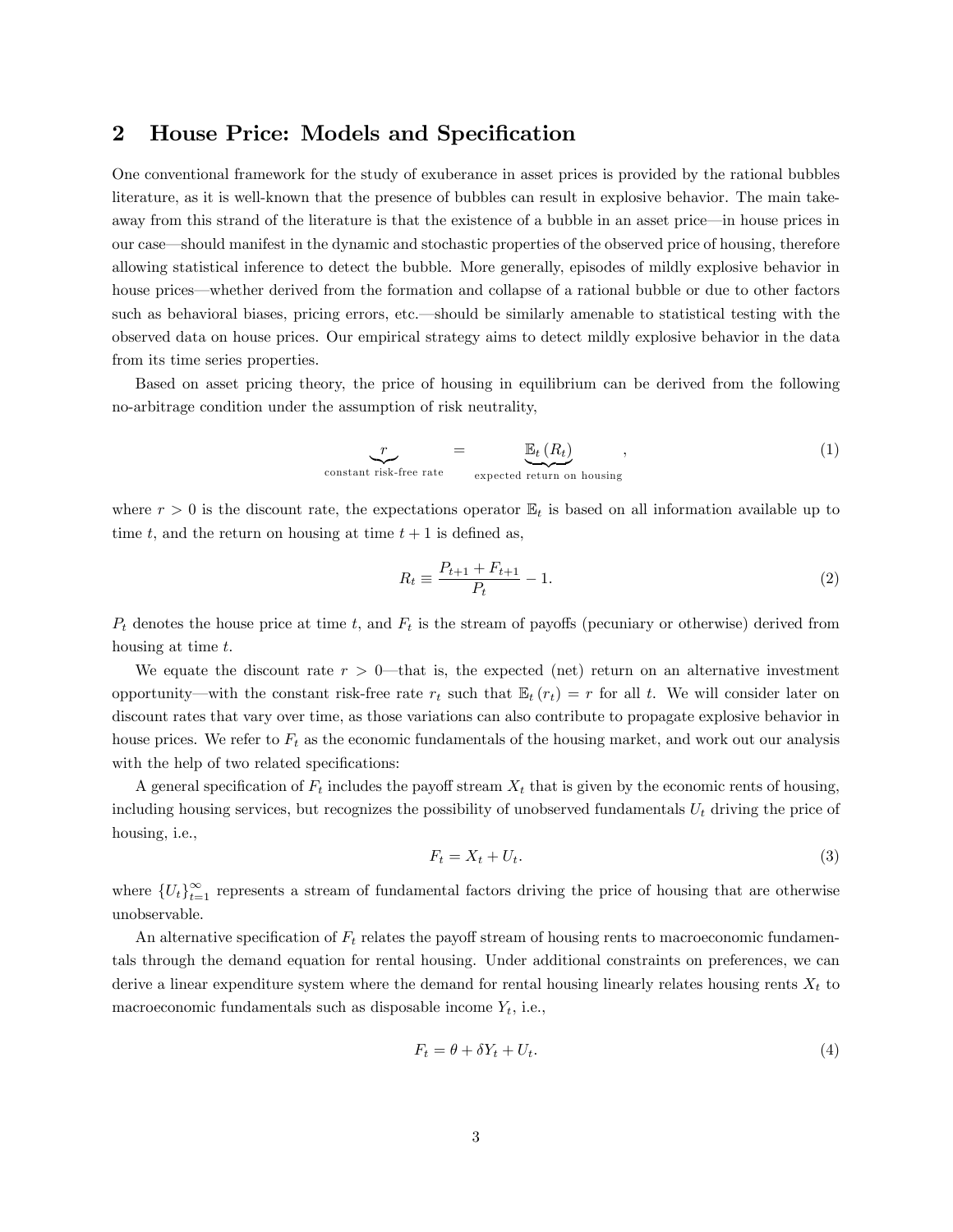Appendix A provides details on the derivation of this relationship that is meant to capture the affordability determinants of housing.<sup>3</sup>

Replacing the definition of the return on housing  $R_t$  in (2) and re-arranging the no-arbitrage condition in  $(1)$ , house prices can be expressed as follows,<sup>4</sup>

$$
P_t = \frac{1}{1+r} \mathbb{E}_t \left[ P_{t+1} + F_{t+1} \right],\tag{5}
$$

which indicates that the price today must be equal to the discounted present-value of the expected fundamentals plus the re-sale price of housing tomorrow. Recursive substitution of this asset pricing equation yields the standard present value model for the price of housing (see, e.g., Clayton (1996)).

Solving equation (5) recursively T periods forward, we obtain an expression for the house price as a function of the expected discounted flow of all future payoffs up to time  $T$  plus a terminal condition that determines the present discounted of the time  $T$  re-sale value of the house, i.e.,

$$
P_t = \mathbb{E}_t \left[ \sum_{i=1}^T \left( \frac{1}{1+r} \right)^i F_{t+i} \right] + \mathbb{E}_t \left[ \left( \frac{1}{1+r} \right)^T P_{t+T} \right]. \tag{6}
$$

Letting  $T$  go to infinity and imposing the transversality condition,

$$
\lim_{T \to \infty} \mathbb{E}_t \left[ \left( \frac{1}{1+r} \right)^T P_{t+T} \right] < \infty,\tag{7}
$$

the (unique) no-bubbles solution to the expectational difference equation that characterizes house prices in (5) yields,

$$
P_t^* = \mathbb{E}_t \left[ \sum_{i=1}^{\infty} \left( \frac{1}{1+r} \right)^i F_{t+i} \right],\tag{8}
$$

where  $P_t^*$  is referred to as the fundamental value of housing.

Equation (8) indicates that, when housing is treated as an investment (or asset), the value of housing should be equal to the present discounted value of all future economic rents that it generates as captured by the economic fundamentals. In other words, the factors that determine the price are the expected fundamentals  $\mathbb{E}_t[F_{t+i}]$  for all  $i \geq 1$  and the discount rate r. For further details on the present value model, see Gordon and Shapiro (1956) for the standard dividend discount model—assuming the payoff stream  ${X_t}_{t=1}^{\infty}$  grows at a constant rate. Blanchard and Watson (1982) and Campbell et al. (1997) discuss the present value model in the context of more general processes for  $\{X_t\}_{t=1}^{\infty}$ .

Imposing the transversality condition in (7) rules out non-fundamental behavior (bubbles), and this implies that the housing price corresponds to its fundamental value (i.e.,  $P_t = P_t^*$ ). Explosive behavior can still be inherited by the house price through its fundamental price  $P_t^*$ , if the observable fundamentals such as

 $3$ As housing rents are difficult to measure in the data, we often use the affine transformation implied by the demand equation for rental housing to relate house prices to personal income. In doing so, however, the definition of fundamentals has to be augmented with a particular specification of the rental housing demand which may affect the inferences we draw from the analysis.

 ${}^{4}$ Log-linear approximations of this equation—see, e.g., Campbell and Shiller (1989) and Chapter 7 in Campbell et al.  $(1997)$  are commonly used, but may be less relevant with nonstationary data where sample means do not converge to population constants. Further discussion on these approximations can be found in Lee and Phillips (2011). In this paper, we discuss the theory and report our applied work in levels, but we find very similar results in log levels.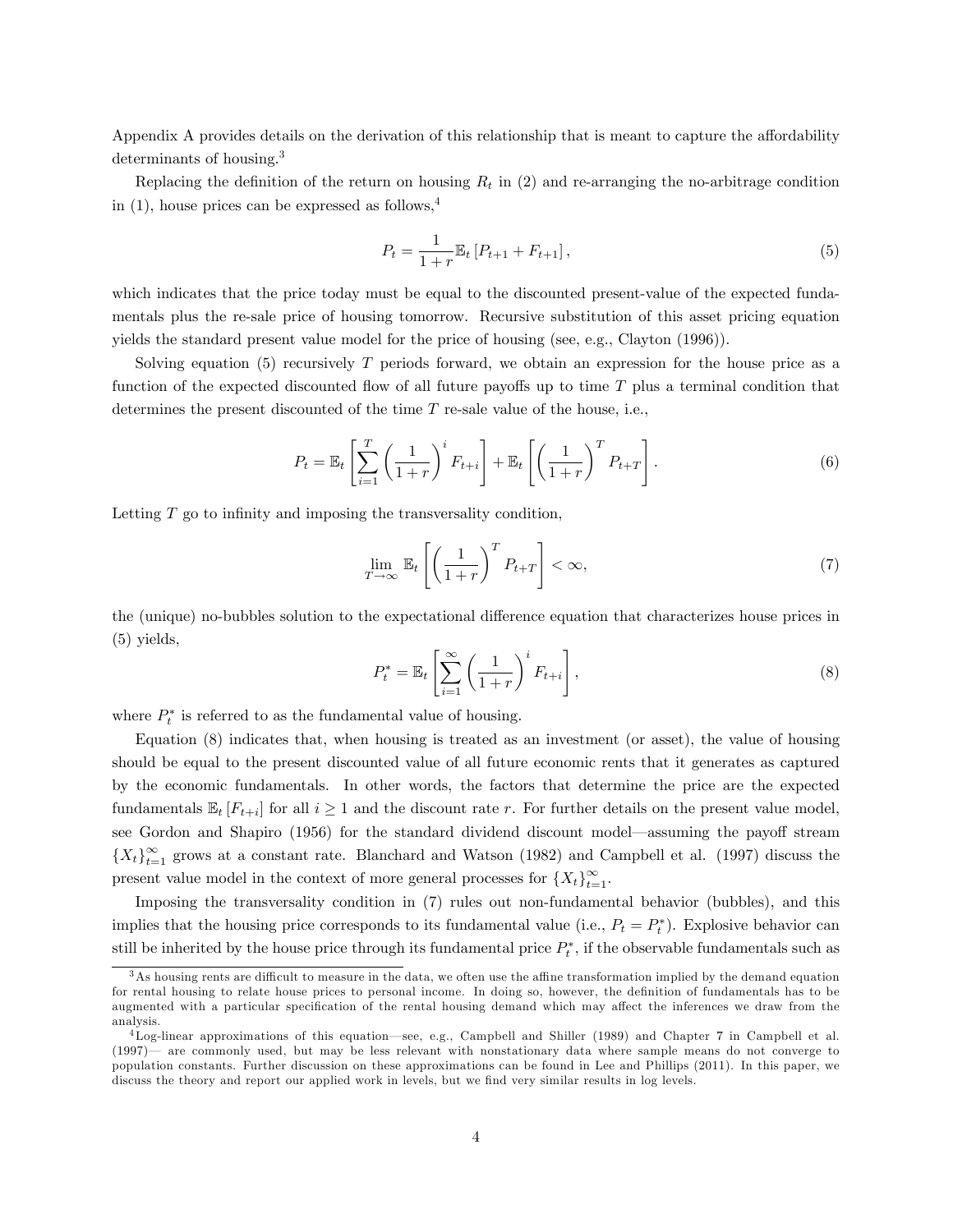housing rents  $\{X_t\}_{t=1}^{\infty}$  or disposable income  $\{Y_t\}_{t=1}^{\infty}$  display such behavior. Unobserved fundamentals—not directly reflected in the measures of housing rents— $\{U_t\}_{t=1}^{\infty}$  can also be driving the behavior of house prices. Explosive behavior can also arise from time-variation in the discount rate r, as indicated before.

Without imposing the transversality condition in (7), the forward solution to the expectational difference equation for the price of housing  $P_t$  given in (5) is no longer unique (see, e.g., Sargent (1987), Diba and Grossman (1988) and LeRoy (2004)). It includes the fundamental price determined in  $(8)$ —that is, the no-bubbles solution  $P_t^*$  to the asset pricing model—plus a non-stationary component in the following form,

$$
P_t = P_t^* + (1+r)^t c_t,
$$
\n(9)

where  $\{c_t\}_{t=1}^{\infty}$  is a martingale—that is, a stochastic process that satisfies  $\mathbb{E}_t c_{t+1} = c_t$ . If the non-stationary (or bubble) component cannot be ruled out, it introduces explosive behavior that affects the time series of house prices even when economic fundamentals are not explosive themselves. Moreover, there are infinitely many solutions of the form presented in (9) that solve equation (5).

We can re-define the non-stationary component of the solution in (9) as  $B_t = (1+r)^t c_t$ . With this characterization, the rational bubble,  $B_t$ , can simply be expressed as the difference between the housing price,  $P_t$ , and its fundamental-based value,  $P_t^*$ , i.e.,

$$
B_t = P_t - P_t^*.
$$
\n<sup>(10)</sup>

The bubble component  $B_t$  shows mildly explosive behavior since it satisfies the submartingale property,

$$
\mathbb{E}_t (B_{t+1}) = (1+r)B_t, \tag{11}
$$

given that the underlying component  $c_t$  follows a martingale process and the discount factor satisfies that  $r > 0$ . Making the discount factor  $r_t > 0$  either stationary or integrated of order 1 is not going to alter the implications of the submartingale in (11), implying an explosive process for  $B_t$  even if  $F_t$  is not explosive (see, e.g., Phillips and Yu (2011) on this point).

With this framework, we define rational bubbles in house prices,  $B_t$ , as departures from the fundamental value of housing. If  $B_t = 0$ , there is no rational bubble and prices are determined only by the expected future discounted fundamentals of housing. In turn, if  $B_t \neq 0$  there is a bubble that induces explosiveness into the time series of house prices  $P_t$ . If house prices include a non-stationary (bubble) component  $B_t$ that satisfies condition (11), then it is because investors operating in the housing market are expecting the non-fundamental component of the price of housing (the bubble) to keep growing at a rate that equals the discount rate  $r > 0$ . The theory of rational bubbles under the expectational difference equation in (5) can be understood from that logic.

For simplicity, let us assume that  $B_t$  is strictly positive in order to illustrate the rational bubbles argument. An investor is willing to pay today  $B_t > 0$  units more than its fundamental value  $P_t^*$  for a house only if he expects to be sufficiently compensated through future price increases (rather than through future housing rent increases) for the higher payment he is making today. If enough investors share the same belief about house price appreciation, then they will buy the houses driving their price up. In turn, this confirms the expectation of future price increases that had been anticipated by the investors sustaining the bubble for a period in what is referred to as a self-fulfilling prophecy.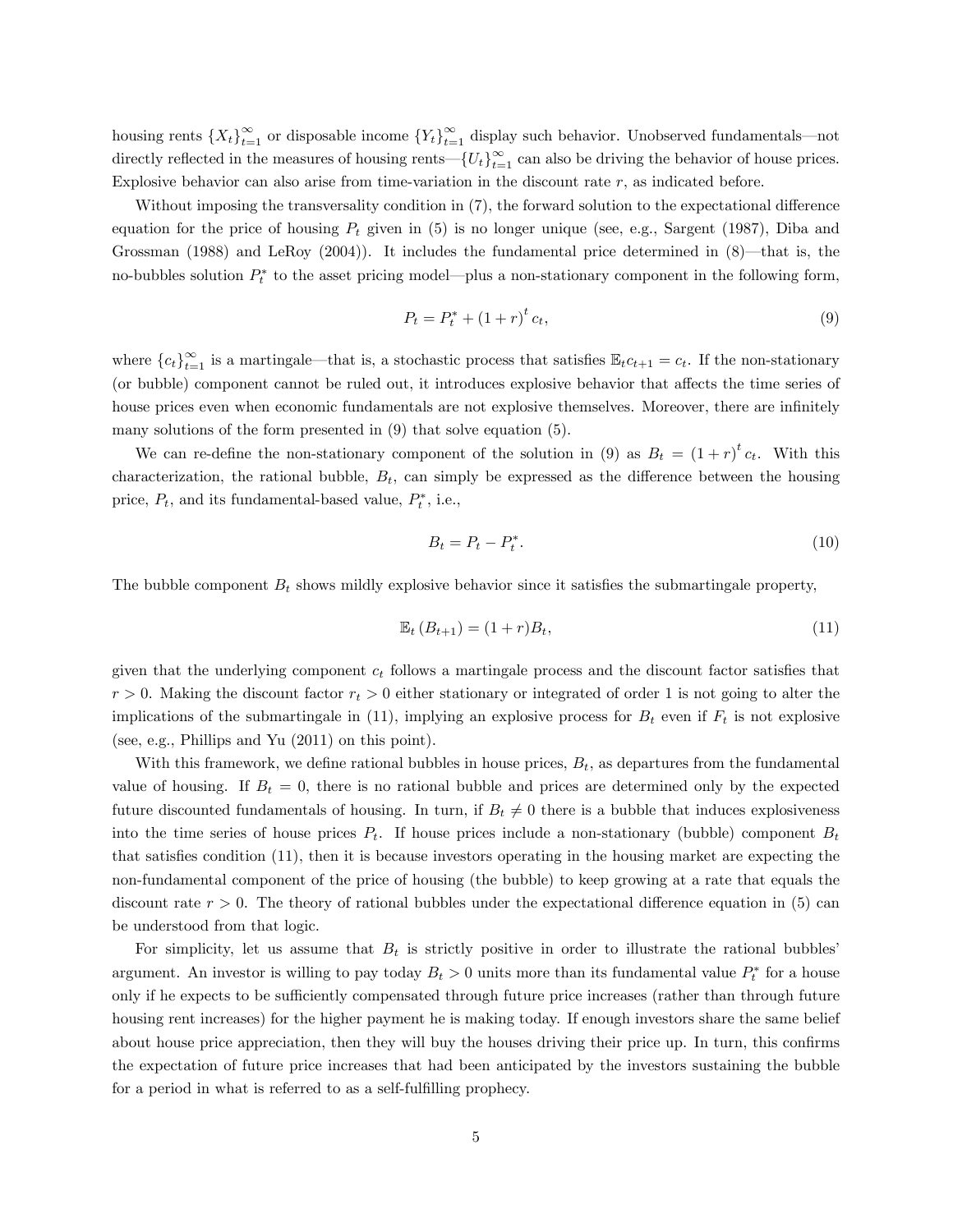#### 2.1 Non-Fundamental Rational Bubbles

Adopting the representation proposed by Campbell and Shiller (1987) for the fundamental value of housing  $P_t^*$  and replacing it into the asset pricing model solution—including non-fundamental behavior (bubbles)—in (10), house prices can be expressed as,

$$
P_t - \frac{1}{r} F_t = \left(\frac{1+r}{r}\right) \mathbb{E}_t \left[\sum_{i=1}^{\infty} \left(\frac{1}{1+r}\right)^i \Delta F_{t+i}\right] + B_t,
$$
\n(12)

where  $\Delta$  is the difference operator (i.e.,  $\Delta F_t = F_t - F_{t-1}$ ). If a (non-fundamental) rational bubble is a large part of the total price of housing, the price itself would become disconnected from the fundamentals of the housing market in ways that can be exploited for statistical inference. Therefore, a natural path to follow is to test for the possibility of such a disconnect by seeking evidence of explosive behavior in the observed house price series directly.

To illustrate the disconnect that arises between housing prices and fundamentals in the presence of a (nonfundamental) rational bubble we must specify the stochastic process for the fundamentals  $F_t$ . A plausible assumption would be that the economic rents on housing,  $F_t$ , follows either a stationary or integrated of order 1 (i.e.,  $I(1)$ ) process, i.e.,

$$
F_t = \mu + \rho F_{t-1} + \epsilon_t, \ \epsilon_t \sim WN\left(0, \sigma_\epsilon^2\right),\tag{13}
$$

where  $\epsilon_t$  is white noise. The stochastic process in (13) is stationary if  $|\rho| < 1$ , and becomes  $I(1)$  with a unit root whenever  $\rho = 1$ . The I(1) process is said to be a random walk with drift. In the absence of bubbles (i.e., if  $B_t = 0$  for all t), equation (12) implies that the house price equates its fundamental value and is given by,<sup>5</sup>

$$
P_t = P_t^* = \left(\frac{r}{\rho(1+r-\rho)}\right) \left(\frac{1+r}{r^2}\right) \mu + \left(1 + (1-\rho)\left(\frac{1+r}{1+r-\rho}\right)\right) \frac{1}{r} F_t.
$$
 (14)

The house price  $P_t$  is either stationary or has a unit root depending on the specification of the fundamentals  $F_t$ . The house price  $P_t$  is also cointegrated with  $F_t$  such that  $P_t - \left(1 + (1 - \rho)\left(\frac{1+r}{1+r-\rho}\right)\right)$  $\left( \int_{0}^{1} \frac{1}{r} F_t$  is stationary. In other words, house prices and fundamentals—housing rents—should be driven by either the same stationary autorregressive process of order 1 or by the same integrated process of order 1 (i.e.,  $I(1)$ ) if  $B_t = 0$  for all t.

Diba and Grossman (1988) observe that fundamental asset prices—the fundamental house price  $P_t^*$  in our context—are integrated of the same order as the fundamental process  $F_t$  in the absence of bubbles (as illustrated for the I (1) case here). In the presence of a bubble (i.e.,  $B_t \neq 0$ ), the house price in (10) contains the explosive root from  $B_t$  and so does the linear combination  $P_t - \frac{1}{r} F_t$  in (12). This differentiates the fundamental value  $P_t^*$  from the bubble process  $B_t$  underlying the house price  $P_t$ , as the stochastic process for the fundamental value is inherited from the stochastic process for the fundamentals while the (nonfundamental) rational bubble component is characterized by an explosive autoregressive process implied by the submartingale condition (11) instead.

Hence, if house prices  $P_t$  and fundamentals  $F_t$  are integrated of the same order (i.e.,  $I(1)$ ) or stationary with the same autorregressive order, then we could exclude the presence of non-fundamental rational bubbles in the data. More generally, if house prices exhibit explosive autoregressive behavior or shifts from  $I(1)$  to

 ${}^{5}$  For a discussion of a more general solution with log-linear approximation methods, see the work of Engsted et al. (2012).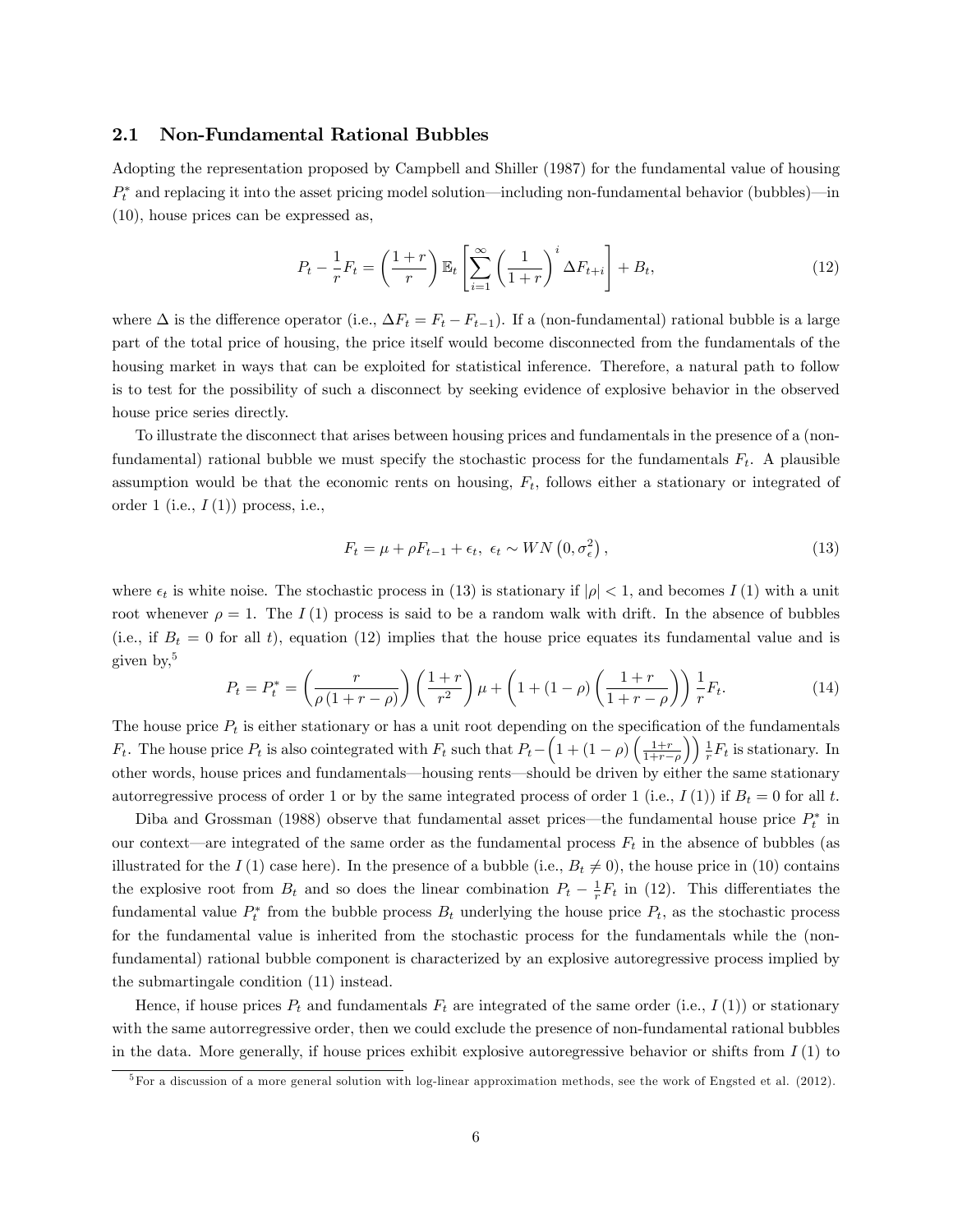mildly explosive behavior such as the one characterized by the submartingale property in (11), then we could argue that house prices have become disconnected from  $I(1)$  -fundamentals. When the process for house prices loses its explosiveness, then we expect house prices to be again aligned with that characteristics of the process driving the fundamentals—then we could claim that the episode of exuberance has ended.

#### 2.2 Explosive Behavior and Fundamentals

In this paper we use a recursive procedure based on the augmented Dickey-Fuller (ADF) test which allows for the testing, ex post identification and date stamping of mildly explosive behavior in economic time series. This econometric method has been developed in a series of papers by Phillips et al. (2011), Phillips et al.  $(2012)$  and Phillips et al.  $(2013)$  with tests that deal with the structural change from a random walk  $(I(1))$ process) to mildly explosive behavior.

Our empirical strategy applies this procedure to data on real house prices to detect empirical evidence of mildly explosive behavior, but exploits the possible disconnect between house prices and fundamentals discussed in the context of (non-fundamental) rational bubbles for identification purposes. The house-priceto-rent ratio is often used as an indicator of over or undervaluation of housing relative to the expenses of renting. If this ratio deviates from its long-run average, it can be an indication that house prices have become misaligned from fundamentals. Working with housing rents is not without its problems, as housing rents are often measured with great error or not available at all.

Since housing rents are not readily available, we extend the present-value model in (5) with other economic relationships that relate housing rents to a set of macroeconomic variables (fundamentals). We focus our attention primarily on the demand-side of the housing market using—in particular—data on real disposable income and on the house price to income ratio to investigate the dynamics and stochastic properties of fundamentals in connection with our investigation of explosiveness in real house prices. The price-to-income ratio is commonly used in the literature as well as the house price to rent ratio to assess whether house prices are sustainable in the sense of being consistent with the economic fundamentals of the housing market.<sup>6</sup>

In exploring the dynamics of fundamentals we aim to shed light on the question of whether mildly explosive behavior can be attributed to some extent to the behavior of fundamentals themselves or whether it could be due to other factors such as unobserved fundamentals, the behavior of the discount rate, (nonfundamental) rational bubbles, etc. In this regard, three observation qualifications are in order to understand the specification of the tests we perform and the identification implied by our results:

1. Non-fundamental explosive behavior can lead to a disconnect between the stochastic process for fundamentals  $F_t$  and for house prices  $P_t$ , as illustrated by the (non-fundamental) rational bubbles literature. However, explosive behavior in house prices can also be inherited from the fundamental process itself. Assume that the fundamentals  $F_t = F_t^* + B_t^F$  can be described by a random walk with drift term  $F_t^*$  and a bubblecomponent  $B_t^F$ , i.e.,

$$
F_t = F_t^* + B_t^F,\tag{15}
$$

where  $F_t^*$  is given by,

$$
F_t^* = \mu^F + F_{t-1}^* + \epsilon_t^F, \ \epsilon_t^F \sim WN\left(0, \sigma_{\epsilon^F}^2\right),\tag{16}
$$

 $6$ The house price to income ratio provides a metric of house prices relative to the ability of households to pay (see, e.g., Himmelberg et al. (2005) and Girouard et al. (2006)). In that way, it incorporates one the key determinants of the demand for housing.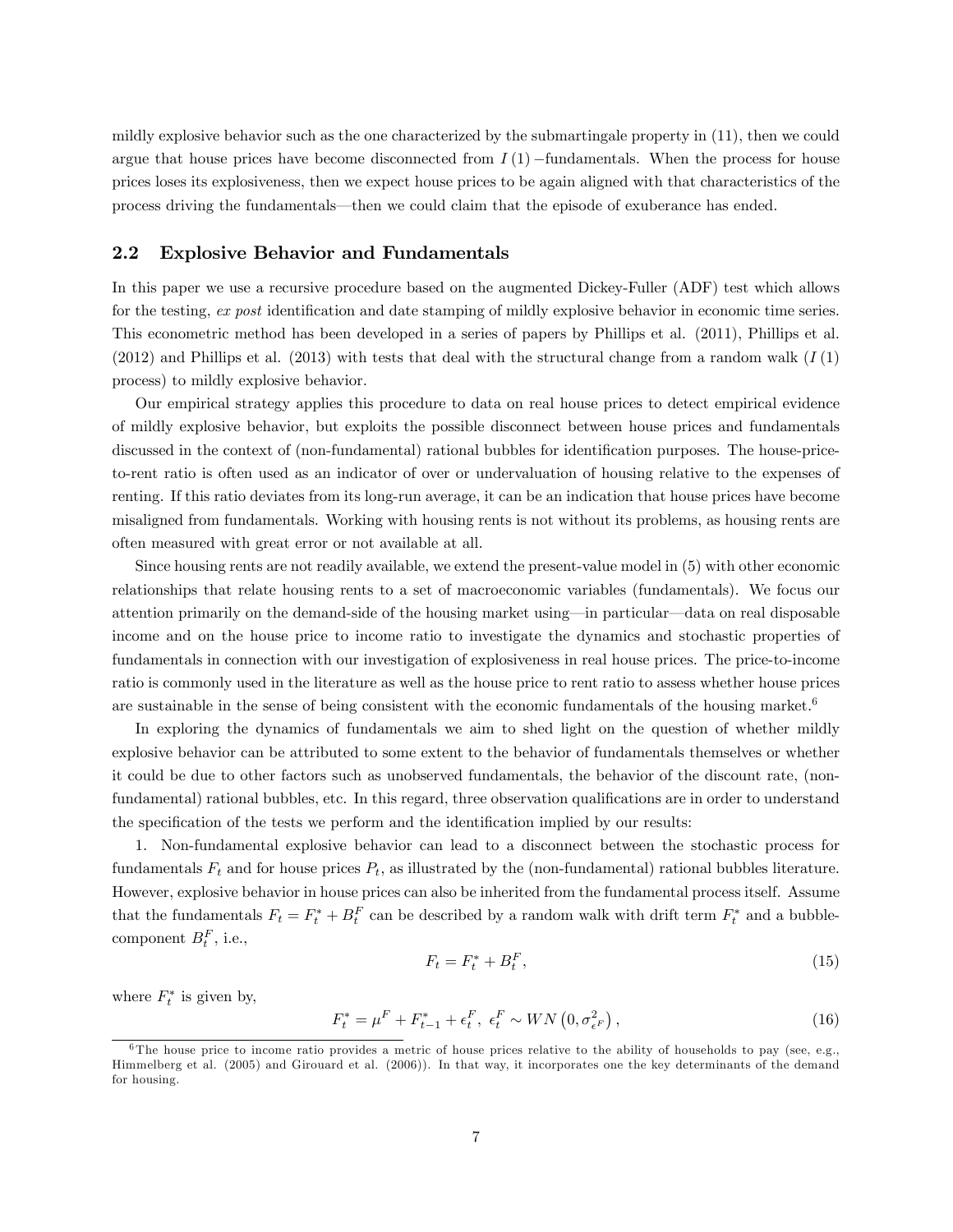and  $B_t^F$  satisfies that submartingale property, i.e.,

$$
\mathbb{E}_t\left(B_{t+1}^F\right) = (1+c) \, B_t^F, \ 0 < c < r. \tag{17}
$$

The unique solution to house prices  $P_t$  corresponds to the fundamental value of housing  $P_t^*$  in equation (8) which can be re-written à la Campbell and Shiller (1987) as follows,

$$
P_t = P_t^* = \frac{1}{r} F_t + \left(\frac{1+r}{r}\right) \mathbb{E}_t \left[\sum_{i=1}^{\infty} \left(\frac{1}{1+r}\right)^i \Delta F_{t+i}\right].
$$
 (18)

Under the specification of the fundamentals given by  $(15) - (17)$ , equation (18) implies that house prices are given by,

$$
P_t - \frac{1}{r}F_t = \left(\frac{1+r}{r^2}\right)\mu^F + \left(\frac{c}{r-c}\right)\left(\frac{1+r}{r}\right)B_t^F.
$$

The house price  $P_t$  in this example has a unit root from  $F_t^*$ , but also inherits the explosiveness from the bubble component  $B_t^F$  that has been added to the fundamentals  $F_t$ . The linear combination between the house price  $P_t$  and fundamentals  $F_t$  given by  $P_t - \frac{1}{r} F_t$  is not stationary, but displays explosive behavior as well.

In other words, if a bubble drives the process for the fundamentals  $F_t$ , then we would not expect a similar disconnect between house prices and fundamentals to emerge as discussed in the presence of nonfundamental rational bubbles. This illustration indicates that whenever data on fundamentals is observable, then exploring the properties of the fundamental process can shed some light on the question of the source of explosiveness. If we specialize the present-value model described to the case where housing rents  $X_t$  and disposable income  $Y_t$  are related, then looking at both the disposable income as well as the house price to income ratio can help us in the identification—and naturally we make that part of our empirical strategy. However, the bubble component may arise also from through the unobserved fundamentals  $U_t$ . Even if we find a disconnect between housing rents or disposable income on one hand and house prices on the other, we cannot truly rule out the possibility that the explosiveness may have been inherited from the unobserved fundamentals.

2. Fundamentals  $F_t$  may generate observed run-up trajectories on house prices  $P_t$  that are non-explosive, but need to be taken into account for identification. As an example, a random walk with drift as specified for the fundamentals  $F_t$  in equation (13) whenever  $\rho = 1$  can generate run-up periods in the trajectory of house prices and fundamentals, if the variance of the innovation is small and the drift itself is positive and strong enough. In this case, there is no disconnect between the dynamics of fundamentals and house prices. The observation of a large appreciation and a subsequent fall in the time series, however, does not necessarily reveal explosivenes as it can be attributed to the drift.

The run-up rate of growth in house prices coming from the drift is linear, while it is exponential in the case of an explosive process satisfying the submartingale property specified in equation (11). This distinction enables statistical inference to identify periods of explosive behavior whenever a non-negligible drift is present in the data. We may consider more general specifications as well in which the drift itself is not simply a constant, but a function of time. In our empirical analysis, we include a constant in the specification of the regression equations underlying our tests—but also evaluate alternative specifications of the drift with a linear-time trend—to account for the effect of the drift on the dynamics of house prices and fundamentals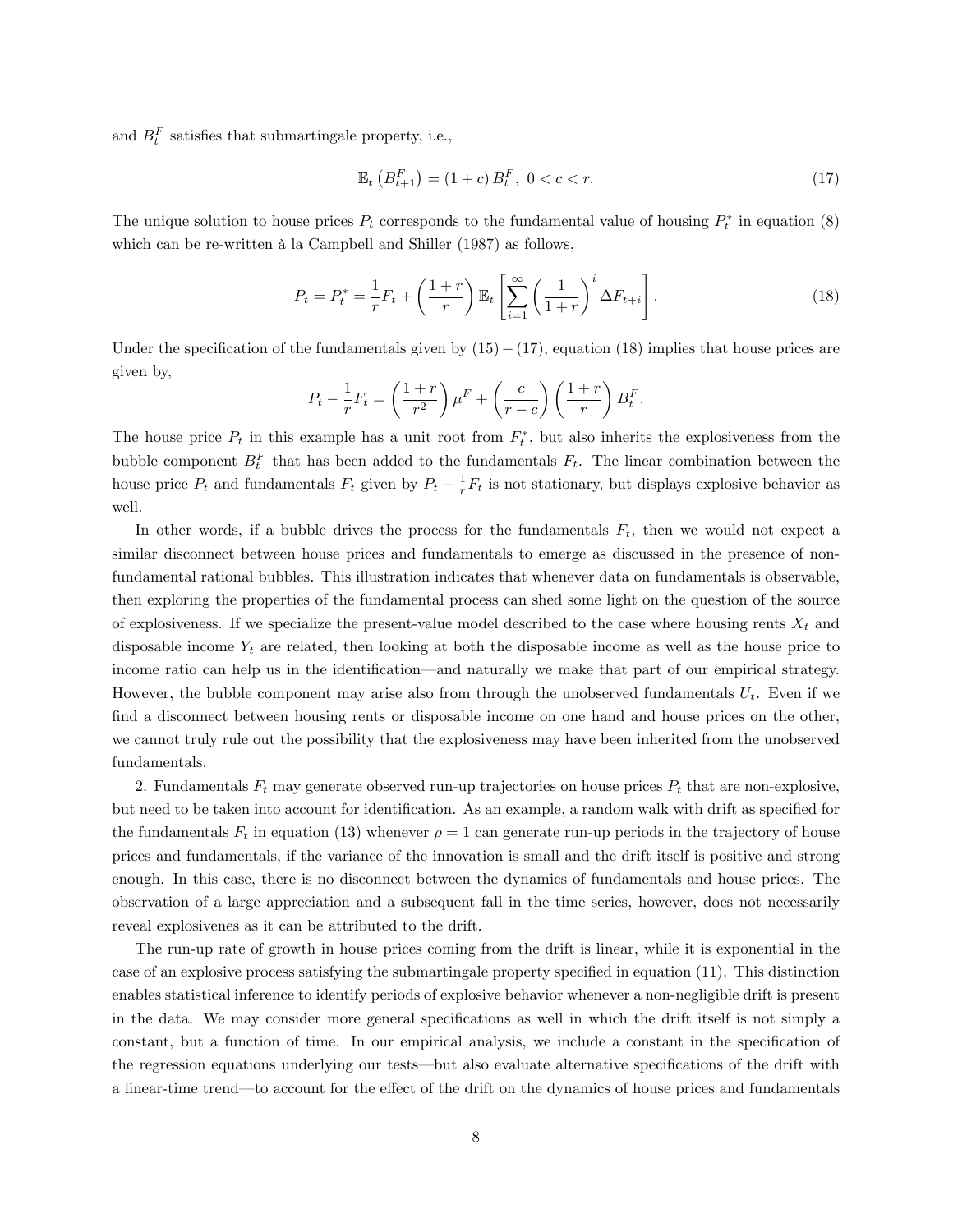to avoid incorrectly attributing some of it to explosive behavior.

3. Time variation in the discount rate r can also lead to explosive behavior in the time series of house prices  $P_t$ , even when fundamentals  $F_t$  remain non-explosive (either stationary or integrated). As an illustration, let us allow a time-varying discount rate in the asset pricing equation in (5), i.e.,

$$
P_t = \frac{1}{1 + r_t} \mathbb{E}_t \left[ P_{t+1} + F_{t+1} \right],\tag{19}
$$

and assume a random walk without drift for the fundamental process in (13), i.e.,

$$
F_t = F_{t-1} + \epsilon_t, \ \epsilon_t \sim WN\left(0, \sigma_\epsilon^2\right). \tag{20}
$$

The trajectory of the discount rate can have an important effect on the characteristics of the fundamental price of housing implied by  $(19)$  and  $(20)$ —even inducing explosive behavior and a disconnect with the fundamentals. We illustrate this with a simple (deterministic) time-varying discount rate that captures a gradual and anticipated decline in interest rates over a period of time, i.e.,  $\frac{7}{1}$ 

$$
1 + r_{t+s} = \begin{cases} 1 + r', \text{ for } 0 \le s \le k, \\ (1 + r_{t+s+1}) g, \text{ for } k+1 \le s < k', \\ 1 + r, \text{ for } s \ge k', \end{cases} \tag{21}
$$

where  $0 < k < k' < \infty$  defines the time window of decline for the discount rate, and  $g \ge 1$  determines the gross rate of decline in (21). This interest rate specification collapses to the constant discount rate whenever  $g = 1$  and implies  $r' > r$  whenever  $g > 1$ . In a stylized manner, the time-varying discount rate in (21) captures the idea that declining rates were an important factor in the run-up of house prices leading to the 2008-09 global recession.

Imposing the transversality condition  $\lim$  $\lim_{T \to \infty} \mathbb{E}_t \left[ \left( \frac{1}{\Pi_{s=1}^T (1+r_{t-1+s})} \right) \right]$  $\left| P_{t+T} \right| < \infty$  to rule out non-fundamental bubbles, the present value model for the price of housing derived in equation  $(19)$  under  $(20) - (21)$  has a unique solution of the form,

$$
P_t = P_t^* = \theta_{t-1} F_t,\tag{22}
$$

where  $\theta_{t-1}$  is time-varying and obeys the following (deterministic) difference equation,

$$
(1 + r_t)\theta_{t-1} = (1 + \theta_t). \tag{23}
$$

If we combine the solution in  $(22)$  with the specification of the fundamentals in  $(20)$ , we derive the following process for the price of housing,

$$
P_t = \frac{\theta_{t-1}}{\theta_{t-2}} P_{t-1} + \varepsilon_t, \ \varepsilon_t \sim WN\left(0, \theta_{t-1}^2 \sigma_\epsilon^2\right),\tag{24}
$$

<sup>7</sup>The recursive representation of the discount rate is equivalent to the following alternative characterization,

$$
1 + r_{t+s} = \begin{cases} 1 + r' = (1+r) g^{k'-k}, \text{ for } 0 \le s \le k, \\ (1+r) g^{k'-s}, \text{ for } k+1 \le s < k', \\ 1+r, \text{ for } s \ge k'. \end{cases}
$$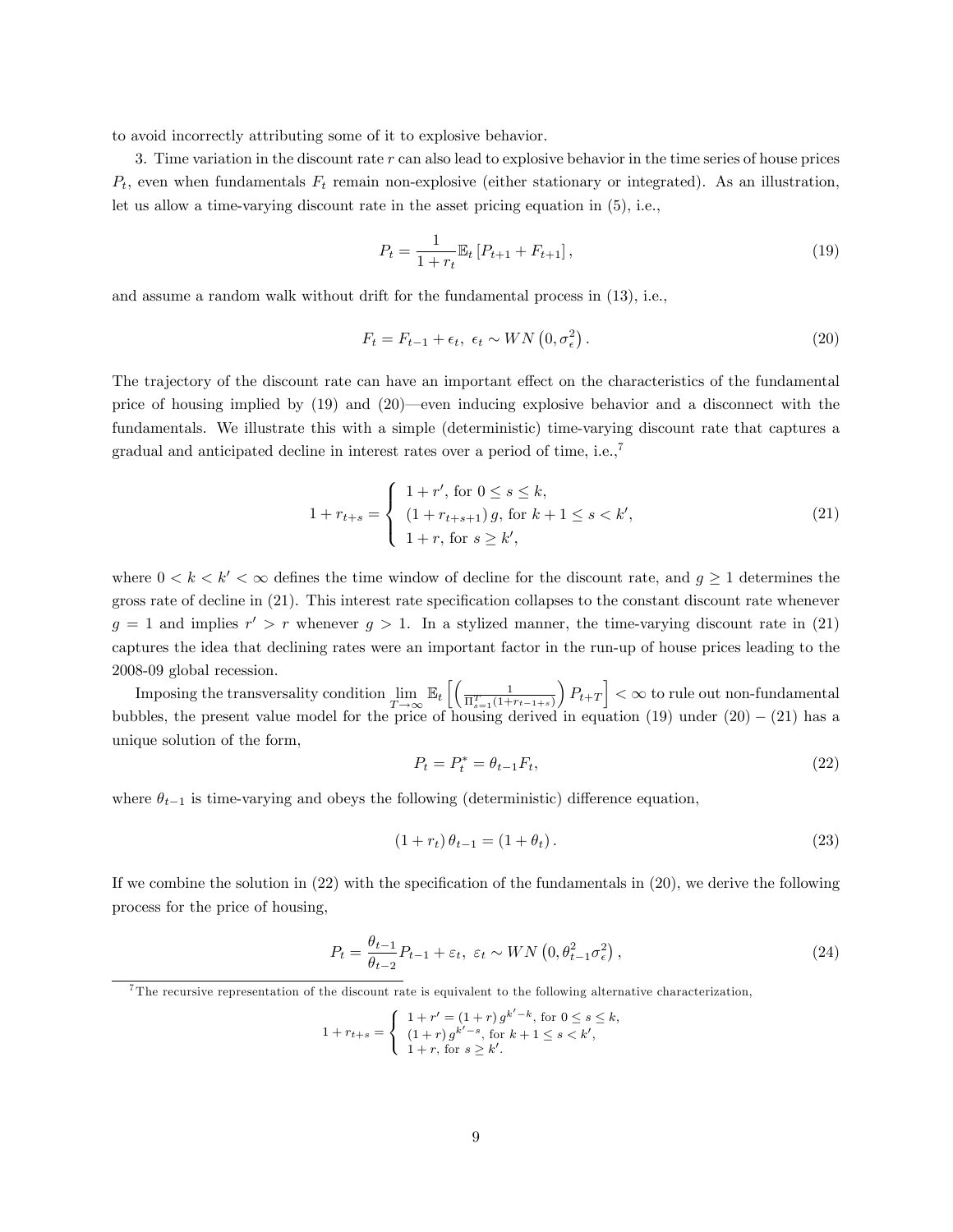which indicates the potential impact of time variation in the discount rate on the persistence and volatility of house prices.<sup>8</sup>

In the constant discount rate case where  $g = 1$ , the unique solution implies  $\theta_t = \frac{1}{r}$ . In that case, house prices inherit the unit root of the fundamentals and its volatility is that of the fundamentals scaled by the constant discount rate. The solution in the general case where  $g > 1$  can be characterized by backward induction as follows: for  $s \geq k'$ , the unique solution corresponds to the case where the low discount rate remains constant with  $\theta_{t+s} = \frac{1}{r}$ ; taking  $\theta_{t+k'} = \frac{1}{r}$  as given and using the specification of the discount rate given in (21) and the difference equation in (23), we recover  $\theta_{t+k'-1}$ , and this can be used to recover  $\theta_{t+k'-2}$ similarly and so on until we recover the entire trajectory back to time  $t$ . However, there is time variation in  $\theta_t$  during the period of declining interest rates and also during the preceding period as the decline is anticipated. We show that such variation alone induces mildly explosive behavior and higher volatility in house prices as well as a disconnect with the fundamentals  $F_t$  from t to  $t + k'$ . Figure 1 illustrates the impact of the discount rate  $r_t$  in (21) on the properties of the house price series  $P_t$  in (24) with a simple numerical example setting  $r = 0.02$ ,  $g = 1.0002774397$ ,  $k' - k = 70$ , and  $\sigma_{\epsilon}^2 = 0.01$ .





SOURCE: authors' calculations.

 $8$ For a discussion on the characteristics of the volatility process in house prices with data from the International House Price Database, see for instance Mack and Martínez-García (2012). These authors provide some empirical evidence of an increase in house price volatility that would be consistent as well with the stylized implications of declining discount rates laid out here.

<sup>&</sup>lt;sup>9</sup>We can also show that the persistence term  $\frac{\theta_{t-1}}{\theta_{t-2}}$  in the house price equation in (24) is bounded below by g and above by  $g^{k'-k}$  over the period from t up to  $t + k'$ .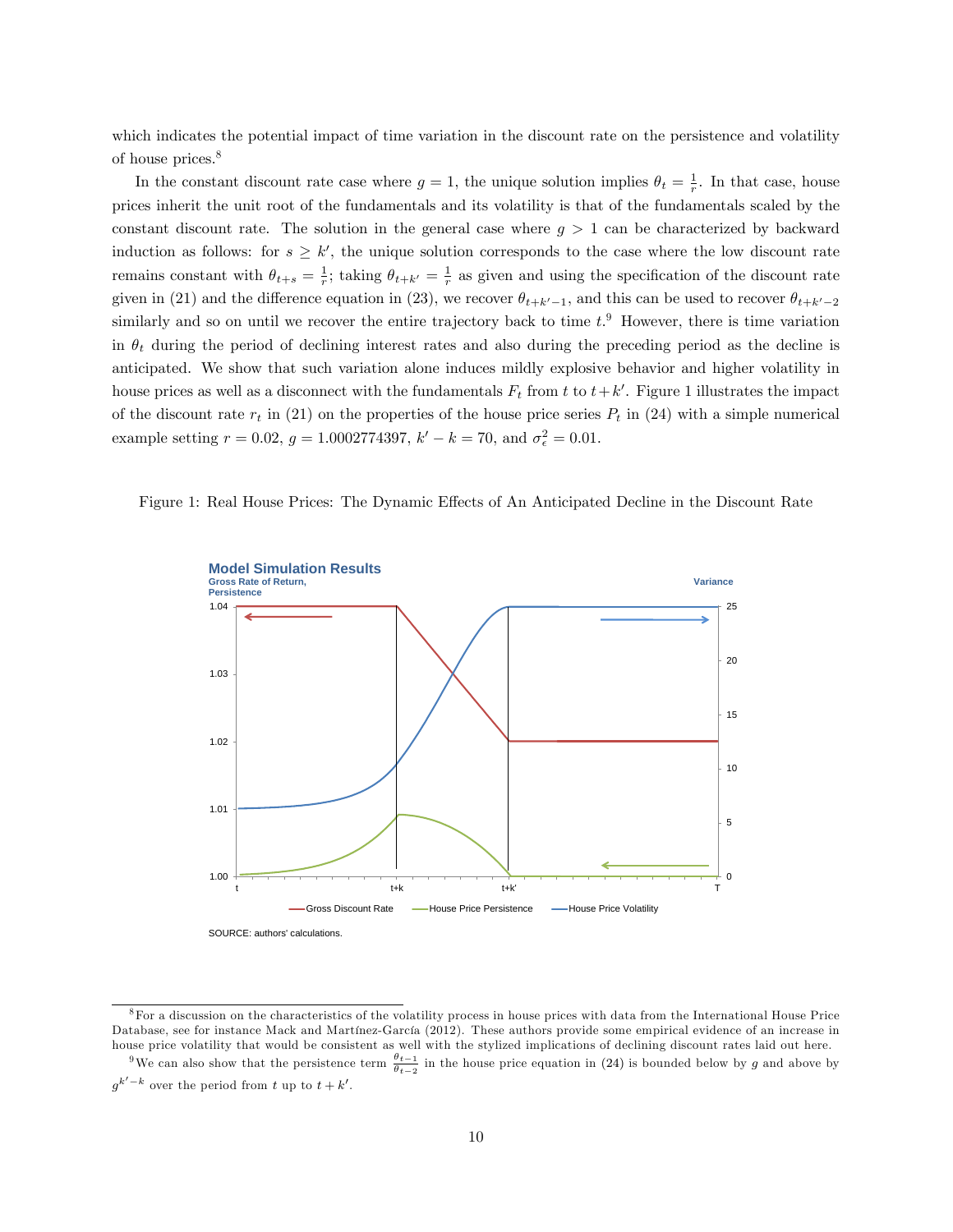We have discussed in sub-section 2.1 how rational bubbles can emerge when fundamentals are otherwise an integrated process. If there is no evidence of explosive behavior in the fundamentals, real house prices that display patterns of explosiveness could be driven by the non-fundamental (bubble) component of the solution. However, even after controlling for house price run-ups induced by the drift component, testing for explosiveness in fundamentals offers only an incomplete picture of the disconnect between prices and fundamentals—as we suspect the presence of important unobserved fundamentals. Our findings, therefore, do not preclude the possibility that the explosiveness in house prices may be inherited from other unobserved fundamentals.<sup>10</sup> Moreover, an alternative interpretation based on a declining discount rate can also rationalize the observed run-up in house prices, the explosiveness in the time series and the disconnect with fundamentals without having to appeal to a rational bubble. While our empirical strategy focuses on real house prices and their relationship to disposable income and housing affordability (the house price to income ratio), we take into consideration the potential impact of the discount rate also as a possibility in our discussion of the identification and in setting the timeline of events for the 2008-09 global recession.

# 3 Testing for Explosive Behavior

Asset pricing theory suggests that the dynamics and stochastic properties of an observed asset price may be indicative of the existence of explosive behavior. Departures from  $I(1)$  to mildly explosive behavior allows to formulate statistical tests that can detect evidence of such explosiveness in the data. Diba and Grossman (1988) provided one of the Örst attempts to test it in the context of the stock market. The authors suggest comparing stock prices and observable market fundamentals, using reduced form stationarity tests. The rationale is that bubbles cannot be ruled out in the case that stock prices are found to be explosive when market fundamentals are not. However, the presence of periodically collapsing bubbles (i.e., those that emerge and burst at recurring times), a feature of actual stock price data, puts into question the power of stationarity-based tests as indicated by Evans (1991). Evans (1991) showed using simulation methods that standard unit root and cointegration tests cannot reject the null of no explosive behavior, when periodically collapsing bubbles are present in the data. $^{11}$ 

Based on a recursive and rolling right-tail variation of the standard Augmented Dickey-Fuller (ADF) unit root test, Phillips et al. (2011)—with the supremum ADF ( $SADF$ )—and Phillips et al. (2012) and Phillips et al. (2013)—with the generalized SADF  $(GSADF)$ —have developed new detection strategies to provide a better identification. These strategies enable us to detect mildly explosive behavior in the data and to date-stamp their occurrence. These tests consider as a null hypothesis the unit root, while the alternative is a mildly explosive process. Phillips et al. (2012), Phillips et al. (2012) and Phillips et al. (2013) show how using recursive and rolling tests increases the power in the detection of explosiveness, as compared to standard unit root tests on the whole sample.

<sup>&</sup>lt;sup>10</sup>We note that, apart from income and rent, there are other fundamental drivers of housing prices, such as the cost of foregone interest, the cost of property taxes and maintenance costs (see, e.g., the discussion in Himmelberg et al. (2005)). Since explosive behavior in prices may be induced by these other fundamental drivers, the presence of explosive dynamics in house-price-to-income and price-to-rent ratios cannot be considered conclusive of a disconnect or lack thereof between house prices and fundamentals.

 $11$ Let us assume a large price increase develops during a period of explosive behavior. When the episode bursts, the price tends to decline rapidly (but usually only for a short time period). The price increase followed by the decline makes the process look like it mean reverts—the process will not look explosive but, on the contrary, stationary. Intuitively, this is the reason why many non-recursive unit root tests wrongly suggest that processes that incorporate periodically collapsing boom-bust episodes are stationary—the main point of the Evans (1991) paper.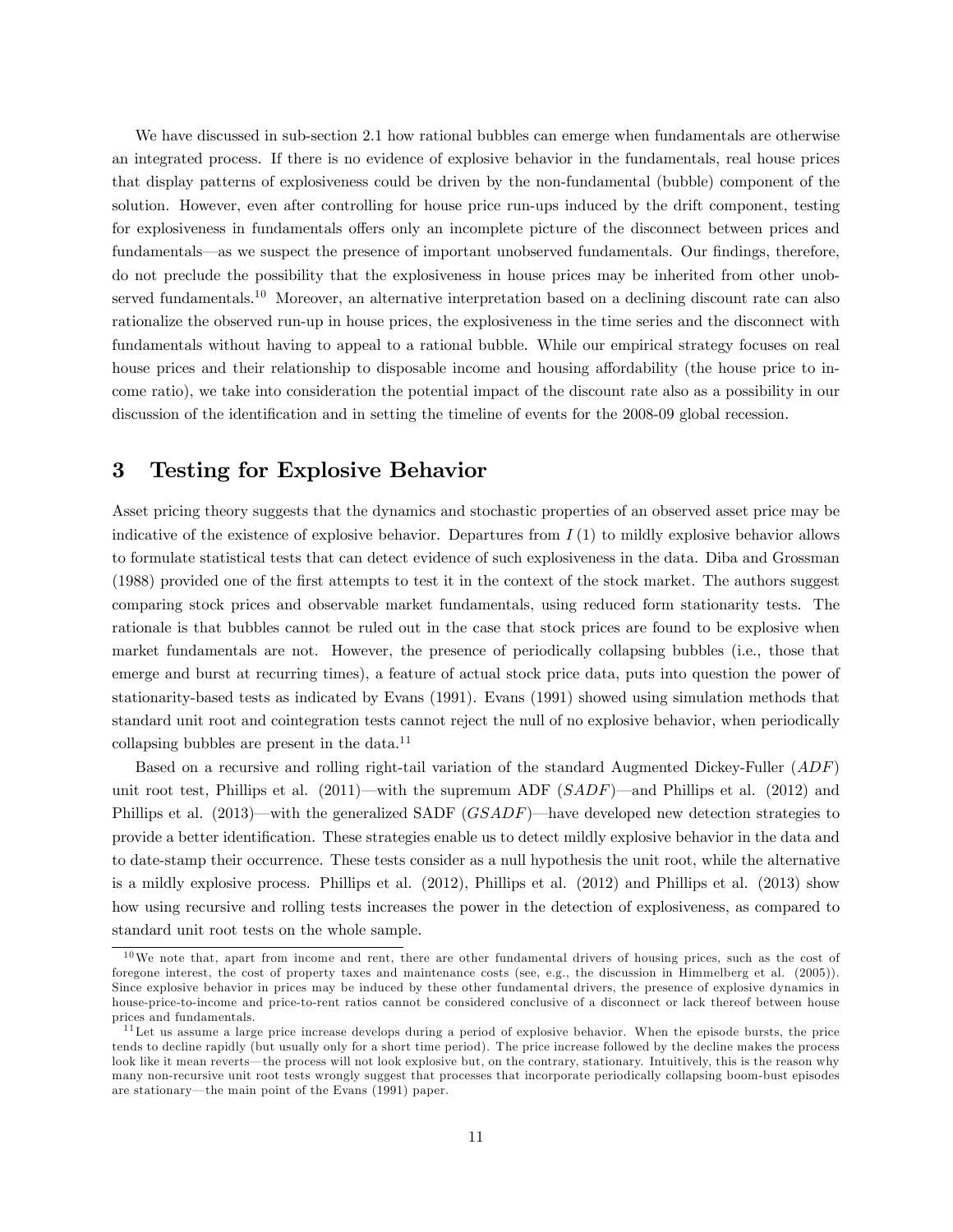Phillips et al. (2012) and Phillips et al. (2013) find that their strategy based on the GSADF test outperforms that of the  $SADF$  test originally proposed in Phillips et al. (2011) in the presence of multiple episodes of exuberance (explosive behavior). The findings of Homm and Breitung (2012), using Monte Carlo simulation, also support the view that the GSADF test strategy performs relatively well in the detection of explosiveness when compared against standard time series tests for the detection of bubbles, particularly when periodically occurring bubbles are present, and for real time monitoring.

We adopt these same procedures for testing and date-stamping, which will now be presented in brief, to investigate the dynamics and stochastic properties of real house prices and some commonly observed housing fundamentals.

#### 3.1 The SADF and GSADF Procedures

The time series econometric method used for testing and detecting explosive behavior is based on the following Augmented Dickey-Fuller (ADF) regression equation,

$$
\Delta y_t = a_{r_1, r_2} + \beta_{r_1, r_2} y_{t-1} + \sum_{i=1}^k \psi_{r_1, r_2}^i \Delta y_{t-i} + \epsilon_t, \ \epsilon_t \stackrel{iid}{\sim} N(0, \sigma_{r_1, r_2}^2), \tag{25}
$$

where  $y_t$  denotes a time series process (in our case, real house prices, personal disposable income, or the house price to income ratio),  $\Delta y_{t-i}$  for  $i = 1, ..., k$  are the differenced lags of the time series, and  $\epsilon_t$  is the error term. Moreover,  $k$  is the maximum number of lags included in the specification,  $r_1$  and  $r_2$  denote fractions of the total sample size that specify the starting and ending points of a subsample period,  $a_{r_1,r_2}$ is the intercept, and  $\psi^i_{r_1,r_2}$  for  $i = 1,...,k$  are the coefficients on the differenced lags of the time series, and  $\beta_{r1,r2}$  is the coefficient of interest in using the ADF regression equation for testing.<sup>12</sup>

As noted in the previous section, the emergence and popping of a bubble process  ${B_t}_{t=1}^{\infty}$  that satisfies condition  $(11)$  is indicated by a shift from a random walk—under the assumption that fundamentals are  $I(1)$ —to an explosive autoregressive process. Explosiveness in house prices can also be induced by time variation in the discount rate in the context of the present value model of housing presented in equation  $(5)$ —and it would be indicated by a shift from a random walk to a mildly explosive autorregressive process as well. Therefore, we are interested in testing with equation (25) the null hypothesis of a unit root,  $H_0: \beta_{r_1,r_2} = 0$ , against the alternative of mildly explosive behavior in  $y_t$ ,  $H_1: \beta_{r_1,r_2} > 0$ . Let

$$
ADF_{r_1}^{r_2} = \frac{\hat{\beta}_{r1,r2}}{\text{s.e.}(\hat{\beta}_{r1,r2})}
$$
\n(26)

denote the test statistic corresponding to this null hypothesis. It is easy to see that setting  $r_1 = 0$  and  $r_2 = 1$ yields the standard  $ADF$  test statistic,  $ADF_0^1$ . The limit distribution of  $ADF_0^1$  is given by,

$$
\frac{\int_0^1 W dW}{\int_0^1 W^2},\tag{27}
$$

<sup>&</sup>lt;sup>12</sup>While the intercept in the specification of the estimation regression,  $a_{r_1,r_2}$ , is constant we also evaluate an alternative where it is replaced with a linear trend to account for the possibility that the underlying process driving the data has a time-varying (though deterministic) trend component.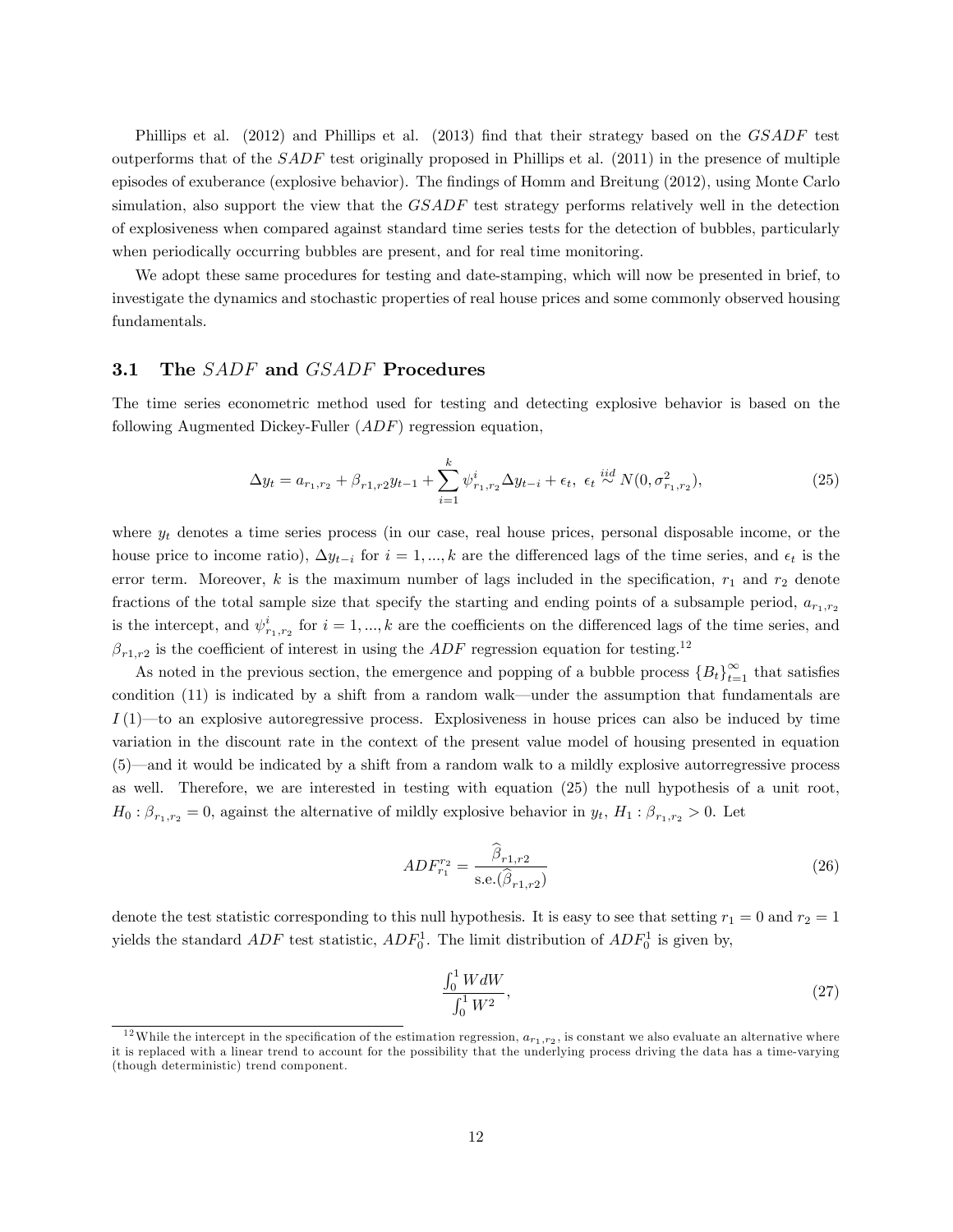where W is a Wiener process. The  $ADF$  test compares the  $ADF_0^1$  statistic with the right tail critical value from its limit distribution. When the test statistic exceeds the critical value, the unit root hypothesis is rejected in favor of explosive behavior.

Although widely employed, the standard  $ADF$  test has extremely low power in detecting episodes of explosive behavior when these episodes end with a large drop in prices, i.e. in the presence of boom-bust dynamics. Nonlinear dynamics, such as those displayed by periodically collapsing bubbles, frequently lead to Önding spurious stationarity even though the process is inherently explosive as noted by Evans (1991).

In order to deal with the effect of a price collapse on the test's performance, Phillips et al. (2011) proposed a recursive procedure based on the estimation of the ADF regression on subsamples of the data. Detection of mildly explosive behavior is reduced to testing for a change from  $I(1)$  to explosive in a univariate time series, where the change point is unknown. In particular, normalizing the end of the original sample to  $T = 1$ , the authors propose estimating (25) using a forward expanding sample with the end of the sample period  $r_2$  increasing from  $r_0$  (the minimum window size for the fixed initial window) to one (the last available observation). In this procedure, the beginning of the sample is held constant at  $r_1 = 0$ , and the expanding window size of the regression (over the normalized sample) is denoted by  $r_w = r_2 - r_1$ .

Figure 2 illustrates the nature of the estimation procedure proposed by Phillips et al. (2011): The first observation in the sample is the starting point of the estimation window (i.e.,  $r_1 = 0$ ) and the end point of the initial estimation window,  $r_2$ , is set to ensure a minimum window size of  $r_0$  (so  $r_w = r_0 = r_2$  for the initial estimation). Then, while the starting point of the estimation is kept fixed at  $r_1 = 0$ , the test regression is recursively estimated, while incrementing the window size,  $r_2 \in [r_0, 1]$ , by adding one additional observation at a time. Each estimation yields an ADF statistic denoted as  $ADF_0^{r_2}$ .

Figure 2: SADF: Illustration of the Rolling Window Procedure



The test statistic, called sup  $ADF$  (SADF), is defined as the supremum value of the  $ADF_0^{r_2}$  sequence expressed as follows,

$$
SADF(r_0) = \sup_{r_2 \in [r_0, 1]} ADF_0^{r_2}.
$$
\n(28)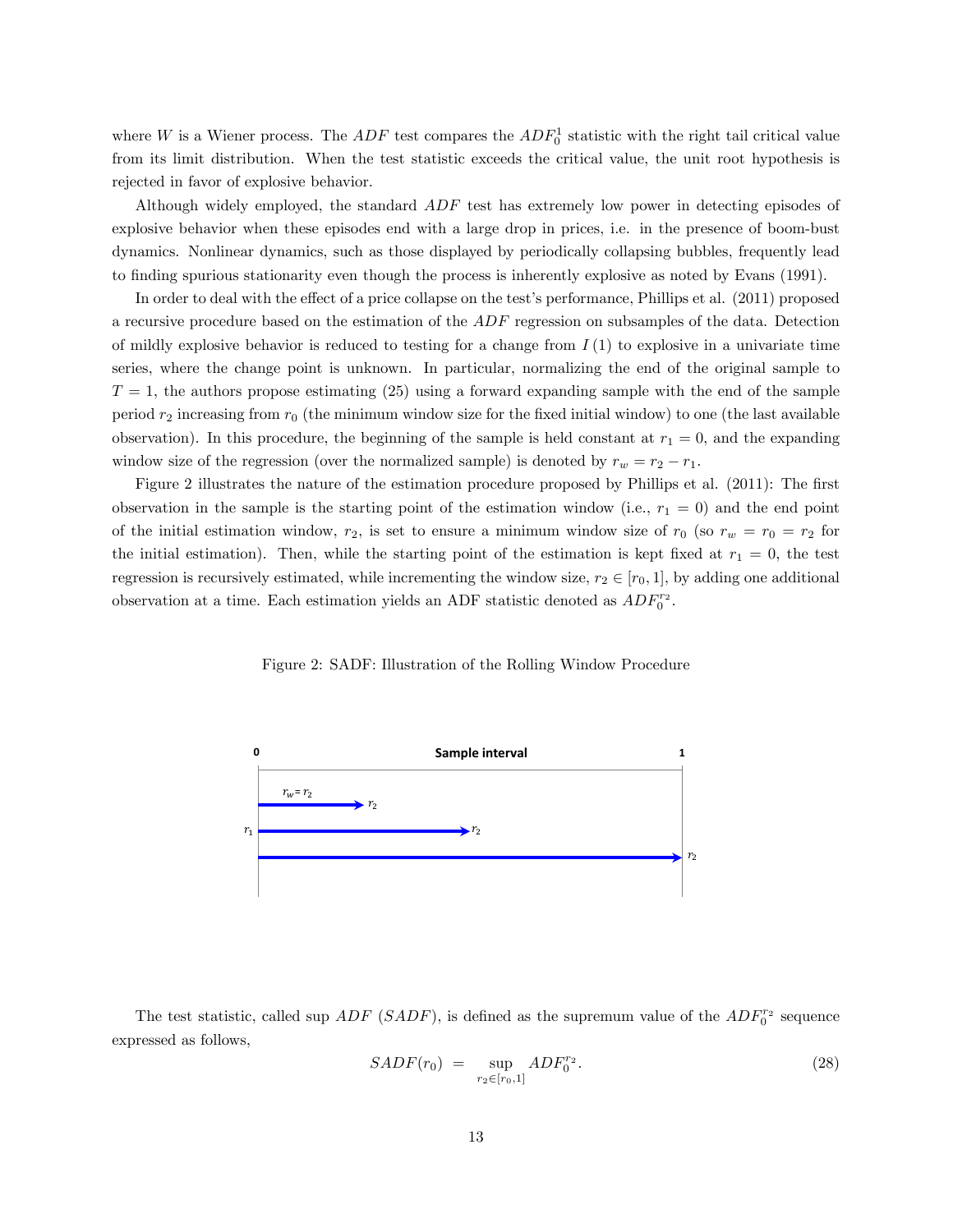Under the null hypothesis, the limit distribution of the  $SADF$  statistic is given by,

$$
\sup_{r_2 \in [r_0,1]} \frac{\int_0^{r_2} W dW}{\int_0^{r_2} W^2}.
$$
\n(29)

Similarly to the standard ADF test, when the SADF statistic exceeds the right tailed critical value from its limit distribution, the unit root hypothesis is rejected in favor of explosive behavior.

The SADF test performs well when there is a single boom-bust episode in the time series. Simulation experiments in Homm and Breitung (2012) reveal that the SADF outperforms alternative methods, such as the modified Bhargava (1986), the modified Busetti and Taylor (2004), and the modified Kim (2000) (with the corrections of Kim et al. (2002)), in terms of power. These approaches are used to test a permanent change in persistence from a random walk to an explosive process. As a consequence, they perform well only in the case that a bubble develops but never bursts. In the presence of periodically collapsing bubbles they exhibit very low power, they are inconsistent, and are outperformed by the  $SADE^{13}$ 

More recently, Phillips et al. (2012) and Phillips et al. (2013) derived a new unit root test, the Generalized SADF (GSADF), that covers a larger number of subsamples than the SADF by allowing both the ending point,  $r_2$ , and the starting point,  $r_1$ , to change. This extra flexibility on the estimation windows illustrated in 3 results in substantial power gains in comparison to the SADF. Moreover, the test is consistent with multiple boom-bust episodes within a given time series.





The *GSADF* statistic is defined by,

$$
GSADF(r_0) = \sup_{r_2 \in [r_0,1], r_1 \in [0,r_2-r_0]} ADF^{r_2}_{r_1}.
$$
\n(30)

<sup>&</sup>lt;sup>13</sup> These test procedures were proposed to test for a change in persistence between  $I(0)$  and  $I(1)$ . In the simulations of Homm and Breitung (2012), Chow-type break test is also considered. The Chow-type test often exhibits the highest power in their estimations and its estimators for the unknown break date tend to be most reliable in finite samples.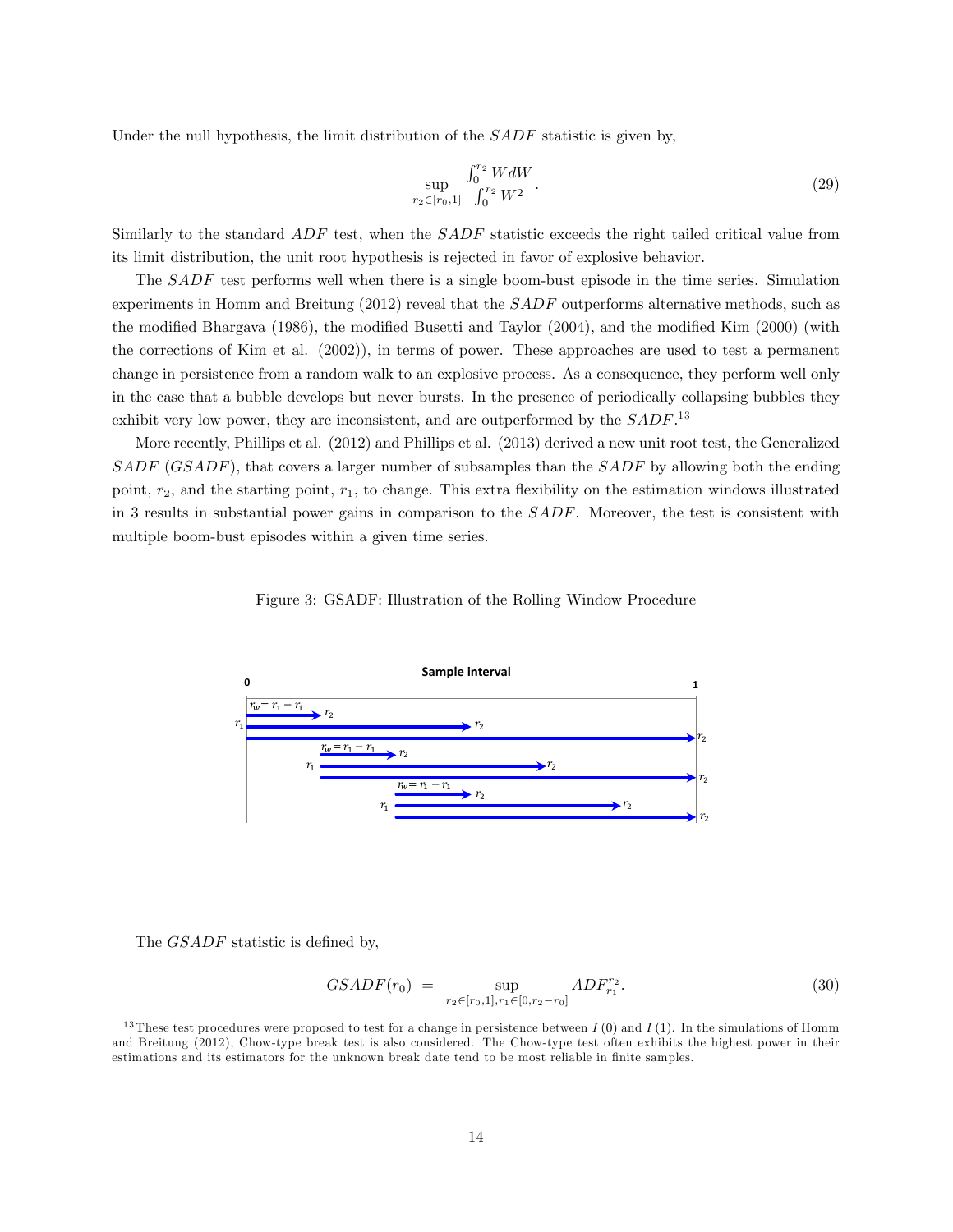Under the null hypothesis, the limit distribution of the  $GSADF$  statistic is

$$
\sup_{r_2 \in [r_0,1], r_1 \in [0,r_2-r_0]} \left\{ \frac{\frac{1}{2} r_w [W(r_2)^2 - W(r_1)^2 - r_w] - \int_{r_1}^{r_2} W(r) dr [W(r_2) - W(r_1)]}{r_w^{1/2} \{r_w \int_{r_1}^{r_2} W(r)^2 dr - \left[ \int_{r_1}^{r_2} W(r) dr \right]^2 \}^{1/2}} \right\},
$$
(31)

where, again, the window size of each estimation is  $r_w = r_2 - r_1$ . Rejection of the unit root hypothesis in favor of explosive behavior requires that the test statistic exceeds the right tailed critical value from its limit distribution given by (31).

#### 3.2 The Date-Stamping Strategy

In many cases, it is of prime interest to detect the period(s) that display explosive dynamics. Moreover, it is important for policy formation and monitoring purposes to examine whether the time series is currently in an explosive regime or not. The SADF and GSADF test procedures also deliver, under general regularity conditions, a date-stamping strategy to consistently estimate the beginning and end of periods of mildly explosive behavior—often referred to as periods of exuberance when the underlying time series is on the upswing. If the null hypothesis of either of these tests is rejected, then one can infer the start and end times of such episodes of exuberance—the implementation of the date-stamping procedure, however, differs depending on whether we use the SADF or GSDAF approach.

The date-stamping strategy proposed by Phillips et al. (2011) under the SADF approach compares each element of the estimated  $ADF_0^{r_2}$  sequence against the corresponding right-tailed critical value of the standard  $ADF$  statistic. The beginning of the period of exuberance corresponds to the first observation, denoted  $T_{r_e}$ , for which the  $ADF_0^{r_2}$  statistics crosses the corresponding critical value from below. Analogously, the end of the period of exuberance, denoted  $T_{r_r}$ , is dated from the first observation after  $T_{r_e}$  for which the  $ADF_0^{r_2}$ statistics crosses the corresponding critical value from above. The estimates of the beginning and end of the period of exuberance under the SADF approach are given as,

$$
\widehat{r}_e = \inf_{r_2 \in [r_0, 1]} \left\{ r_2 : ADF_0^{r_2} > scu_{\lfloor r_2 T \rfloor}^{\alpha} \right\},\tag{32}
$$

$$
\widehat{r}_f = \inf_{r_2 \in [\widehat{r}_e, 1]} \left\{ r_2 : ADF_0^{r_2} < scu_{\lfloor r_2 T \rfloor}^{\alpha} \right\},\tag{33}
$$

where  $scu^{\alpha}_{\lfloor r_2T\rfloor}$  is the 100  $(1-\alpha)$ % critical value of the standard  $ADF$  statistic based on  $\lfloor r_2T\rfloor$  observations. In applied work it is standard to set  $\alpha$  to 5%, but we also consider statistical significance at the 1% and 10% levels.

Under the  $GSDAF$  approach proposed by Phillips et al. (2012) and Phillips et al. (2013), the first step of the date-stamping procedure is to test the unit root hypothesis by comparing the  $GSADF(r_0)$  to the  $1-\alpha$  critical value, where  $\alpha$  is the nominal significance level as before. Statistical significance at the 1%, 5% and 10% levels is conventionally reported. Suppose that the GSADF test rejects the null hypothesis of a unit root. Hence, the second step of the procedure is to identify period(s) of explosive behavior if  $GSADF$ test rejects the null.

Phillips et al. (2012) and Phillips et al. (2013) recommend a dating strategy based on the backward sup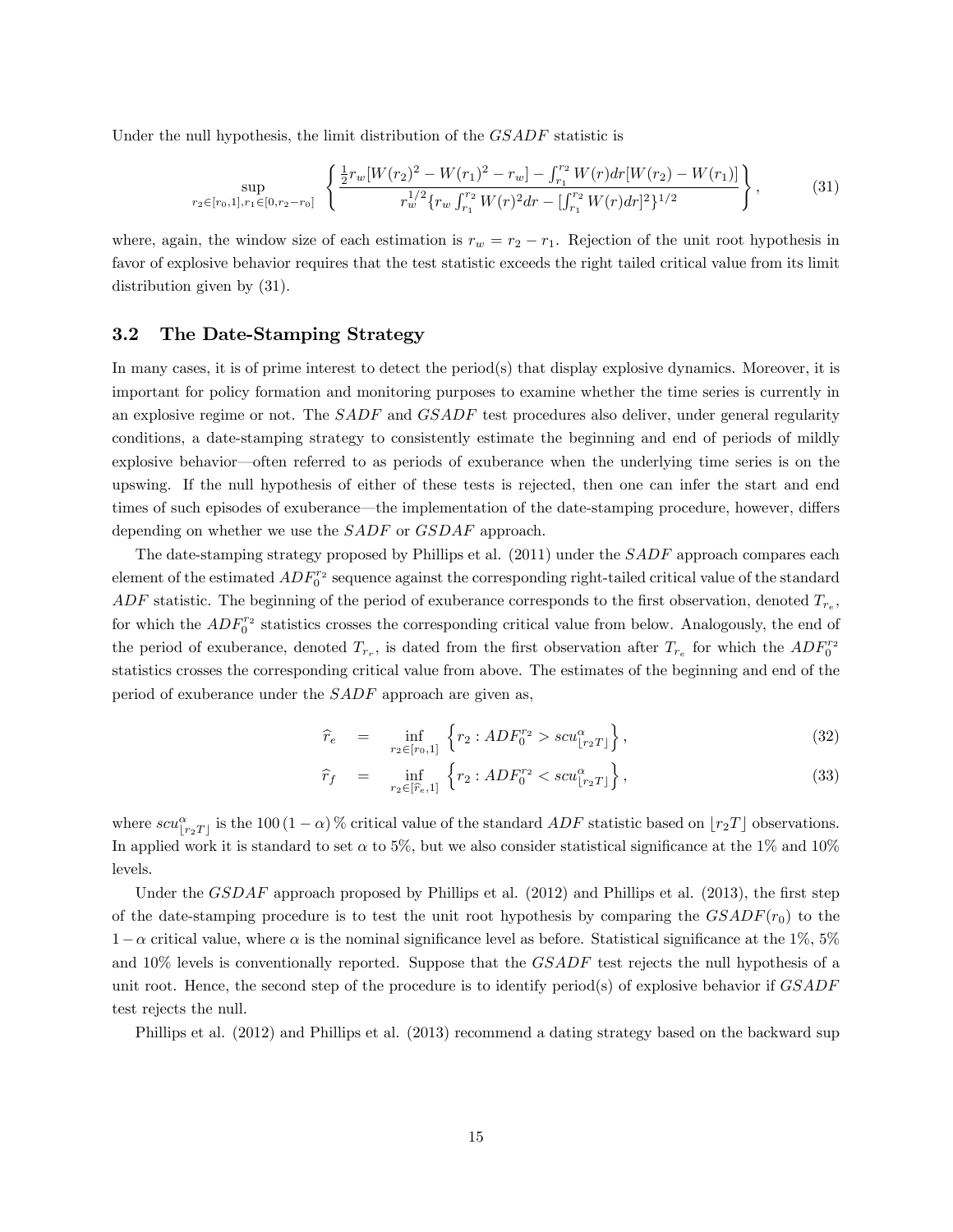ADF statistic, i.e.,  $^{14}$ 

$$
BSADF_{r_2}(r_0) = \sup_{r_1 \in [0, r_2 - r_0]} SADF_{r_1}^{r_2}.
$$
\n(34)

The authors define the origination date of the period of exuberance as the first observation that the BSADF statistic exceeds its critical value,

$$
\widehat{r}_e = \inf_{r_2 \in [r_0, 1]} \{ r_2 : BSADF_{r_2}(r_0) > scu^{\alpha}_{\lfloor r_2 T \rfloor} \},\tag{35}
$$

and the termination date as the first observation after  $\hat{r}_e$  for which the BSADF falls below its critical value,

$$
\widehat{r}_f = \inf_{r_2 \in [\widehat{r}_e, 1]} \{ r_2 : BSADF_{r_2}(r_0) < scu_{\lfloor r_2 T \rfloor}^{\alpha} \},\tag{36}
$$

where  $scu_{\lfloor r_2T\rfloor}^{\alpha}$  is the 100  $(1-\alpha)$ % critical value of the sup  $ADF$  based on  $\lfloor r_2T\rfloor$  observations and  $\alpha$  is the chosen significance level. When the  $BSADF$  statistic exceeds the finite-sample critical values of the SADF, we argue that the empirical evidence suggests that the time series displays explosive behavior. The consistency of the above dating strategy in the presence of one or two periodically collapsing bubbles is established in Phillips et al. (2012).

Because the distributions of the  $SADF(r_0)$  in (28) and  $GSADF(r_0)$  in (34) are non-standard, critical values have to be obtained through Monte Carlo simulations. The Monte Carlo procedure consists of the following steps:

1. Generate a driftless random walk series of size T.

2. Estimate equation (25) using least squares and compute the *SADF* and *GSADF* statistics.

3. Repeat steps 1 and 2 a large number of times, say 2000, to obtain the distribution of the SADF and GSADF statistics.

4. The 100  $(1 - \alpha)$ % critical value of each test statistic is given by the 100  $(1 - \alpha)$  percentile of the corresponding distribution obtained in step 3.

The researcher may choose to neglect very short periods of exuberance by setting a minimum duration period. The researcher may also decide to combine adjacent periods of exuberance by setting a minimum duration period to elapse between any two consecutive periods of exuberance to be treated as separate. Phillips et al. (2013) recommend that we define  $\log(T)/T$  as a minimal interval for date-stamping a period of mildly explosive in a time series, which we apply also to set the minimum length of periods in between two consecutive episodes. Since all our time series have 154 quarterly observations, the minimum interval that we adhere to in our empirical evaluation corresponds to 5 quarters.

#### 3.3 Other Technical Details

The computation of the SADF, GSADF and BSADF test statistics necessitates the selection of the minimum window size  $r_0$  and the autoregressive lag length k. Regarding the minimum window size, this has to be large enough to allow initial estimation but it should not be too large to avoid missing short

$$
GSADF(r_0) = \sup_{r_2 \in [r_0,1]} \{BSADF_{r_2}(r_0)\}.
$$

 $14$ The backwward sup ADF (*BSADF*) statistic relates to the *GSADF* statistic as follows,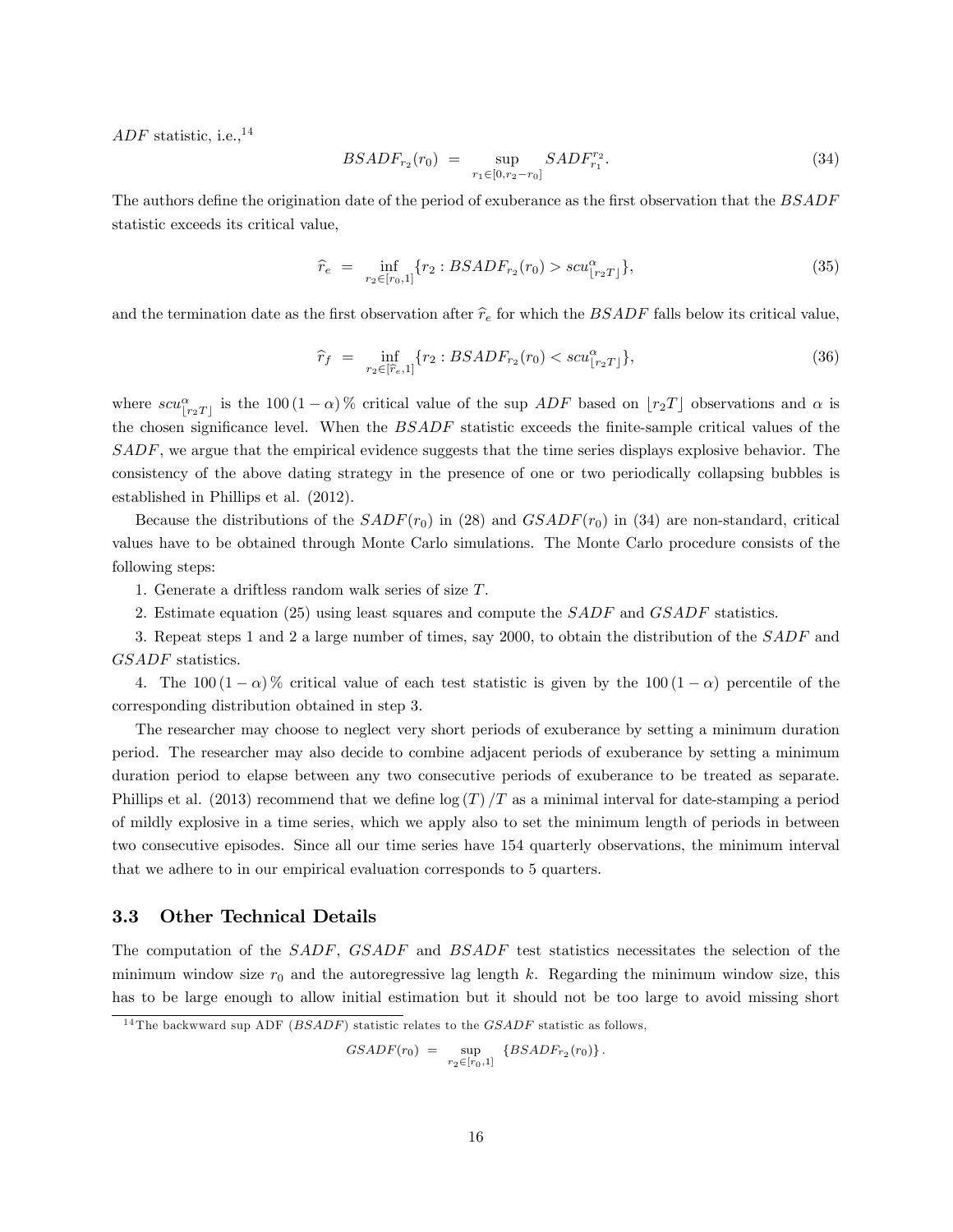episodes of exuberance. We follow Phillips et al. (2012) and set the minimum size equal to 36 observations. Exploring alternative minimum window sizes can be computationally demanding since for each  $r_0$  we have to compute new critical values, and for this paper changes in  $r_0$  within the neighborhood of 36 seem to make little difference on our findings.

With respect to the autoregressive lag length  $k$ , we evaluate our results primarily for two cases,  $k$  equal to 1 and 4. Our results do not appear very sensitive sensitive to a fixed lag specification when we allow for fewer than 4 lags. Hence, our findings in the remainder of the paper will be reported only for the case of lag length set at  $k = 4$ , unless otherwise noted, to save space. The choice of a fixed lag length is appealing because it allows us to employ a recursive least squares approach which reduces substantially the computational cost of estimation.

More sophisticated lag length selection procedures in ADF-type tests based on information criteria (such as the Modified Information Criteria of Ng and Perron (2001)) and sequential hypothesis testing (see, e.g., Ng and Perron (1995)) could, in principle, be applied but with a higher computational cost. Phillips et al. (2012) show that sequential hypothesis testing for the determination of the lag length can result in severe size distortions, and a reduction in power of both the SADF and GSADF tests. That is, SADF and GSADF tests based on sequential hypothesis testing perform poorly, frequently rejecting the null hypothesis when the data follow a unit root process, and failing to reject the null when there is explosiveness in the time series. Nonetheless, we consider for the paper the lag selection criteria (using the Modified Akaike Information Criterion) with up to 4 lags as a robustness check and, once again, our results (not reported) do not appear very sensitive to the lag specification in this case.

The implementation of the unit root tests also requires the limit distributions of the SADF, GSADF and BSADF test statistics. These distributions are non-standard and depend on the minimum window size. Hence, critical values have to be obtained through Monte Carlo simulations. We obtain finite sample critical values by generating  $2,000$ —and up to  $20,000$  robustness—replications of a random walk process with  $N(0, 1)$  errors. Asymptotic SADF and GSADF critical values are provided in Phillips et al. (2012) Table 1. Although it is preferred to use finite-sample critical values when sample size is relatively small, using asymptotic critical values doesn't change qualitatively our results.

## 4 Empirical Evidence on International House Prices

A novel dataset on house prices and personal disposable income per capita from the International House Price Database of the Federal Reserve Bank of Dallas is studied in the empirical work that we report here. The sources and methodology used to construct this panel of 22 countries are documented in Mack and Martínez-García  $(2011).$ <sup>15</sup> The data on real house prices and real personal disposable income per capita is reported quarterly, deflated with the PCE deflator, and covers the period from the first quarter of 1975 to the second quarter of 2013. We construct an affordability index for housing as the ratio (in percent) of real house prices over real personal disposable income per capita for each country.

<sup>15</sup> See the Appendix for a description of the data sources on house prices.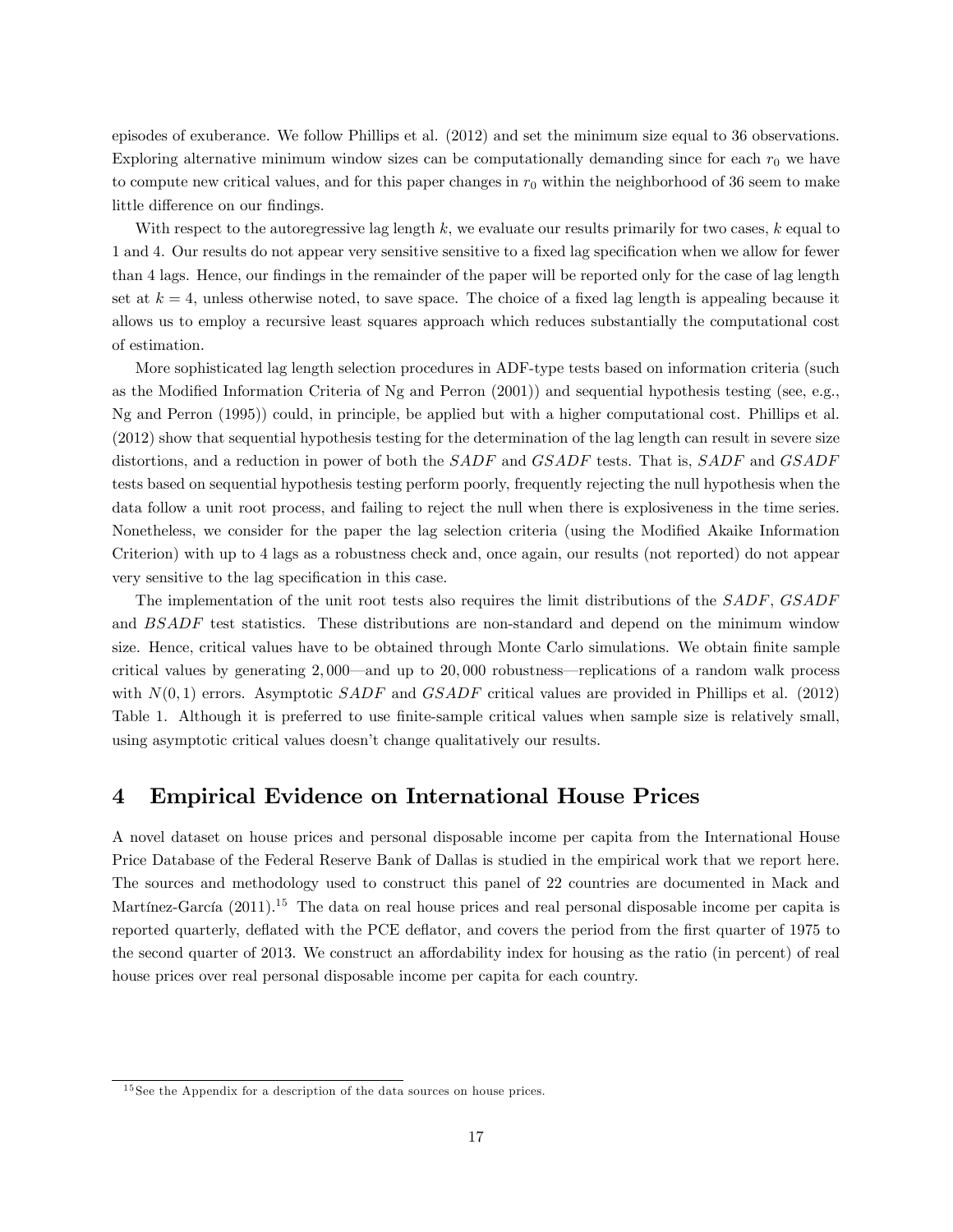#### Figure 4: Real House Prices: Cross-Country Characteristics



Figure 5: Price-to-Income Ratio and Real PDI: Cross-Country Characteristics



SOURCE: Federal Reserve Bank of Dallas' International House Price Database; authors' calculations.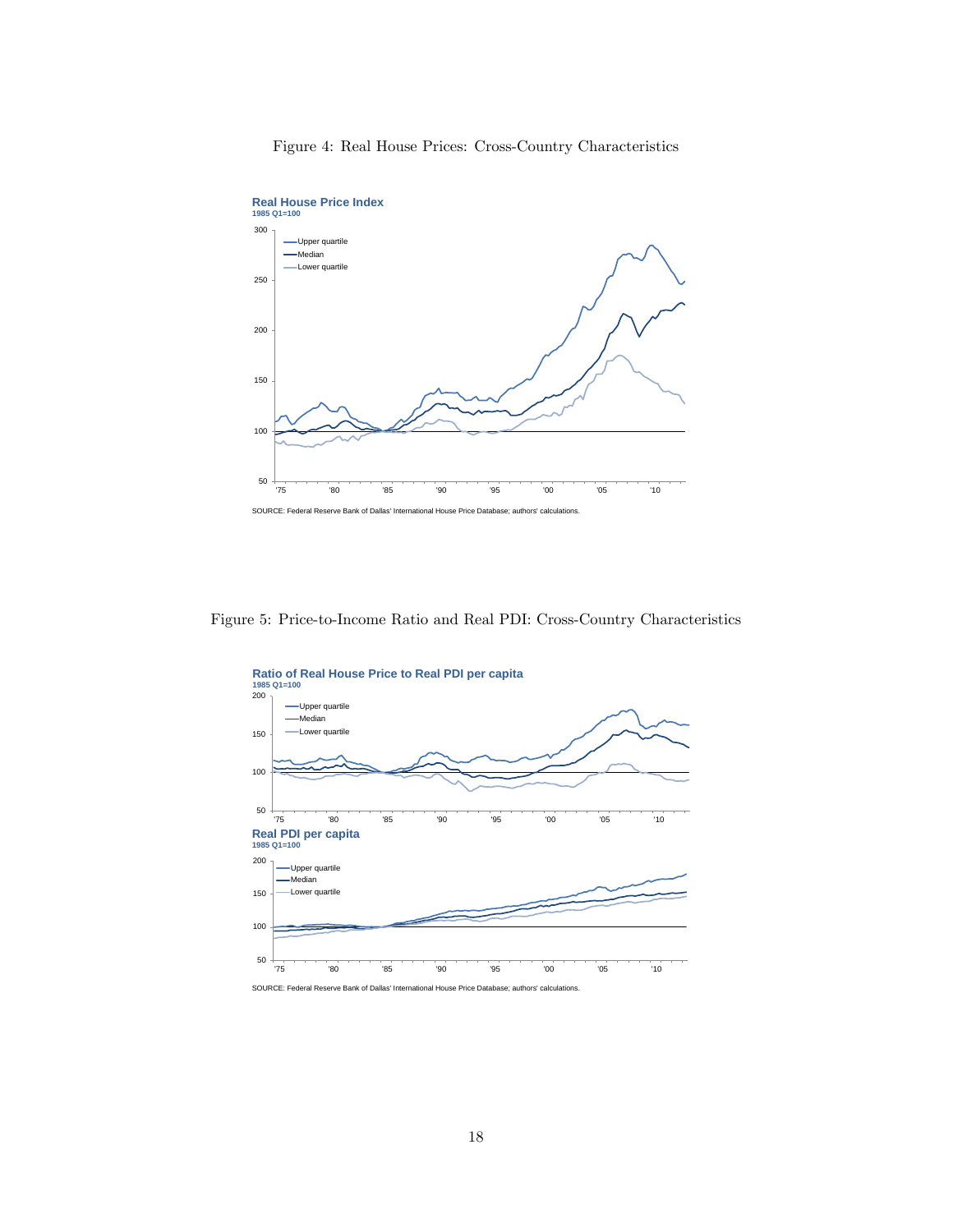The sample period covered in this database includes several prior recessions, which makes it ideal for us to contrast the timeline of the boom and bust in international housing markets prior to the 2008-09 global recession against other periods of contraction in economic activity. Longer time series may be available for some countries, but the empirical findings reported here are generally robust. The median, lower and upper quartile of the time series of all 22 countries are displayed for illustration in Figure 4. We observe that for the median country, real house prices troughed in the mid-1990's and peaked around 2006. This run-up in real house prices appears widespread, which has fueled the view that this episode of housing exuberance had a part in the subsequent 2008-09 global recession. Our paper provides empirical evidence to partly substantiate the claim of exuberance in house prices, but also provides a time line of events and shows that there is less of a common pattern in the cross-country data that meets the eye.

For all these countries, we investigate the explosive behavior of real house prices, the price-to-income ratio and real personal disposable income per capita (PDI). The ratio of real house prices to real personal disposable income is a long-run anchor in the determination of house prices. The median, upper and lower quartiles of the price-to-income ratio, as well as the real PDI, are plotted in Figure 5. While the price-toincome ratio exhibits a timeline similar to that of real house prices—a boom period during the late 1990s and the first half of the 2000s, followed by a severe correction afterwards—the pattern of the real PDI does not suggest a clear connection with prices.

# 4.1 Empirical Findings: A Timeline of Periods of Exuberance in International Housing Markets

Table 2, included in Appendix B, reports results for real house prices, the price-to-income ratio, and the real PDI for each of the 22 countries covered in the International House Price Database. With the SADF test statistics of Phillips et al. (2011), we cannot reject the null on real house prices for 11 out of the 22 countries at conventional signiÖcance levels. The evidence is even weaker when we look at the price-to-income ratio and the real PDI, as fewer countries show evidence of explosive behavior in the time series according to this test.

We adopt the *GSADF* procedure of Phillips et al. (2012) and Phillips et al. (2013) as our primary tool for testing and date-stamping periods of exuberance in international housing markets. The GSADF procedure is expected to have higher power than the SADF test whenever there are periodically collapsing explosive dynamics within sample.

The *GSADF* statistics, reported in Table 2, offers strong evidence of exuberance in real house prices for all countries except three (Finland, Italy, and South Korea). Hence, our results indicate that periods of explosive behavior were widespread across a large number of countries given our available time series. The evidence for mildly explosive behavior is equally robust when we look at the price-to-income ratio, except for Norway, for which we cannot reject the null. When we apply the same testing procedure to the real PDI series, we fail to find evidence of explosive behavior at conventional statistical significance levels for 4 out of the 22 countries (Germany, Denmark, France, and New Zealand), but the timeline of these episodes suggests a disconnect between periods of exuberance in housing markets and the observable fundamental factors (real PDI) driving the demand for housing.

Figure 6 and Figure 7 complete the description of the results derived with the procedure of Phillips et al. (2012) and Phillips et al. (2013) by plotting the periods of exuberance for all countries in the database and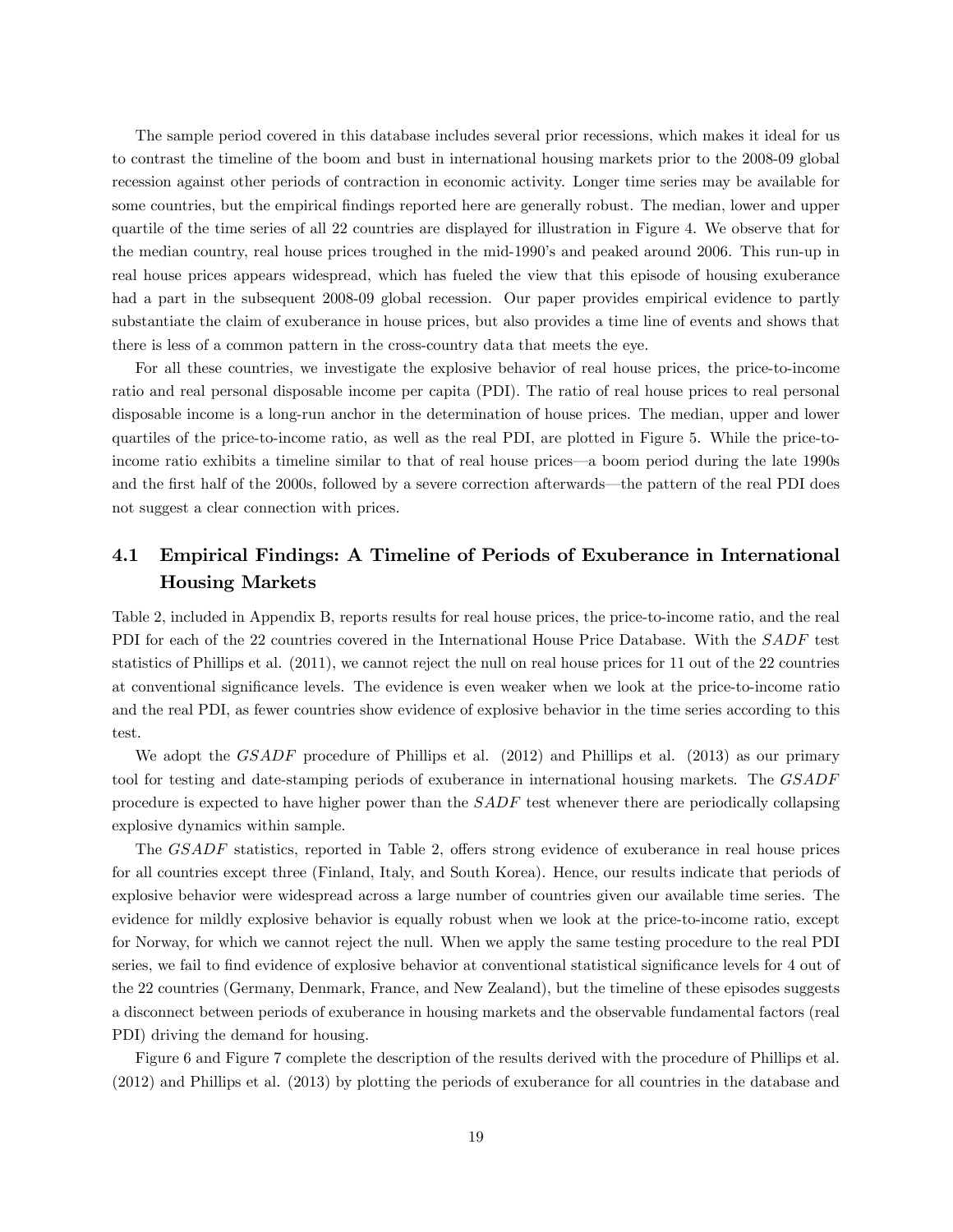for all three series of interest (real house prices, price-to-income ratios, and real PDI). As before, we identify periods of explosiveness by comparing the time evolution of the BSADF statistics for each series against the  $95\% - GSDAF$  critical value sequence in finite-samples.

We include in Figure 6 two subplots for real house prices (top) and the house-price-to-income ratio (bottom). We observe that for the most part there is accordance between the periods of exuberance detected with these two variables. However, it is worth pointing out, that periods of explosiveness based on nonfundamental behavior detected by the house-price-to-income ratio tend to be somewhat shorter than those we see with the real house price data. Three phases can be identified from this graph in connection with the last boom and bust episode in international housing markets. According to our evidence, each phase involves a specific evolution of the episode.

In the first phase, between the mid-1990s and the early 2000s, explosiveness appears in the U.S. and Ireland. There were concurrent episodes detected for Norway and Switzerland at the time, but those seemed to have evolved and eventually collapsed on their own. The leading role of the U.S. during this phase completely disappears if we look at the price-to-income ratio. The following hypothesis is central for our interpretation of the timeline of events: That explosiveness in house prices may have originally been driven by fundamentals in the U.S. The 1990s was a period of strong growth in income, partly due to the impact of the new information technologies.

We include in Figure 7 two subplots for real house prices (top) and the real PDI (bottom). We observe evidence of explosiveness in the real PDI during the first phase, but not in the case of the U.S. The robust upward trend of real PDI can explain the more muted picture of exuberance in the U.S. housing market than we get from the price-to-income ratio, but as we argue in the preceding section, there are other factors that can explain explosiveness in the U.S. real house prices, other than the characteristics of the fundamentals. Our evidence, therefore, does not allow us to rule out the possibility of other unobserved fundamentals played a major role in the origination of the boom, or even to rule the possibility of bubbles.

Furthermore, there is an unusual synchronization in the episodes of explosive behavior across most of the countries in the sample since the early-to-mid 2000s. This period of near simultaneous exuberance was pervasive across very different housing markets whose fundamentals where not necessarily aligned, and it is unprecedented with the sample covered within the International House Price Database. This constitutes the second phase of the boom period, that eventually collapsed before the start of the 2008-09 global recession. While differences in the timeline for each country vary depending on whether we look at episodes of exuberance on real house prices or the price-to-income ratio, there is a broad synchronization during this second phase with both variables.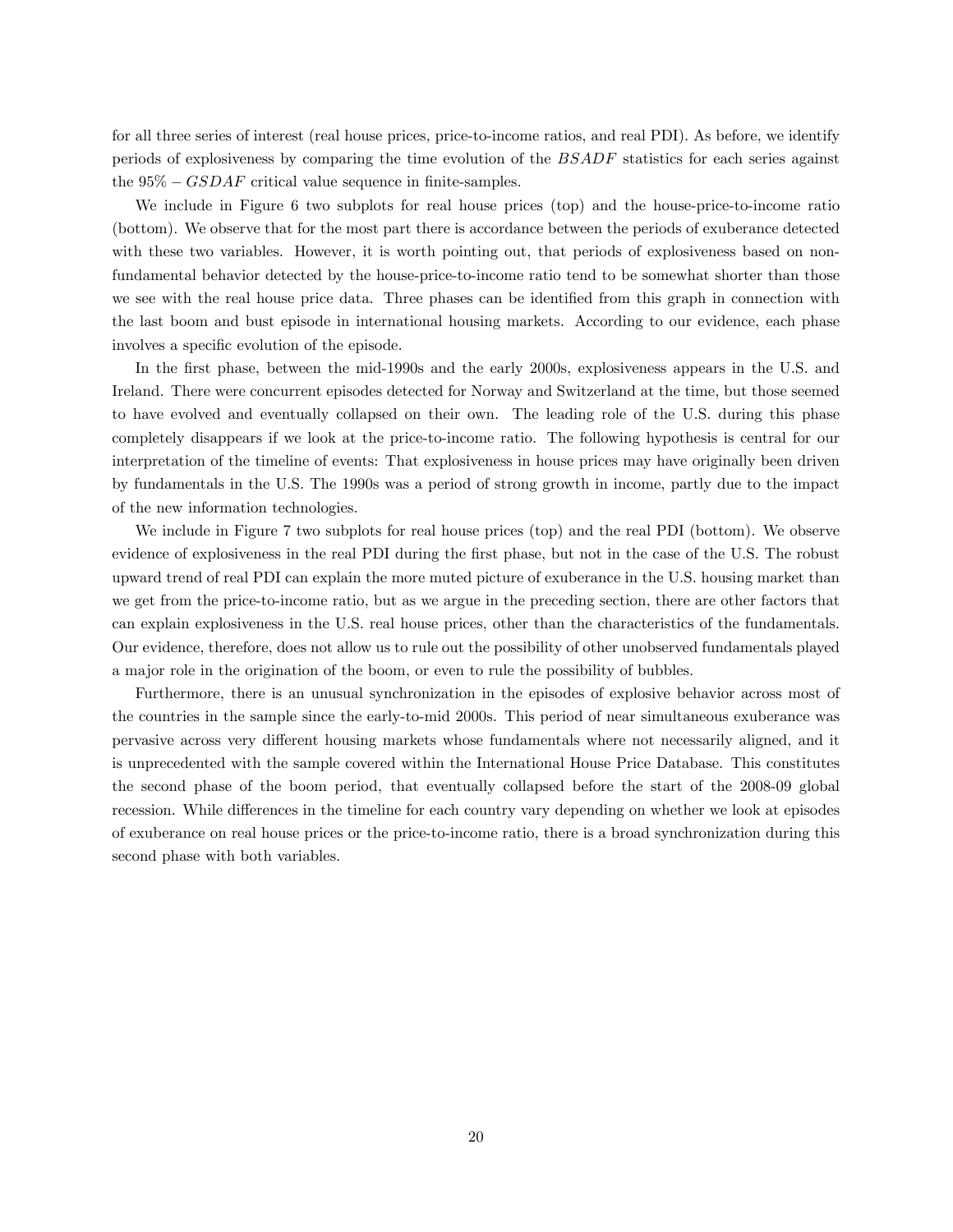Figure 6: Date-Stamping with Real House Prices and the Price-to-Income Ratio Across Countries



Figure 7: Date-Stamping with Real House Prices and Real PDI Across Countries



NOTE: Shaded areas indicate periods of exuberance determined by the GSADF test. Real PDI exuberance measure includes a linear time trend.<br>SOURCE: Federal Reserve Bank of Dallas international house price database; authors'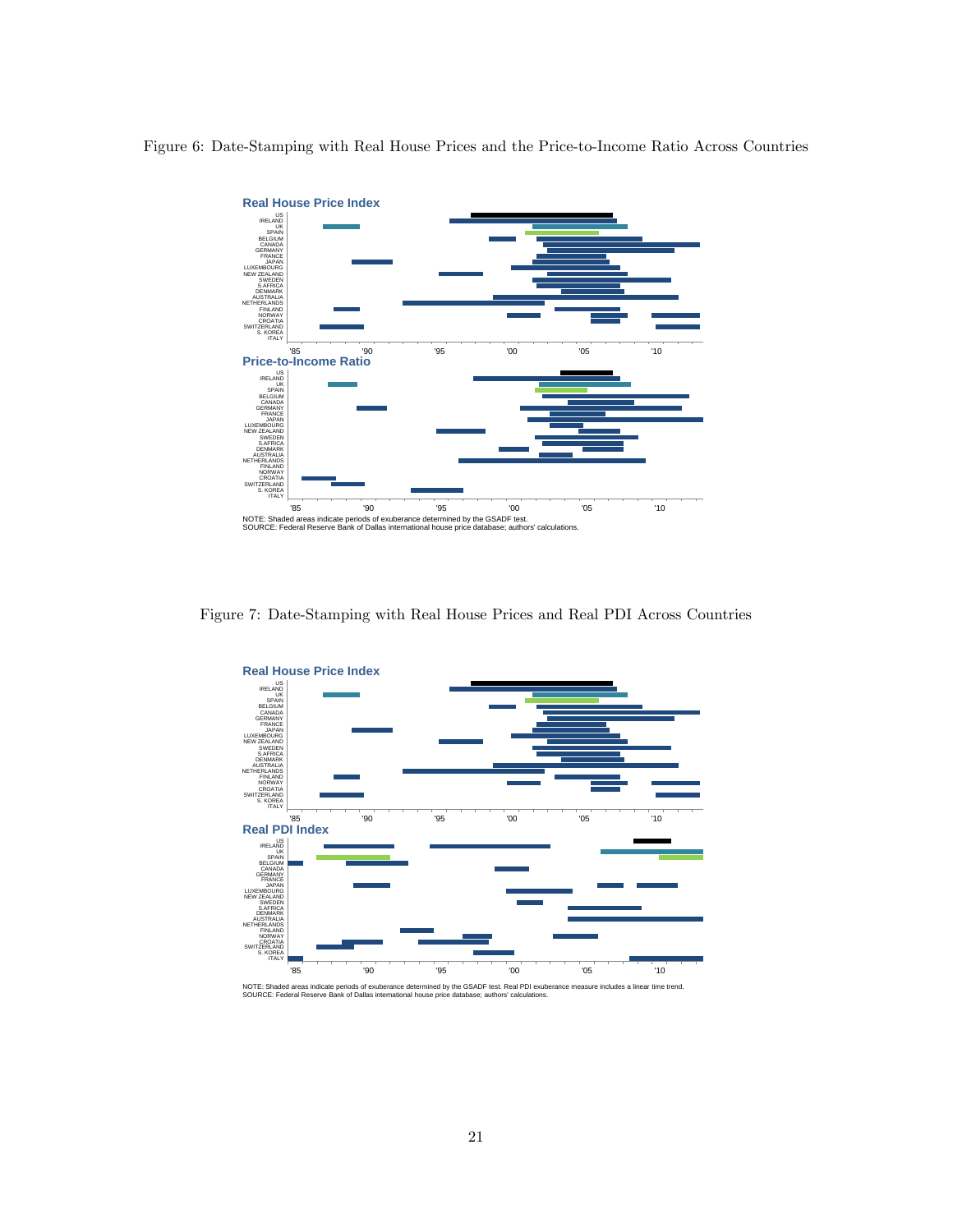The evidence of exuberance in the real PDI is significantly different with very few countries showing a pattern of explosiveness that could account for the behavior of house prices during this second phase. Spain and the U.K. stand out as two of the major economies in the narrative of the boom and bust of housing markets whose distinct experiences are illustrative of the second phase. In both cases, we document a significant disconnect between this particular fundamental and the behavior of house prices—in countries such as Spain and the U.K., a period of explosiveness in income arises only after the correction in housing markets takes place. We will look at both countryís experiences compared against the U.S. in closer inspection later on.

During the second phase, the boom in house prices that originated in the U.S., propagated to other housing markets with perceived greater opportunities or lower risks. Our evidence on the real PDI does not rule out a contribution from fundamentals, but the pattern of propagation and the high synchronization observed in real house prices suggest that a common factor may have contributed to house price exuberance spreading to other countries. In this regard, the decline in world interest rates experienced during the 2000s may have been an important contributing factor, as suggested in Section 2.2 by theory. Figure 1 illustrates the potential impact of time variation in the discount rate  $r_t$  in (21) on the features of the house price series  $P_t$  in (24) indicating that explosiveness in house prices due to declines in the discount rate may be associated with higher volatility as well. Mack and Martínez-García (2012) provide some corroborating empirical evidence as they detect (with essentially the same dataset) an increase in house price volatility during this phase that would be consistent with the stylized implications of a declining discount rate.

In the third and final phase, the run-up in house prices started to be perceived as not sustainable, and risks to real economic activity in both the U.S. and around the world grew. The episode ended in a near simultaneous collapse of house prices around 2005-06, and then the economic implications for the U.S. and the world became apparent.

These three phases provide a timeline for the boom and bust in international housing markets that preceded the 2008-09 global recession. We identify periods of mildly explosive behavior in house prices for each country, and investigate the contribution of fundamentals (real PDI) as well. While our evidence does not rule out the possibility that housing fundamentals would be the main driver, pinning down the sources of the observed behavior is more complicated. The strong run-up in income during the 1990s may have contributed to the overheating in the U.S. housing market, but non-fundamental bubbles or the behavior of unobserved fundamentals could have also contributed. The pattern of propagation that we observe across housing markets during the second phase could also be consistent with a period of decline in world interest rates.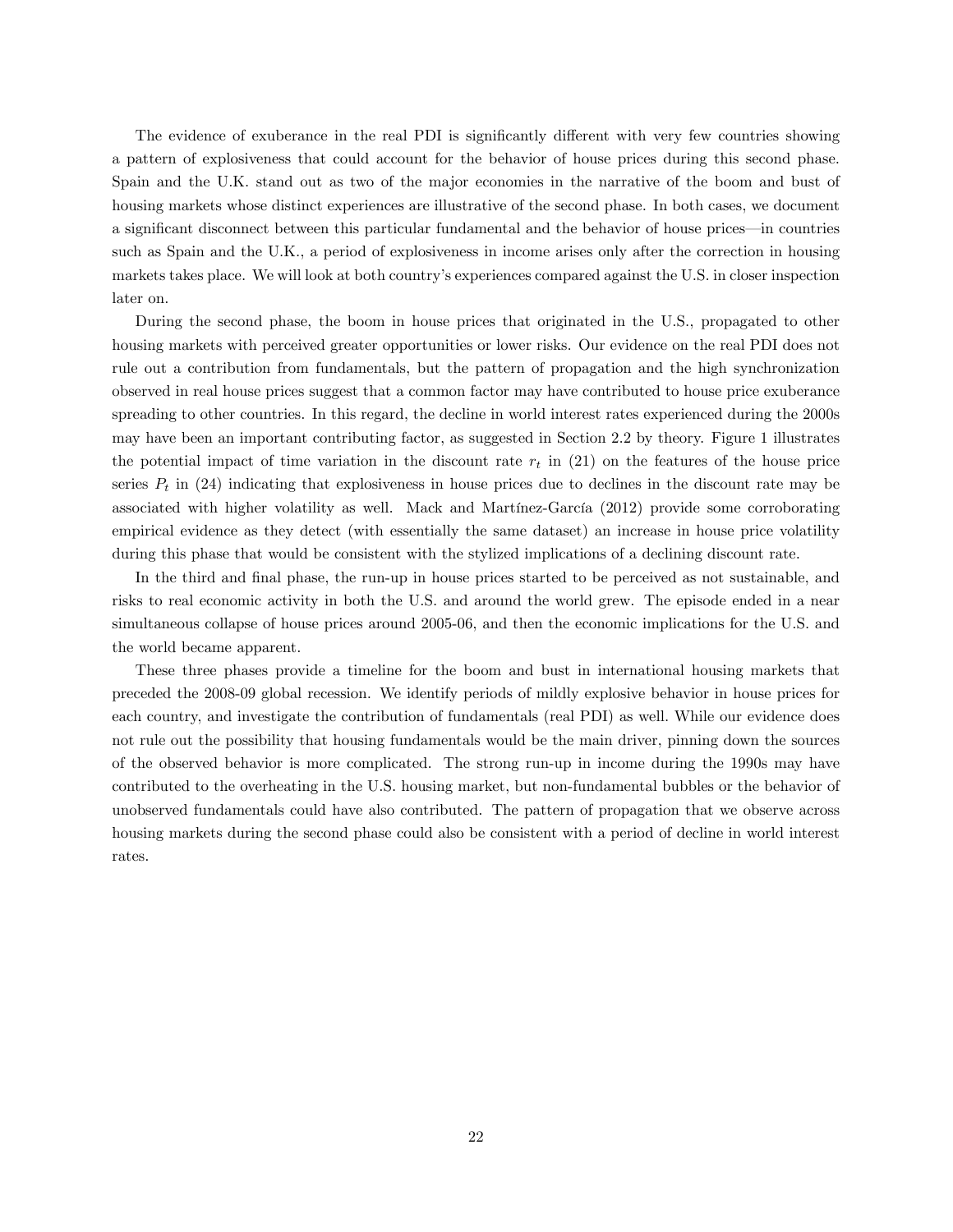#### 4.2 Empirical Findings: The Cases of the U.S., the U.K., and Spain

We highlight the experiences of the U.S., the U.K., and Spain—for the period between the first quarter of 1975 and the second quarter of 2013—for their economic size and significance, and because they describe the distinct patterns observed during the three main phases of the timeline of events that we describe in the paper.

The real house price appreciation has been very significant for these three countries since the mid 1980s. The time series shows that the real house price run-up seen in the U.K. and Spain has been larger over time than that experienced in the U.S. This sets Spain and the U.K. apart, but as our evidence shows, it does not mean that explosive behavior is somehow weaker for the U.S. In fact, during the period of exuberance leading to the 2008-09 global recession, the U.S. played the leading role, while the U.K. and Spain lagged.

Interestingly, the differences between the U.K. and Spain become more noticeable when we look at the price-to-income ratio and the real PDI data. The price-to-income ratio during the 1990s reverted back to its pre-1985 average for the U.K., but remained elevated for Spain. Spain's correction since 2006 has been more severe than that of the U.K., whose price-to-income ratio has remained elevated since the mid-2000s in spite of experiencing a housing bust. The time series also shows that growth in real PDI was consistently more robust for the U.K. than for Spain since the mid-1990s.

In spite of these differences, our findings show that both countries went through a simultaneous period of exuberance during the second phase of the timeline. While country specific differences play a distinctive role for both countries, there is still a pattern of propagation that we observe, where explosiveness in real house prices in the U.S. may have migrated and amplified the effect of domestic factors in these very different housing markets.

|                          |          | <b>Real House Prices</b> |          | Price-to-Income Ratio |             | <b>Real PDI</b> |
|--------------------------|----------|--------------------------|----------|-----------------------|-------------|-----------------|
| Country                  | SADE     | GSADE                    | SADE     | <i>GSADF</i>          | <i>SADF</i> | GSADF           |
| United States            | $1.52**$ | $3.81***$                | $-0.78$  | $3.47***$             | $-1.15$     | $1.30**$        |
| United Kingdom           | $1.83**$ | $3.34***$                | $1.50**$ | $2.65***$             | $-0.34$     | $1.31**$        |
| Spain                    | 0.39     | $3.34***$                | 0.01     | $1.84**$              | $1.39***$   | $1.77***$       |
| Panel B: Critical Values |          |                          |          |                       |             |                 |
| 90%                      | 0.98     | 1.54                     | 0.98     | 1.54                  | 0.12        | 0.71            |
| 95%                      | 1.25     | 1.80                     | 1.25     | 1.80                  | 0.39        | 0.95            |
| 99%                      | 1.89     | 2.39                     | 1.89     | 2.39                  | 0.91        | 1.43            |

Table 1: Evidence of Explosive Behavior in the Housing Markets Panel A: Test Statistics

Note: \*, \*\*, and \*\*\*, denote statistical significance at the 10, 5 and 1 percent significance level respectively. All results are for autoregressive lag length k=4. The estimates for Real Personal Disposable Income (PDI) are based on a estimation regression that includes a linear time trend.

The top panel of Table 1 summarizes the estimated *SADF* and *GSADF* test statistics for the U.S., the U.K., and Spain on the three variables of interest: Real house prices, the price-to-income ratio and real PDI. The bottom panel of Table 1 reports the 90%, 95% and 99% critical values for the SADF and GSADF statistics.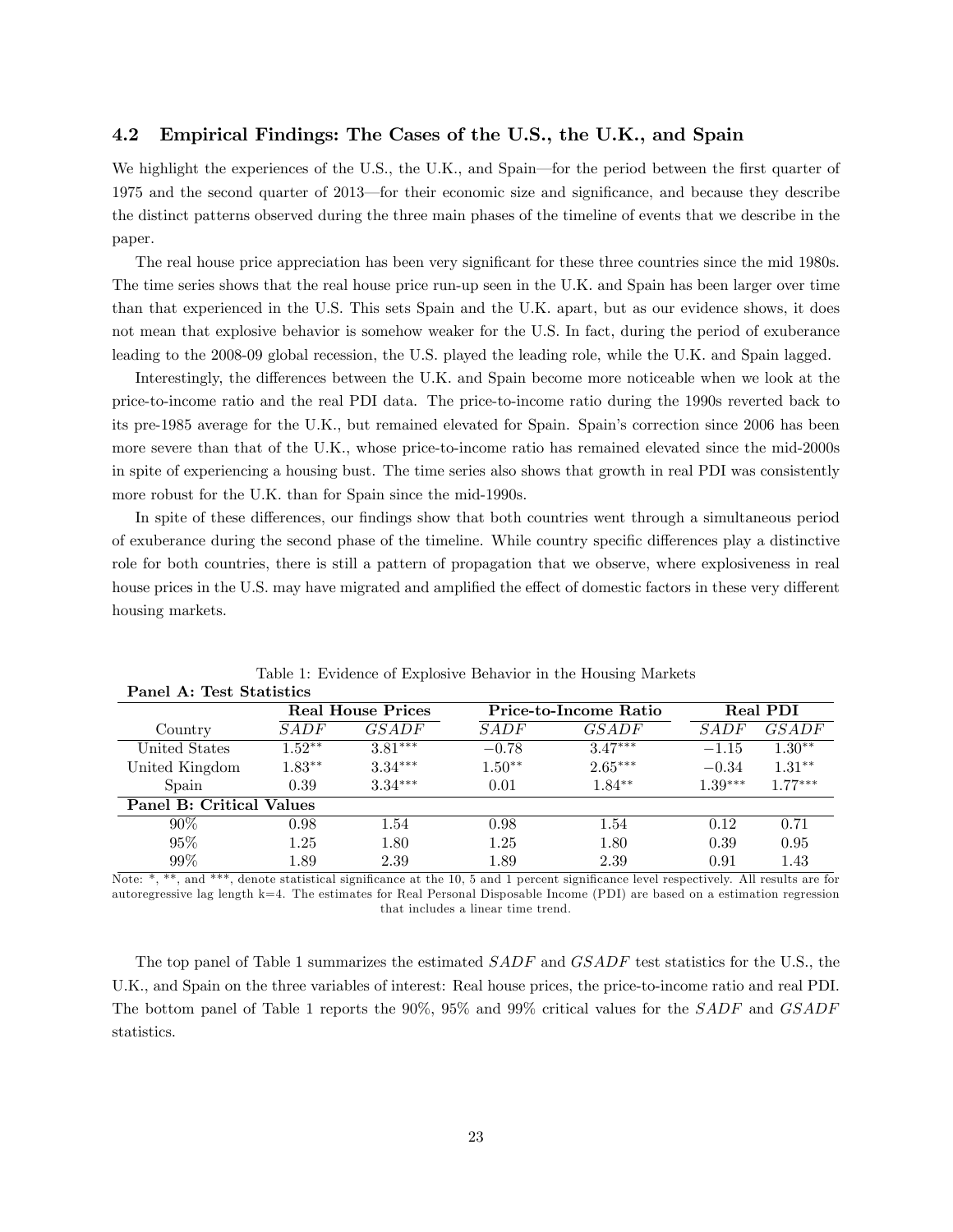Focusing on real house prices, we observe that the SADF test statistics are greater than the 95% critical values for the U.S. and the U.K. but not for Spain. Further, the GSADF statistics for all three countries are greater than the 99% critical values in accordance with the higher power of the GSADF test. Overall, there is strong evidence that real house prices have exhibited periods of explosive behavior in the given time series of these three countries.

Table 1 also reports results for price-to-income ratios and real PDI from the International House Price Database for the same set of countries. What we observe with the price-to-income ratio is similar to the evidence on real house prices. The GSADF statistics for house price to income ratio is above the 99% critical value for the U.S. and the U.K., and above the 95% critical value for Spain. Hence, the evidence from this ratio seems to corroborate that these three countries have all experienced periods of explosive behavior. The GSADF statistics for real PDI are statistically significant at the conventional 95% level for the U.S. and the U.K. and at the 99% level for Spain. We interpret this as evidence that domestic fundamental factors may exhibit explosiveness, but cannot conclude that they have played a role in supporting this period of exuberance in housing markets.

Having established that there is strong empirical support for explosiveness in real house prices, the next step of the procedure of Phillips et al. (2012) and Phillips et al. (2013) is to identify the actual period(s) of explosive behavior in the time series—which we do next.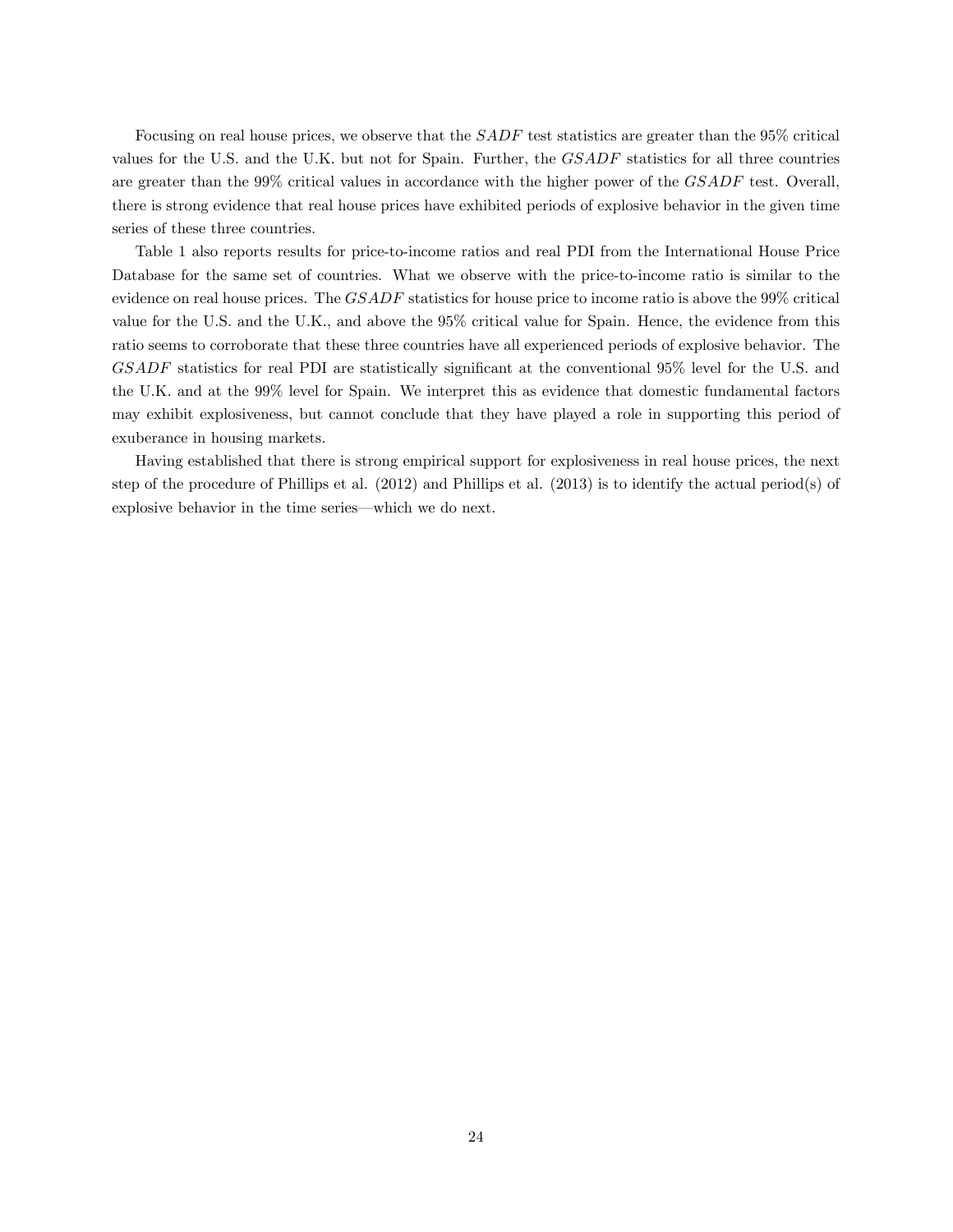United States Figures 8, 9 and 10 display our main results for the U.S. In the top panel, we observe the respective time series of all three variables examined (real house prices, house-price-to-income ratio and real PDI). The bottom panel shows the time evolution of the *BSADF* statistics for real house prices, houseprice-to-income ratios and real PDI respectively—together with the  $95\%$   $GSADF$  critical value sequence (in finite-samples).

We see that real house prices for the U.S. entered an explosive regime around the second half of the mid-1990s until 2006. With the long-run anchor of the house-price-to-income ratio, we observe a period of exuberance that tends to be shorter and coincides with the second phase of the timeline described in the paper. The evidence for real PDI does not show a distinct pattern of explosiveness in the data prior to the collapse of real house prices documented in 2006, once we account for the trend component in the series. Our Öndings signal a period of explosive behavior occurring in the U.S. since the mid-1990s that may have multiple causes, but may have been partly supported and partly masked by the strong growth in income experienced at the same time.





SOURCE: Federal Reserve Bank of Dallas' International House Price Database; authors' calculations.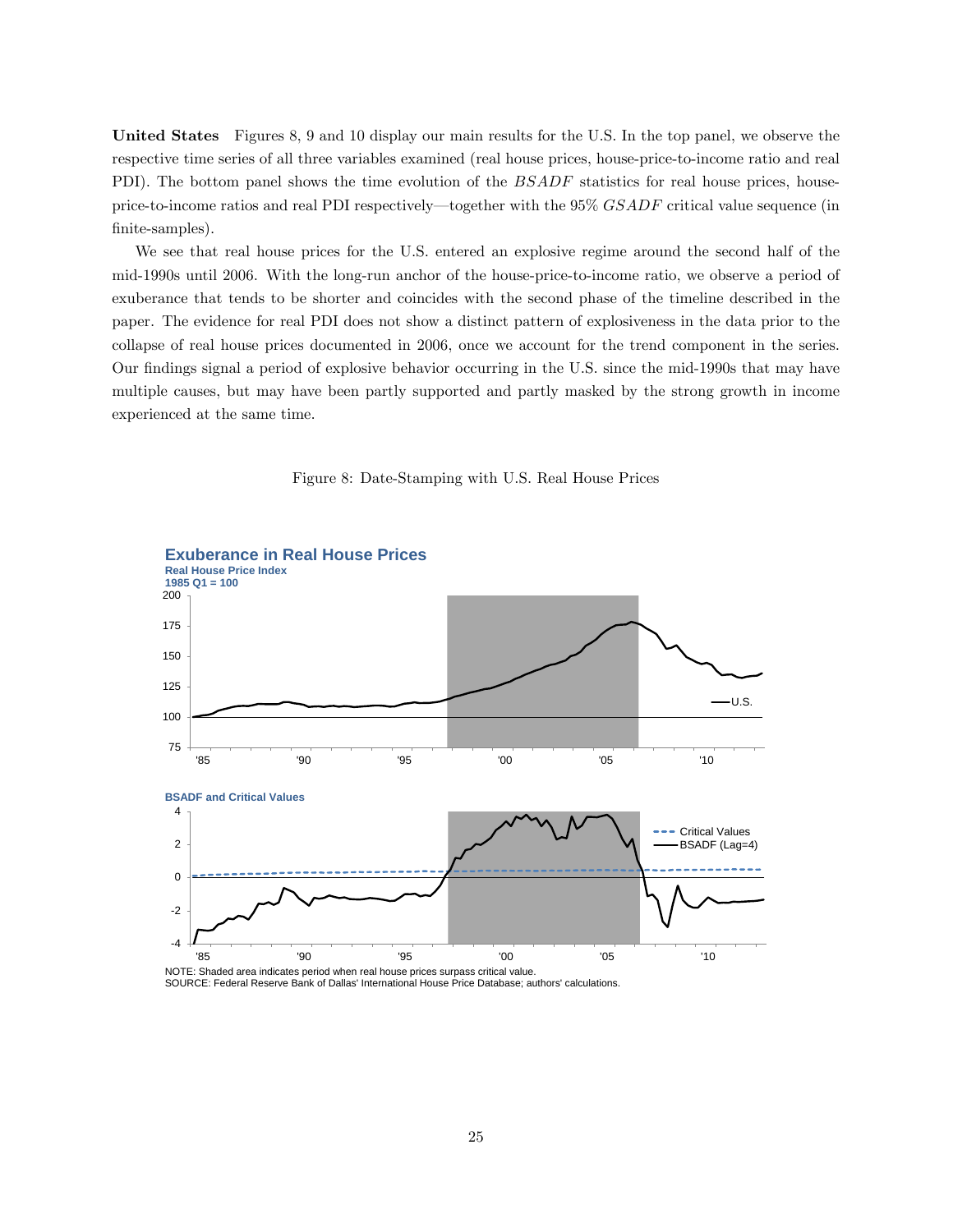

Figure 9: Alternative Date-Stamping with U.S. Price-to-Income Ratio

Figure 10: Alternative Date-Stamping with U.S. Real PDI



NOTE: Shaded area indicates period when real PDI index surpasses critical value. Real PDI statistics calculated with a linear time trend.<br>SOURCE: Federal Reserve Bank of Dallas' International House Price Database; authors'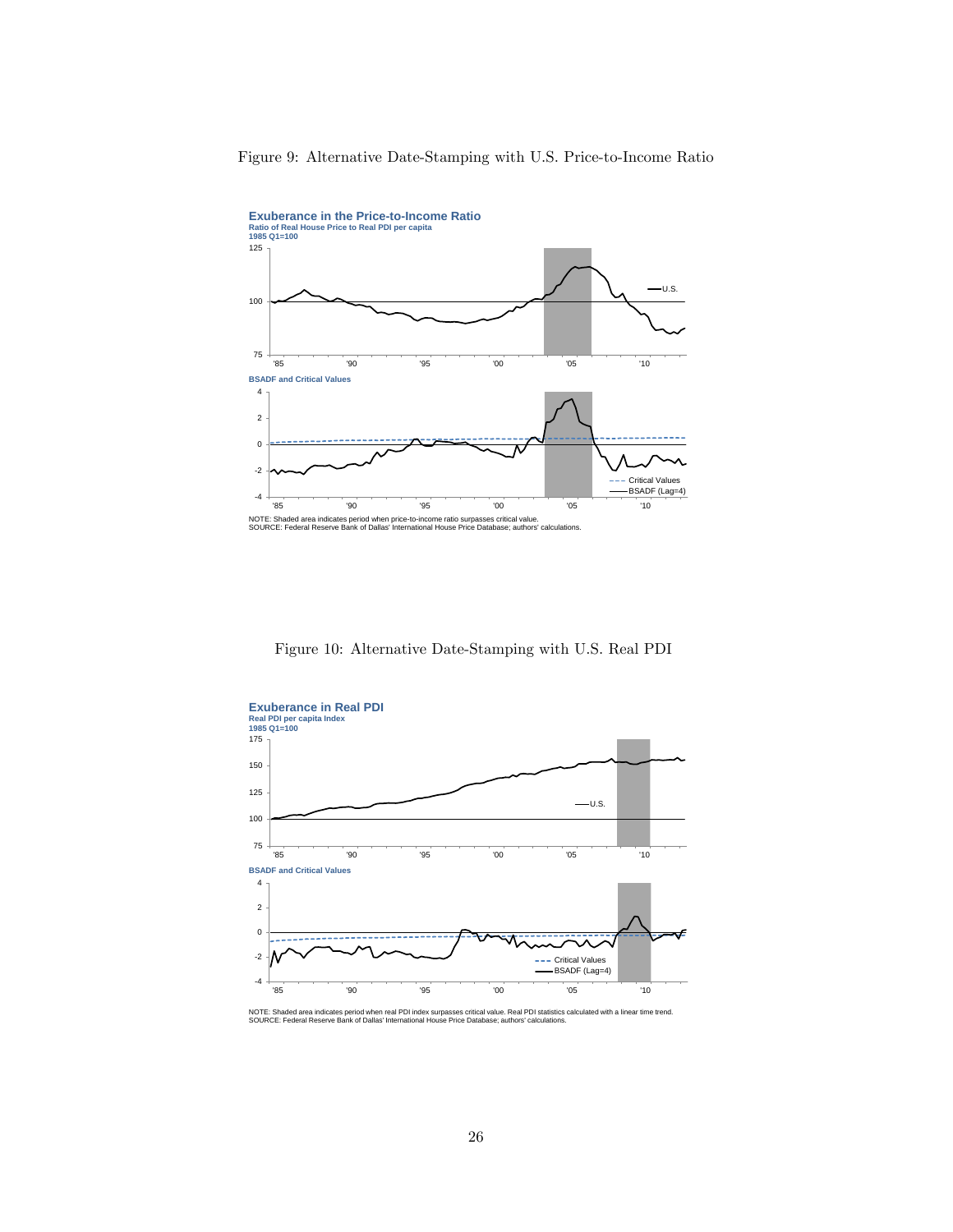United Kingdom Figures 11, 12 and 13 display our main results for the U.K. The interpretation of these Ögures is analogous to those of the U.S. The U.K. displays an additional episode of explosive behavior in the late 1980s when looking at real house prices and the price-to-income ratio, although not seen in the real PDI data. We observe that the periods of exuberance are aligned whether we look at real house prices or the house-price-to-income ratio. These findings point towards a period of exuberance in house prices during the Örst half of the 2000s that corresponds to the second phase of our timeline. But once again, it does not overlap with explosiveness in income, as measured by the real PDI. The strength of income growth since the mid-1980s in the U.K. may have played a similar role as in the case of the U.S., but the evidence suggests that this was not enough to insulate the housing market from a period of exuberance preceding the bust in 2007-08.





NOTE: Shaded areas indicate period when real house prices surpass critical value. SOURCE: Federal Reserve Bank of Dallas' International House Price Database; authors' calculations.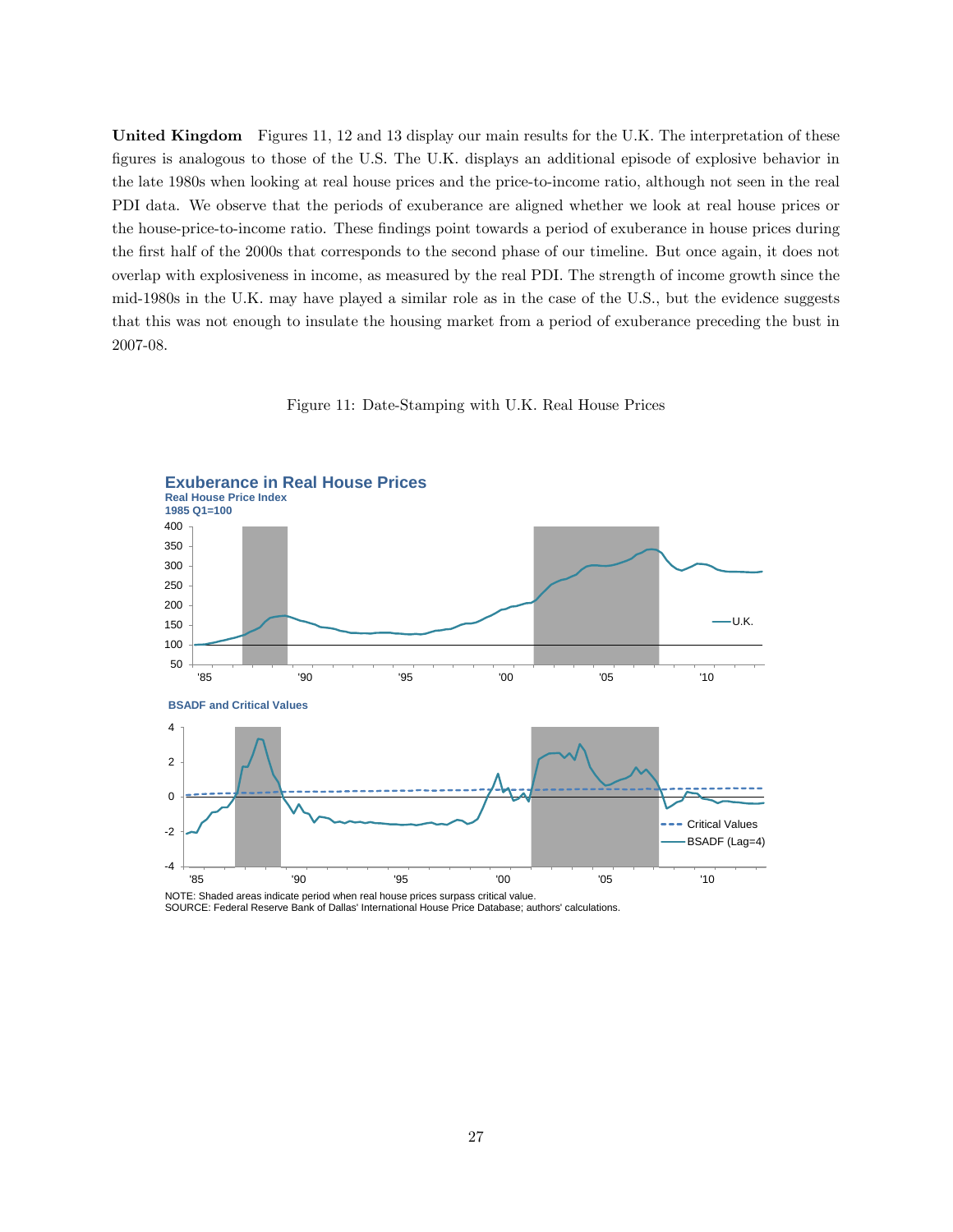

#### Figure 12: Alternative Date-Stamping with U.K. Price-to-Income Ratio

Figure 13: Alternative Date-Stamping with U.K. Real PDI

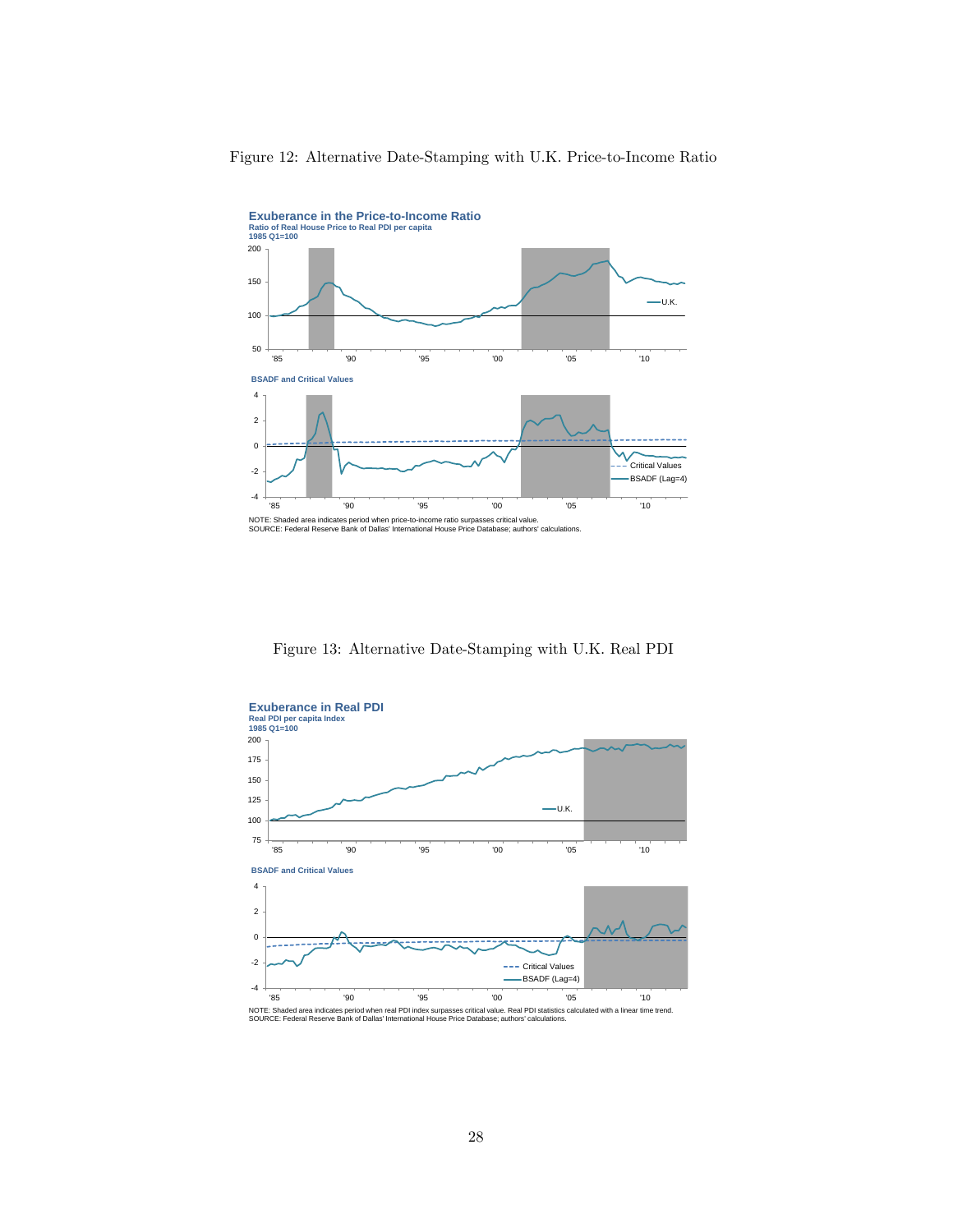Spain Figures 14, 15 and 16 display our main results for Spain. Once again, the interpretation of these figures is the same as for the U.S. The rapid acceleration of house prices was not driven by explosive behavior except for a period of exuberance in the first half of the 2000s. The house-price-to-income ratio tends to give us a shorter period of exuberance for the latest boom-bust episode in the Spanish housing market, suggesting that part of the appreciation could be due to the behavior of fundamentals. When we look at the evidence on explosiveness in the real PDI series for Spain, it appears as statistically significant at conventional confidence levels, following the correction of housing prices in 2006-07. Once again, our results point to a disconnect between the behavior of house prices and that of income during this boom and bust cycle.

However, in the case of Spain, the collapse in the housing market may have contributed to the behavior of the real PDI series since 2008. We also observe that there is some evidence of explosive behavior in real PDI in the second half of the 1980s—a period that coincided with Spain's accession into the present-day European Union, but before the collapse of the European Monetary System in 1992-93 and the severe recession that affected the country in the early 1990s. We find during that time no evidence of explosiveness in house prices that may have either triggered or been induced by the behavior of real PDI, indicating again a disconnect between them.





SOURCE: Federal Reserve Bank of Dallas' International House Price Database; authors' calculations.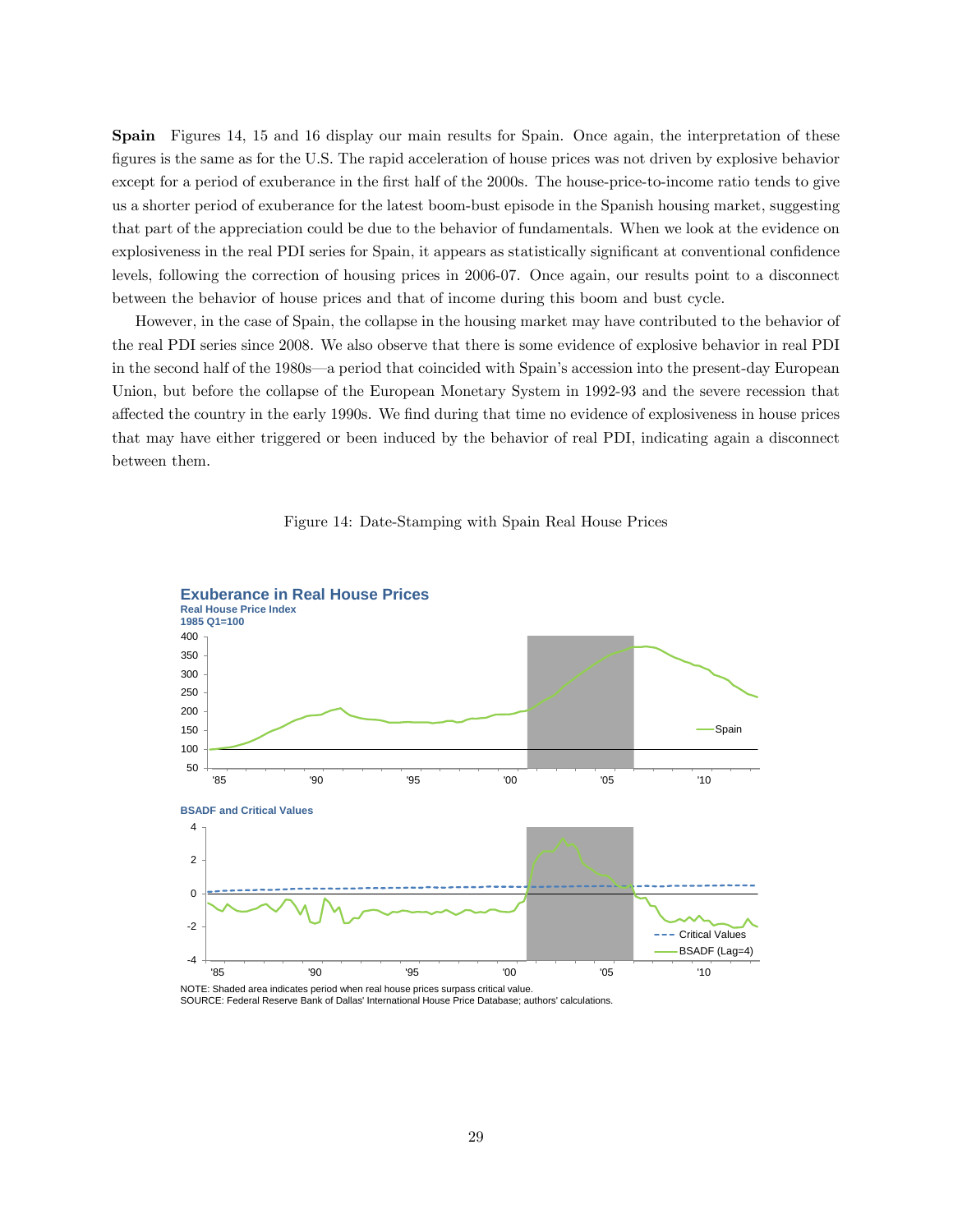

Figure 15: Alternative Date-Stamping with Spain Price-to-Income Ratio

Figure 16: Alternative Date-Stamping with Spain Real PDI



NOTE: Shaded area indicates period when real PDI index surpasses critical value. Real PDI statistics calculated with a linear time trend.<br>SOURCE: Federal Reserve Bank of Dallas' International House Price Database; authors'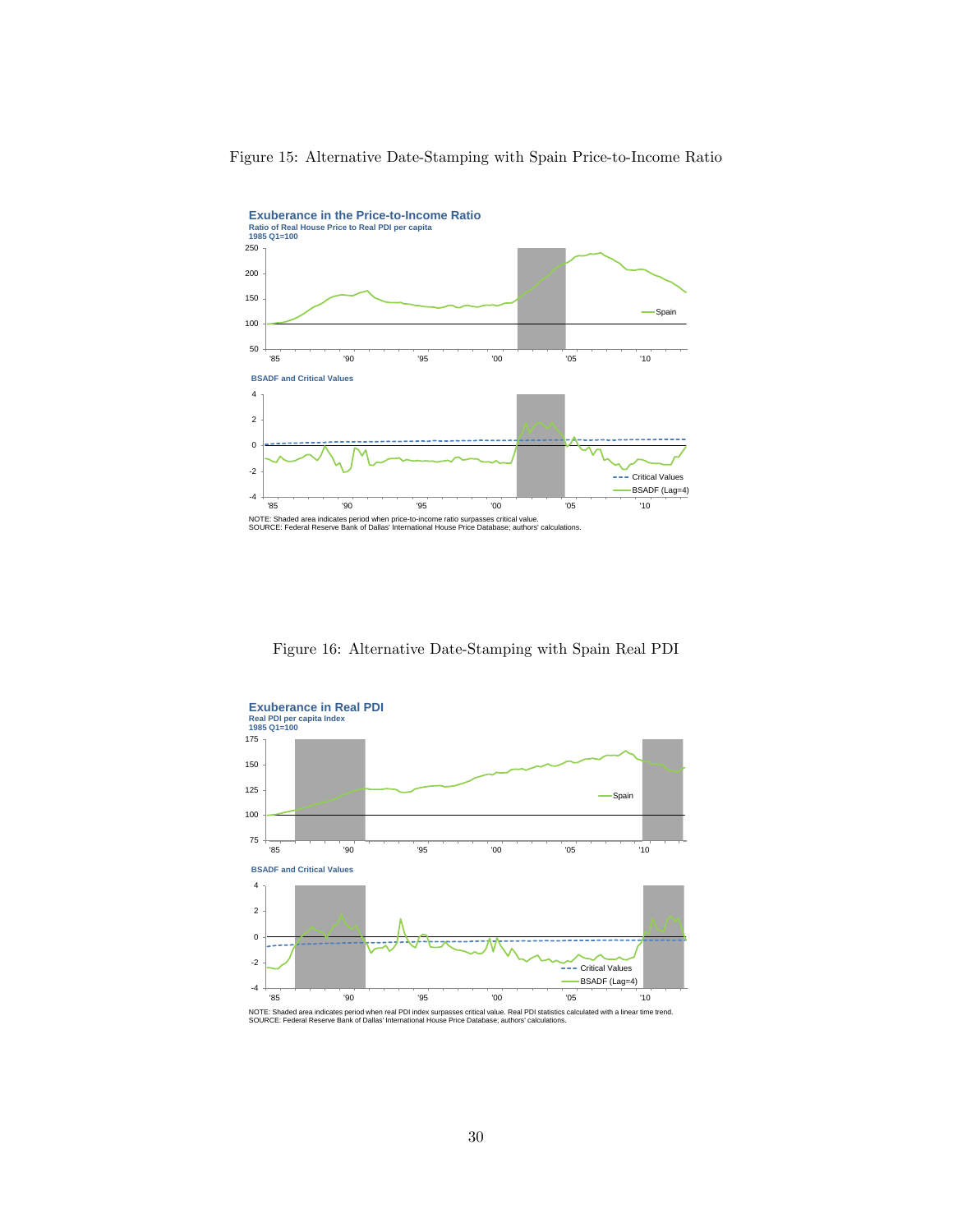### 5 Concluding Remarks

In this paper we describe a novel test (GSADF) proposed by Phillips et al. (2012) and Phillips et al. (2013) applied to house price data from the International House Price Database of the Federal Reserve Bank of Dallas documented in Mack and Martínez-García (2011). We show that this test is useful for detecting and date-stamping periods of explosive behavior in housing markets, and more broadly to monitor the macroeconomic developments in housing.

We cannot attribute our findings to the observable fundamentals (real personal disposable income per capita) for most countries. However, a timeline of events that emerges from the empirical evidence suggests that the latest boom-bust cycle in international housing markets evolved in three phases: One of origination that can be identified with the U.S. experience primarily during the second half of the 1990s; a second phase of propagation that is characterized by widespread and synchronized episodes of exuberance across very different housing markets during the first half of the 2000s; and a final phase where this episode of exuberance bursts within a short period of time for the affected countries preceding the severe contraction in economic activity of the 2008-09 global recession.

If the discount rate is time invariant, the identification of explosive characteristics in the house price data is observationally equivalent to the detection of a rational bubble (see, e.g., Diba and Grossman (1988)), and theory suggests this could also be a propagating factor during the second phase described in this paper that can also explain the increase in volatility documented by Mack and Martínez-García (2012). Otherwise, unobserved fundamentals or even non-fundamental rational bubbles may have played a role in the observed behavior of house prices and the apparent disconnect that we document here with the behavior of the real PDI (as a key determinant of the demand for housing).

We pay special attention to the cases of the U.S., the U.K., and Spain, which were greatly affected by the latest boom and bust in the housing markets. Our evidence suggests that even controlling for fundamental behavior, there is strong evidence that explosive behavior appeared in the U.S. in the second half of the 1990s and followed in the U.K. and Spain during the Örst half of the 2000s. This evidence contrasts with existing work that employs other more conventional methods of bubble-detection which produce less clear readings. Our results show that the cases of the U.S., the U.K. and Spain were far from isolated. In fact, they were fairly typical of a period of exuberance that affected most of the countries covered currently in the International House Price Database. The correction of such a widespread period of explosive behavior resulted in the most severe recession of the post-WWII period for most of them.

Our work also shows how this methodology can be implemented to detect the presence of explosive behavior that are not identifiable with other existing methodologies. As a result, we view this procedure as a valuable tool for policy analysis as well as scholarly work in helping us detect explosiveness in international housing markets.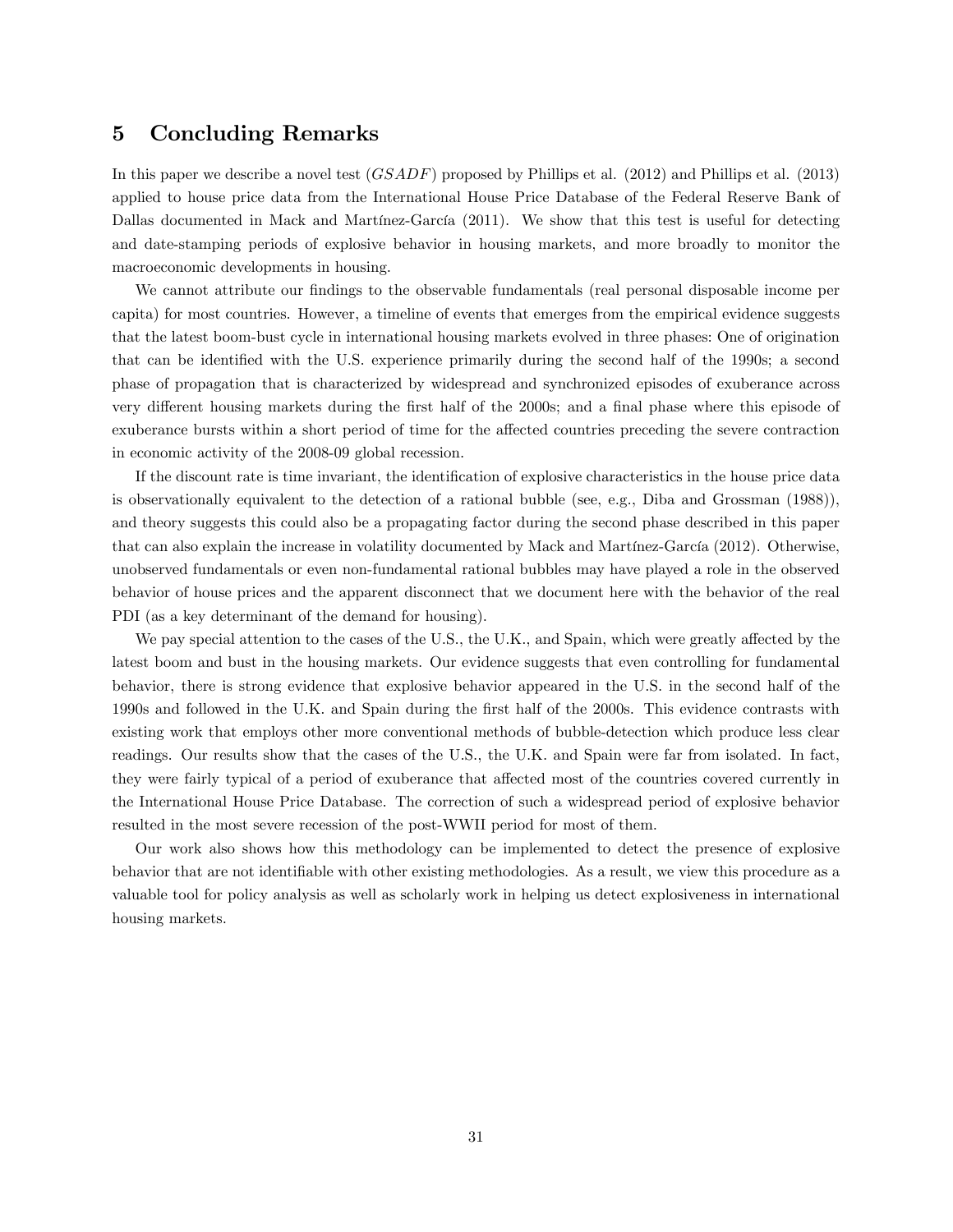# Appendix

# A Demand Equation for Rental Housing

Consider the maximization of the Stone-Geary utility function with housing units rented,  $H_t$ , and consumption of other goods,  $C_t$ , i.e.,<sup>16</sup>

$$
U(H_t, C_t) = (H_t - \theta_H)^{\alpha} (C_t - \theta_C)^{1-\alpha}, \ 0 < \alpha < 1,
$$

subject to the intratemporal budget constraint,

$$
C_t + x_t H_t = Y_t,
$$

where the price of the consumption good is normalized to one.  $X_t \equiv x_t H_t$  is the housing rents—rental expenditures—paid and  $x_t$  the rental rate per unit rented,  $Y_t$  refers to disposable income, while  $0 < \alpha < 1$ ,  $\theta_H$  and  $\theta_C$  are preference parameters.

From first-order conditions, the Stone-Geary utility function subject to the standard intratemporal budget constraint gives a linear expenditure system where the demand for rental housing takes the following form,

$$
H_t = \theta_H + \frac{\alpha}{x_t} \left( Y_t - x_t \theta_H - \theta_C \right), \tag{37}
$$

or in expenditure terms,

$$
X_t \equiv x_t H_t = \alpha Y_t + (1 - \alpha) \theta_H x_t - \alpha \theta_C. \tag{38}
$$

Under the assumption that in equilibrium the units rented are constant (i.e.,  $H_t = H$ ) and normalized to one, the demand equation that determines housing rents in (38) reduces to an affine transformation of disposable income  $Y_t$ , i.e.,

$$
X_t = x_t = \theta + \delta Y_{t+1},\tag{39}
$$

where  $\delta \equiv \frac{\alpha}{1-(1-\alpha)\theta_H}$  and  $\theta \equiv -\frac{\alpha}{1-(1-\alpha)\theta_H}\theta_C$ .

<sup>&</sup>lt;sup>16</sup>While the Stone-Geary reduces to the Cobb-Douglas utility function whenever the parameters  $\theta_H$  and  $\theta_C$  are both set equal to zero, the specification permits both the rental rate elasticity and the income elasticity to vary with both rental rates and income—unlike the Cobb-Douglas where both elasticities are constant or the constant elasticity of substitution utility function for which the income elasticity is constant.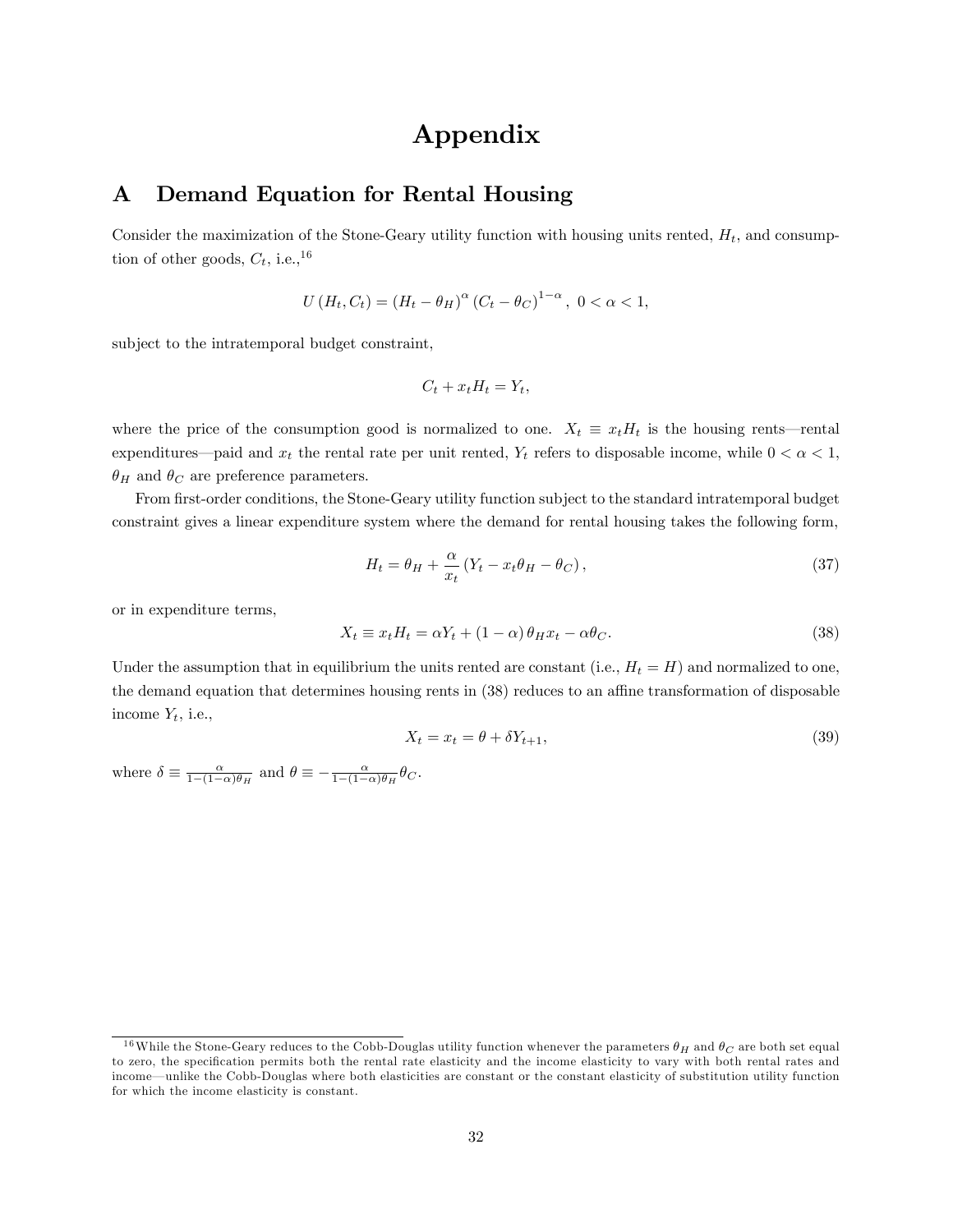# B SADF and GSADF Statistics for All Countries in the Database

|                                 |                    | <b>Real House Prices</b> | Price-to-Income Ratio |                       | Real PDI  |              |
|---------------------------------|--------------------|--------------------------|-----------------------|-----------------------|-----------|--------------|
| Country                         | $\overline{S ADF}$ | GSADE                    | SADE                  | <b>GSADF</b>          | SADF      | <b>GSADF</b> |
| Australia                       | $2.23***$          | $6.18***$                | $1.08*$               | $2.57***$             | $1.02***$ | $1.07**$     |
| Belgium                         | 0.97               | 2.98***                  | $-0.25$               | $2.92***$             | $0.93***$ | $1.06**$     |
| Canada                          | 0.32               | $3.76***$                | $-1.13$               | $2.16***$             | $-0.30$   | $1.25***$    |
| Switzerland                     | $1.64**$           | $2.55***$                | $1.20*$               | $2.30**$              | $-0.09$   | $0.72*$      |
| Germany                         | $-0.59$            | $2.10**$                 | 0.57                  | $2.55^{\ast\ast\ast}$ | $-1.08$   | $-0.07$      |
| Denmark                         | $1.31***$          | $3.00***$                | $-0.03$               | $2.15***$             | $-0.32$   | 0.54         |
| Spain                           | 0.39               | $3.34***$                | 0.01                  | $1.84**$              | $1.39***$ | $1.77***$    |
| Finland                         | 0.94               | 1.45                     | $-0.89$               | 0.96                  | $0.17*$   | $1.81***$    |
| France                          | $1.35^{\ast\ast}$  | $2.21***$                | $-0.03$               | $2.46***$             | $-0.46$   | 0.50         |
| United Kingdom                  | $1.83**$           | $3.34***$                | $1.50**$              | $2.65***$             | $-0.34$   | $1.31**$     |
| Ireland                         | $2.59***$          | $3.71***$                | $2.01***$             | $2.19**$              | $2.41***$ | $3.92***$    |
| Italy                           | $-1.28$            | $-0.31$                  | $-1.52$               | 1.08                  | $0.18*$   | $1.54***$    |
| Japan                           | $1.67**$           | $3.77***$                | 0.88                  | $4.63***$             | $1.27***$ | $1.37***$    |
| South Korea                     | $-0.60$            | $-0.32$                  | 0.50                  | 0.50                  | $-0.48$   | $1.64***$    |
| Luxembourg                      | $1.66***$          | $3.89***$                | $-0.27$               | $1.59*$               | $0.95***$ | $1.34***$    |
| <b>Netherlands</b>              | $-0.43$            | $4.13***$                | $-0.17$               | $3.13***$             | $-0.49$   | $0.74*$      |
| Norway                          | 0.85               | $1.75*$                  | 0.22                  | 0.36                  | $0.59**$  | $1.06**$     |
| New Zealand                     | $1.77***$          | $2.35***$                | 0.43                  | $3.19***$             | $-0.61$   | 0.31         |
| Sweden                          | 0.19               | $3.79***$                | 0.30                  | $3.34***$             | $-0.44$   | $1.93***$    |
| United States                   | $1.52**$           | $3.81***$                | $-0.78$               | $3.47***$             | $-1.15$   | $1.30**$     |
| South Africa                    | $-0.52$            | $3.93***$                | $-0.78$               | $3.44***$             | $0.43**$  | $1.88***$    |
| Croatia                         | 0.08               | $1.46*$                  | 0.87                  | $3.52***$             | $2.90***$ | $3.33***$    |
| <b>Panel B: Critical Values</b> |                    |                          |                       |                       |           |              |
| $90\%$                          | 0.98               | 1.54                     | 0.98                  | 1.54                  | 0.12      | 0.71         |
| 95%                             | 1.25               | 1.80                     | 1.25                  | 1.80                  | 0.39      | 0.95         |
| 99%                             | 1.89               | 2.39                     | 1.89                  | 2.39                  | 0.91      | 1.43         |

Table 2: Evidence of Explosive Behavior in the Housing Markets Panel A: Test Statistics

Note: \*, \*\*, and \*\*\*, denote statistical significance at the 10, 5 and 1 percent significance level respectively. All results are for autoregressive lag length k=4. The estimates for Real Personal Disposable Income (PDI) are based on a estimation regression that includes a linear time trend.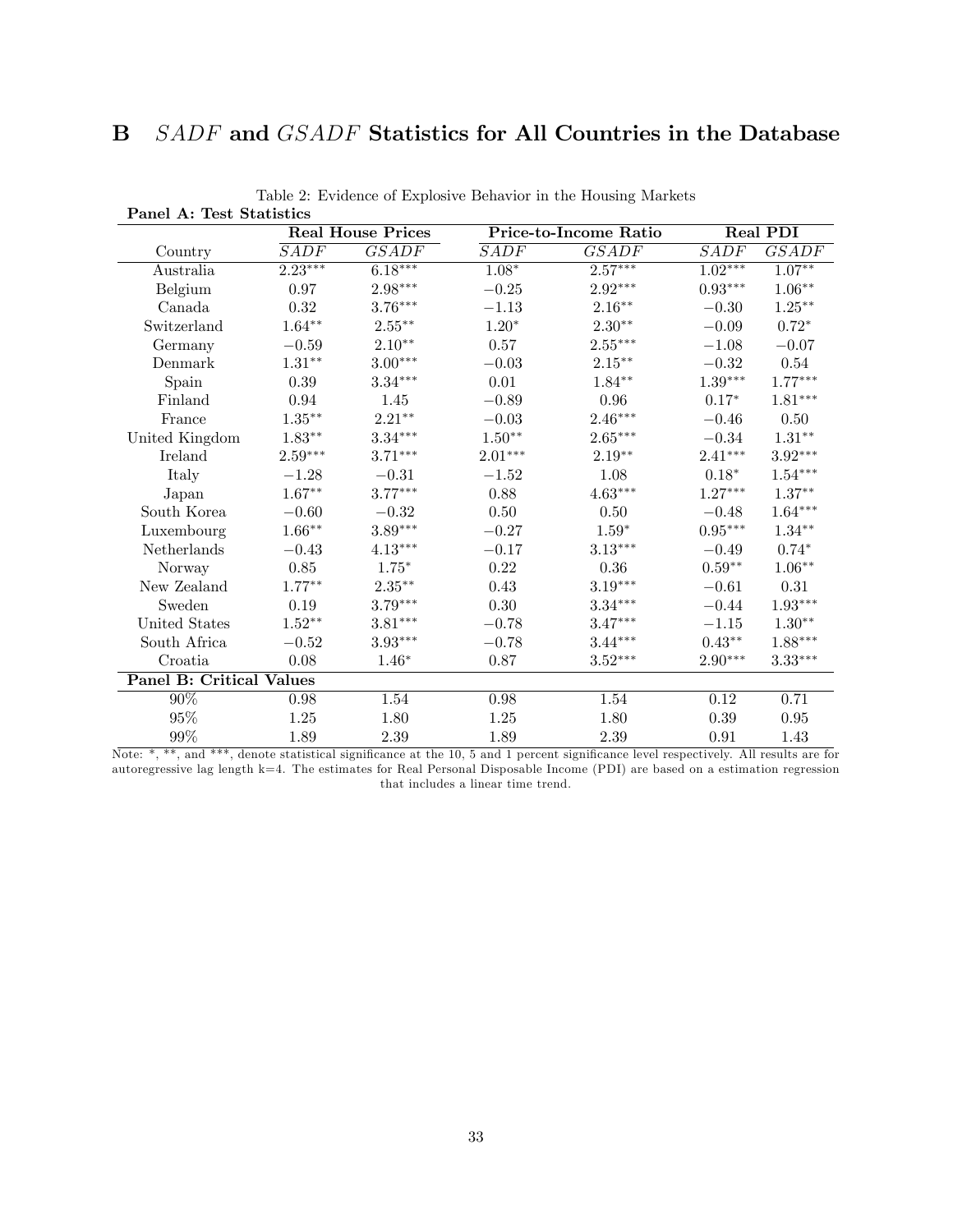# C National Sources of House Price Data

|                               | <b>House Price Definition</b>                                                                                                                                                                                    | <b>Source and Time Coverage</b>                                                                                                        |
|-------------------------------|------------------------------------------------------------------------------------------------------------------------------------------------------------------------------------------------------------------|----------------------------------------------------------------------------------------------------------------------------------------|
| $\ddagger$ Australia          | Weighted average of 8 capital cities, new and<br>existing detached house price index, per dwelling<br>Weighted average of 6 capital cities, new and<br>existing dwelling price index, per dwelling               | <b>Australia Bureau of Statistics</b><br>1986Q3-present<br><b>Australian Treasury</b><br>1960Q3-present                                |
| <b>B</b> elgium               | Nationwide existing single-family<br>house price index, per dwelling                                                                                                                                             | <b>Statistics Belgium</b><br>1973Q1-present                                                                                            |
| $\left  \cdot \right $ Canada | 10 metropolitan areas, "fair" price of existing<br>detached bungalows and two story executive<br>dwellings, per dwelling                                                                                         | Royal Le Page<br>1993Q1-present                                                                                                        |
|                               | 10 metropolitan areas, "fair" price of existing<br>detached bungalows and two story executive<br>dwellings, per dwelling                                                                                         | University of British Columbia<br>1975Q1-2012Q1                                                                                        |
| <b>+</b> Switzerland          | Nationwide new and existing<br>single-family house price index, per dwelling                                                                                                                                     | <b>Swiss National Bank</b><br>1970Q1-present                                                                                           |
| Germany                       | Nationwide existing terraced house price index,<br>per dwelling<br>W. Germany existing terraced house price index, per<br>dwelling<br>W. Germany new terraced house price index,<br>per dwelling                 | Deutsche Bundesbank<br>1995-present (annual)<br>Deutsche Bundesbank<br>1990-2010 (annual)<br>Deutsche Bundesbank<br>1975-2010 (annual) |
| $\blacksquare$ Denmark        | Nationwide new and existing single-family house<br>price index, per dwelling<br>Nationwide new and existing single-family house<br>price index, per dwelling                                                     | <b>Statistics Denmark</b><br>1992O1-present<br>Danmarks Nationalbank<br>1971Q1-present                                                 |
| Spain                         | Nationwide average price of existing dwellings,<br>per square meter<br>Nationwide average price of new and<br>existing dwellings, per square meter<br>Madrid average price of new dwellings,<br>per square meter | Ministerio de Fomento<br>1995Q1-present<br>Ministerio de la Vivienda<br>1987Q1-2004Q4<br>Tecnigrama<br>1976-1986 (annual)              |
| $\blacksquare$ Finland        | Nationwide existing single-family<br>house price index, per square meter<br>Nationwide existing apartment price index,<br>per square meter                                                                       | <b>Statistics Finland</b><br>1985Q1-present<br><b>Statistics Finland</b><br>1970Q1-2009Q4                                              |
| France                        | Nationwide existing detached house<br>and apartment price index, per dwelling<br>Nationwide existing apartment price index,<br>per dwelling                                                                      | <b>INSEE</b><br>1996Q1-present<br>CEGDD - Ministère de l'Écologie<br>1936-2009 (annual)                                                |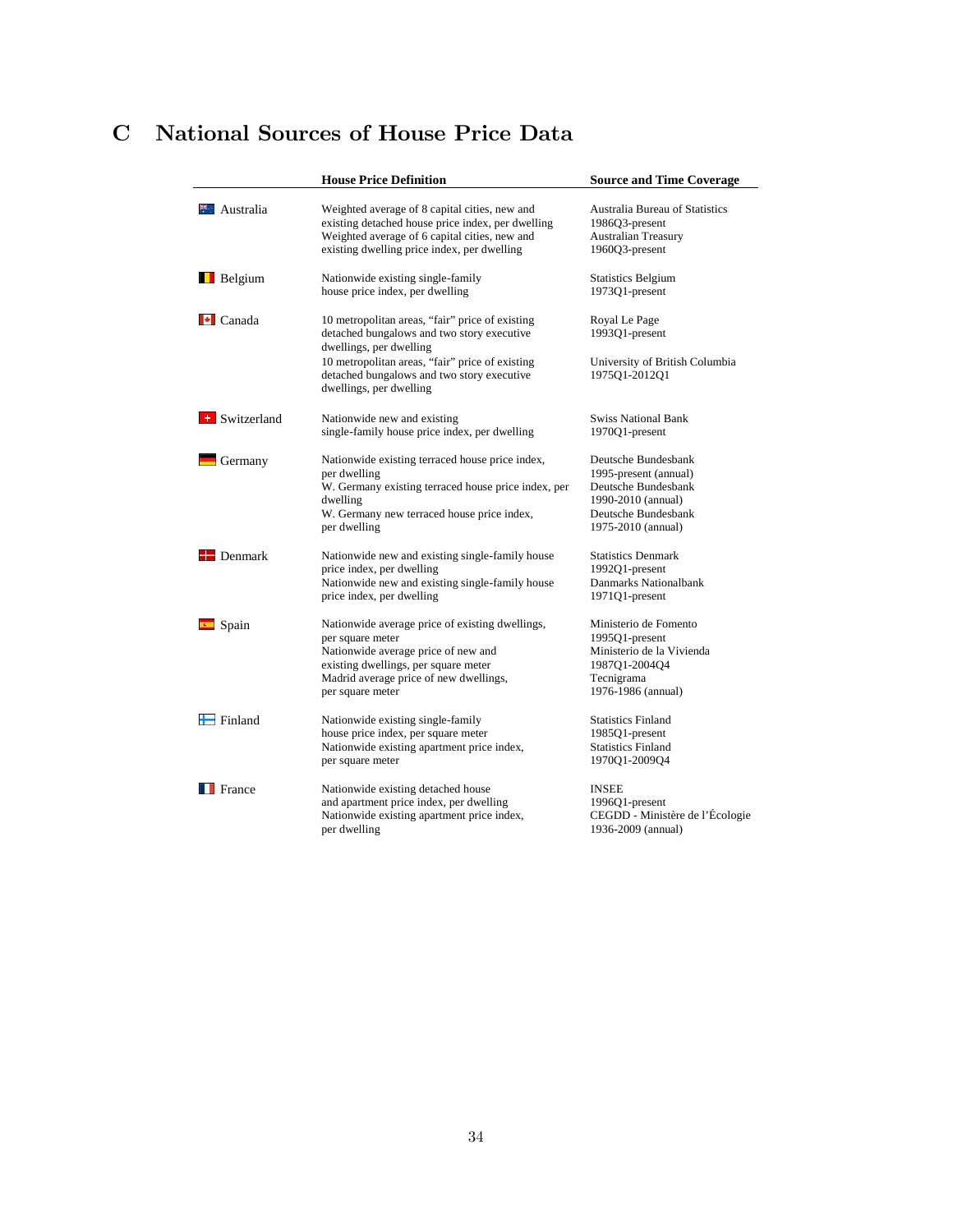|                               | <b>House Price Definition</b>                                                                                                                                                                                                                                                                                                                           | <b>Source and Time Coverage</b>                                                                                                                                    |
|-------------------------------|---------------------------------------------------------------------------------------------------------------------------------------------------------------------------------------------------------------------------------------------------------------------------------------------------------------------------------------------------------|--------------------------------------------------------------------------------------------------------------------------------------------------------------------|
| <b>EXECUTE United Kingdom</b> | Nationwide new and existing dwelling<br>price index, per dwelling                                                                                                                                                                                                                                                                                       | Department of Communities<br>and Local Government<br>1968Q2-present                                                                                                |
| $\Box$ Croatia                | Nationwide new and existing dwelling price index,<br>pure price<br>Nationwide average price of new dwellings, per<br>square meter                                                                                                                                                                                                                       | <b>Croatian National Bank</b><br>1997Q1-present<br>Croatian Bureau of National<br>Statistics, 1965-2011 (annual)                                                   |
| Ireland                       | Nationwide average price of existing dwellings,<br>per dwelling<br>Nationwide average price of existing dwellings,<br>per dwelling                                                                                                                                                                                                                      | <b>Central Statistics Office</b><br>2005Q1-present<br>Department of Environment,<br>Community & Local Government<br>1978Q1-present                                 |
|                               | Nationwide average price of existing dwellings,<br>per dwelling                                                                                                                                                                                                                                                                                         | Department of Environment,<br>Community & Local Government<br>1974-2009 (annual)                                                                                   |
| $\blacksquare$ Italy          | 13 main metropolitan area average price of<br>new and existing dwellings, per square meter<br>13 main metropolitan area average price<br>of new dwellings, per square meter                                                                                                                                                                             | Nomisma<br>1988S1-present<br>Il Consulente Immobiliare<br>1967-2001 (bi-annual)                                                                                    |
| $\bullet$ Japan               | Nationwide urban residential land price index,<br>per square meter                                                                                                                                                                                                                                                                                      | Japan Real Estate Institute<br>1955S1-present                                                                                                                      |
| <b>C</b> : South Korea        | Nationwide new and existing dwelling<br>price index, per dwelling<br>Kyung-Hwan Kim (1993) index:<br>- Nationwide quoted transactions and estimations of<br>real estate agents<br>- Nationwide standard construction costs<br>(excluding land)<br>- Nationwide weighted average of total factor costs<br>single-family house and apartment construction | Kookmin Bank<br>1986M1-present<br>Korea Housing Bank<br>1982-1990 (annual)<br>Korea Housing Bank<br>1978-1981 (annual)<br>Korea Housing Bank<br>1974-1977 (annual) |
| $\blacksquare$ Luxembourg     | Nationwide new and existing house<br>price index, per dwelling<br>Nationwide new and existing dwelling<br>price index, per dwelling                                                                                                                                                                                                                     | L'Observatoire de l'Habitat<br>2005Q1-present<br>Banque centrale du Luxembourg<br>1974-2009 (annual)                                                               |
| $\blacksquare$ Netherlands    | Nationwide existing single-family<br>house price index, per dwelling<br>Nationwide average price of existing<br>dwellings, per dwelling                                                                                                                                                                                                                 | <b>Statistics Netherlands</b><br>1995M1-present<br>Kadaster<br>1976M1-2010M12                                                                                      |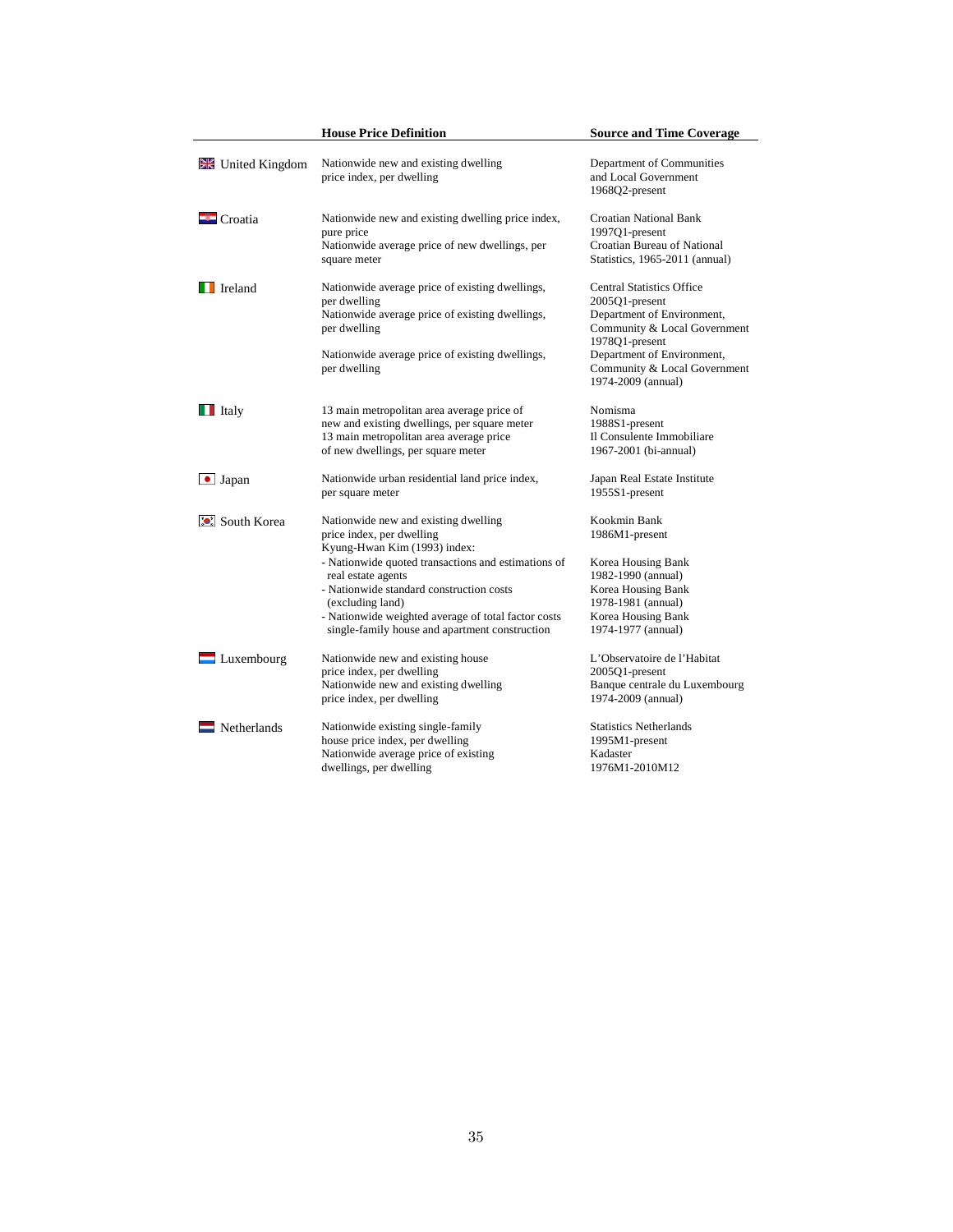| Norway                 | Nationwide new and existing detached<br>house price index, per dwelling<br>Norges Bank forecasting model index: | <b>Statistics Norway</b><br>1992Q1-present   |  |
|------------------------|-----------------------------------------------------------------------------------------------------------------|----------------------------------------------|--|
|                        | - Nationwide sales reports of Norges<br>Eindomsmeglerforbund real estate agents                                 | Norges Eindomsmeglerforbund<br>1987Q1-2003Q4 |  |
|                        | - Dwelling price based on national property                                                                     | <b>GAB</b> Register                          |  |
|                        | register                                                                                                        | 1984Q1-1986Q4                                |  |
|                        | - Nationwide building cost index                                                                                | <b>Statistics Norway</b>                     |  |
|                        |                                                                                                                 | 1979Q1-1983Q4                                |  |
|                        | - Housing rent component of the Consumer Price                                                                  | <b>Statistics Norway</b>                     |  |
|                        | Index                                                                                                           | 1972Q1-1978Q4                                |  |
| <b>XXX</b> New Zealand | Nationwide new and existing detached                                                                            | Reserve Bank of New Zealand                  |  |
|                        | house price index, per dwelling                                                                                 | 1962Q2-present                               |  |
| Sweden                 | Nationwide new and existing one- and                                                                            | <b>Statistics Sweden</b>                     |  |
|                        | two-family house price index, per dwelling                                                                      | 1986Q1-present                               |  |
|                        | Nationwide new and existing one- and                                                                            | <b>Statistics Sweden</b>                     |  |
|                        | two-family house price index, per dwelling                                                                      | 1975-2010 (annual)                           |  |
| United States          | Nationwide existing single-family                                                                               | <b>FHFA</b>                                  |  |
|                        | house price index, per dwelling                                                                                 | 1975Q1-present                               |  |
| South Africa           | Nationwide new and existing single-family                                                                       | ABSA                                         |  |
|                        | house price index, per dwelling                                                                                 | 1966M1-present                               |  |

**Note:** Time series backcasting is used to extend the house price indexes of Spain and the Netherlands from the first quarter of 1976 back to the first quarter of 1975. Time series nowcasting is used for Italy, Germany and Japan in order to complete the quarterly dataset and avoid long lags in its public release. Nowcasting are subsequently replaced with actual data from the national sources, as it becomes available.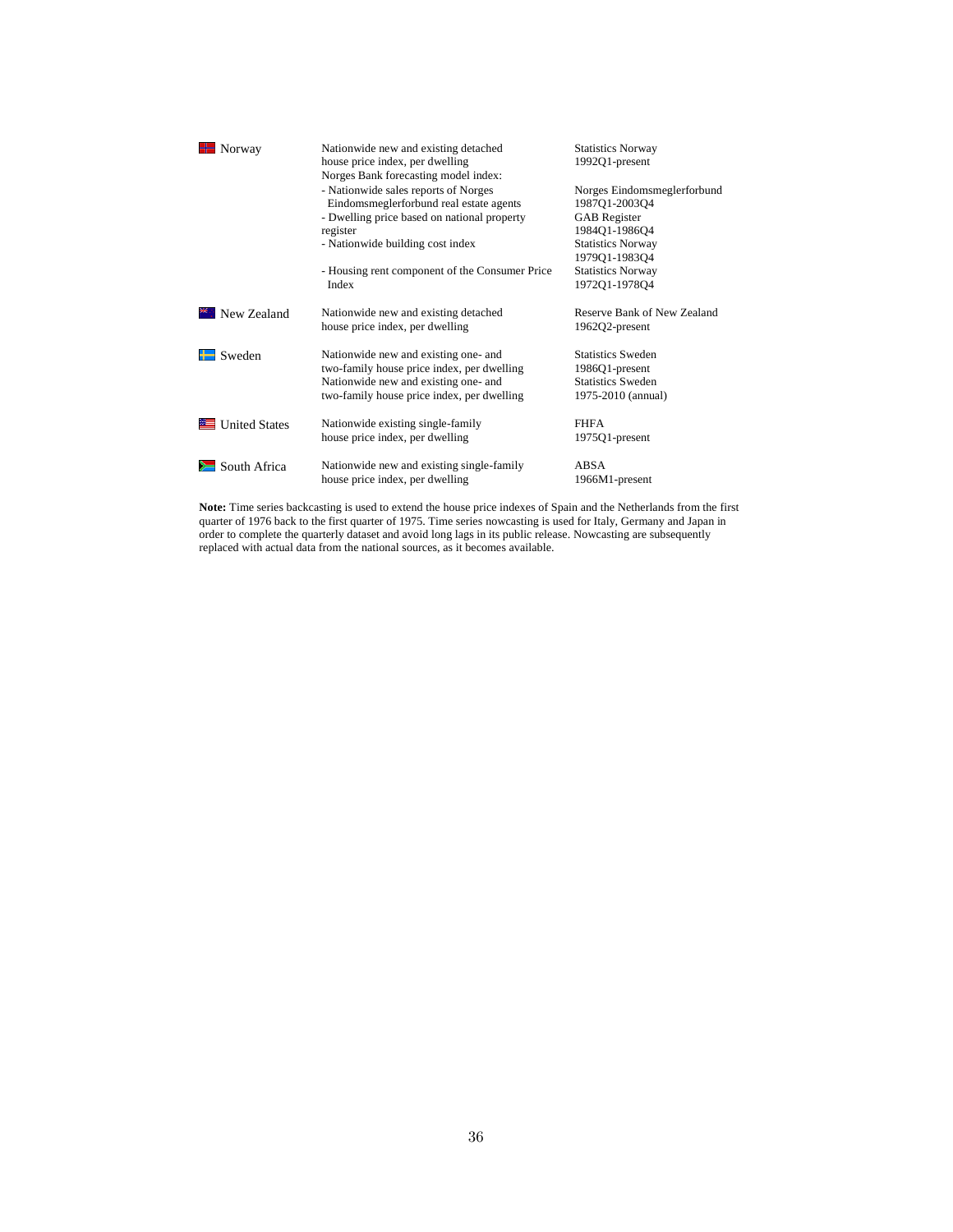### References

- Bhargava, A. (1986). On the theory of testing for unit roots in observed time series. Review of Economic Studies 53, 369-384.
- Blanchard, O. and M. Watson (1982). Crisis in the Economics Financial Structure, Chapter Bubbles, Rational Expectations, and Financial Markets, pp. 295–315. Lexington Books, Lexington, Mass.
- Blanchard, O. J. (1979). Speculative bubbles, crashes and rational expectations. Economics Letters 3, 387-389.
- Busetti, F. and A. Taylor (2004). Tests of stationarity against a change in persistence. Journal of Econometrics  $123, 33-66$ .
- Campbell, J., A. Lo, and A. MacKinlay (1997). The Econometrics of Financial Markets. Princeton, NJ: Princeton University Press.
- Campbell, J. and R. Shiller (1987). Cointegration and tests of present value models. Journal of Political  $Economy 95, 1062-1088.$
- Campbell, J. and R. Shiller (1989). The dividend-price ratio and expectations of future dividends and discount factors. Review of Financial Studies 1, 195–228.
- Clayton, J. (1996). Rational expectations, market fundamentals and housing price volatility. Real Estate Economics 24, 441-470.
- Diba, B. and H. Grossman (1988). Explosive rational bubbles in stock prices. American Economic Re $view 78, 520 - 530.$
- Engsted, T., T. Pedersen, and C. Tanggaard (2012). The log-linear return approximation, bubbles, and predictability. Journal of Financial and Quantitative Analysis  $47,643-665$ .
- Evans, G. W. (1991). Pitfllas in testing for explosive bubbles in asset prices. American Economic Review  $81(4)$ , 922-930.
- Flood, R. and R. Hodrick (1990). On testing for speculative bubbles. Journal of Economic Perspectives 4,  $85 - 101.$
- Girouard, N., M. Kennedy, P. van den Noord, and A. C. Christophe (2006). Recent house price developments: The role of fundamentals. OECD Economics Department Working Papers No. 475 . OECD Publishing.
- Gordon, M. and E. Shapiro (1956). Capital equipment analysis: The required rate of profit. Management Science  $3(1)$ , 102-110.
- Gürkaynak, R. (2008). Econometric tests of asset price bubbles: Taking stock. Journal of Economic Surveys  $22(1)$ , 166–186.
- Himmelberg, C., C. Mayer, and T. Sinai (2005). Assessing high house prices: Bubbles, fundamentals and misperceptions. Journal of Economic Perspectives  $19(4)$ , 67-92.
- Homm, U. and J. Breitung (2012, Winter). Testing for speculative bubbles in stock markets: A comparison of alternative methods. Journal of Financial Econometrics  $10(1)$ , 198–231.